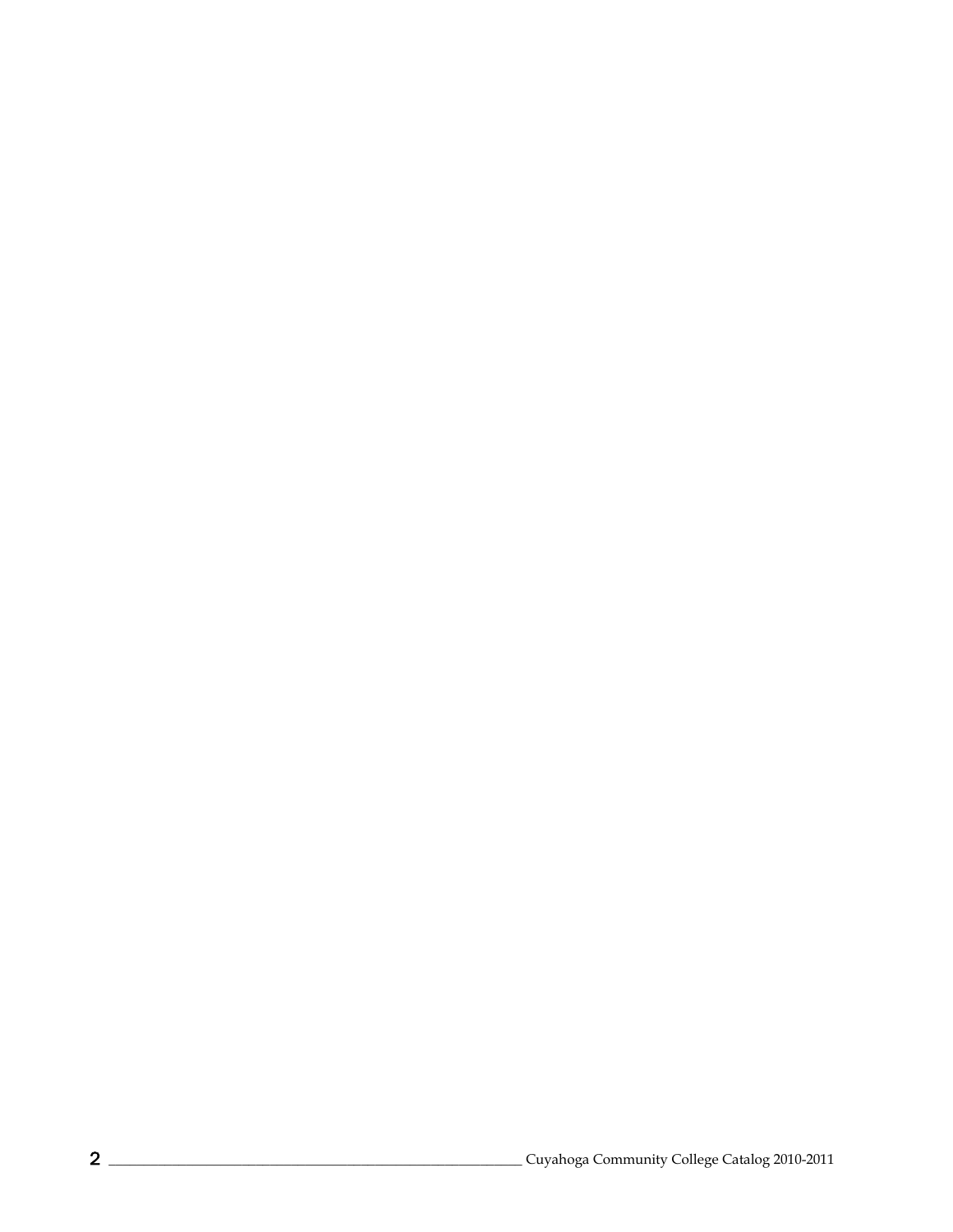| Important Phone Numbers 8     |
|-------------------------------|
| 2010-2011 Academic Calendar 9 |
| Campuses and Corporate        |

| Cuyahoga Community College 12                                                        |
|--------------------------------------------------------------------------------------|
| College Climate and Commitment<br>to Diversity and Affirmative                       |
| History of Cuyahoga Community<br>College, the Campuses and<br>Corporate College®  12 |
| Center for Community &<br>Continuing Education  13                                   |
| Workforce and Economic<br>Development Division (WEDD) 14                             |
| Workforce Solutions  14                                                              |
| Center for Career Pathway                                                            |
| Adult Basic Literacy Education                                                       |
| Literacy Services 14                                                                 |
| English as a Second Language                                                         |
| Key Career Place 14                                                                  |
| Public Safety Institute 14                                                           |
| Manufacturing, Engineering &                                                         |
| Regional Transportation Institute  15                                                |
| Center for Health Industry                                                           |
| Corporate College®  16                                                               |
| Professional Development Institute 16                                                |
| Accreditation and Institutional                                                      |
| Northeast Ohio Commission on<br>Higher Education 18                                  |

| Admissions,                          |
|--------------------------------------|
| <b>Registration and</b>              |
| <b>Money Matters</b><br>19           |
|                                      |
|                                      |
| Residency Requirements  20           |
|                                      |
| International/Foreign Students 20    |
| Orientation Services 21              |
|                                      |
|                                      |
| Post-Secondary Enrollment            |
| Program 60 Admission 22              |
| College Tech Prep 22                 |
| Career Technical Credit Transfer  22 |
|                                      |
| Full-Time/Part-Time Status 22        |
|                                      |
| Cancelled Classes  23                |
|                                      |
| Schedule Changes  23                 |
| Changes in Curriculum, Fees and      |
|                                      |
|                                      |
|                                      |
| Student Financial Assistance  23     |
| SFA Application Procedures for       |
| Description of Financial Aid         |
| The Hope Scholarship Credit 24       |
| Lifetime Learning Credit 24          |
|                                      |
|                                      |

# **[Student Affairs](#page-26-0) 27**

| Student Information28                 |
|---------------------------------------|
| Access to Student Records28           |
| my Tri-C space & Student E-mail28     |
| Updating Student Information28        |
| Change of Address28                   |
| Directory Information28               |
| My Tri-C Card Photo Identification 28 |
|                                       |
|                                       |
|                                       |
| College Bookstores 29                 |
| Campus Dining Facilities 29           |
| Customer Service Center29             |
|                                       |
| Key Career Place (career center)  29  |
| Disability Services for Students30    |
|                                       |
|                                       |
| Activities, Clubs and                 |
| Intercollegiate Athletics31           |
|                                       |
| Recreation Facilities32               |
| Cuyahoga Community College            |
| Alumni Relations32                    |

# **Academic Information 33**

| Student Rights and Responsibilities 34              |  |
|-----------------------------------------------------|--|
| Student Conduct Code34                              |  |
|                                                     |  |
|                                                     |  |
| Student Right-to-Know and<br>Campus Security Act 34 |  |
| Academic Information34                              |  |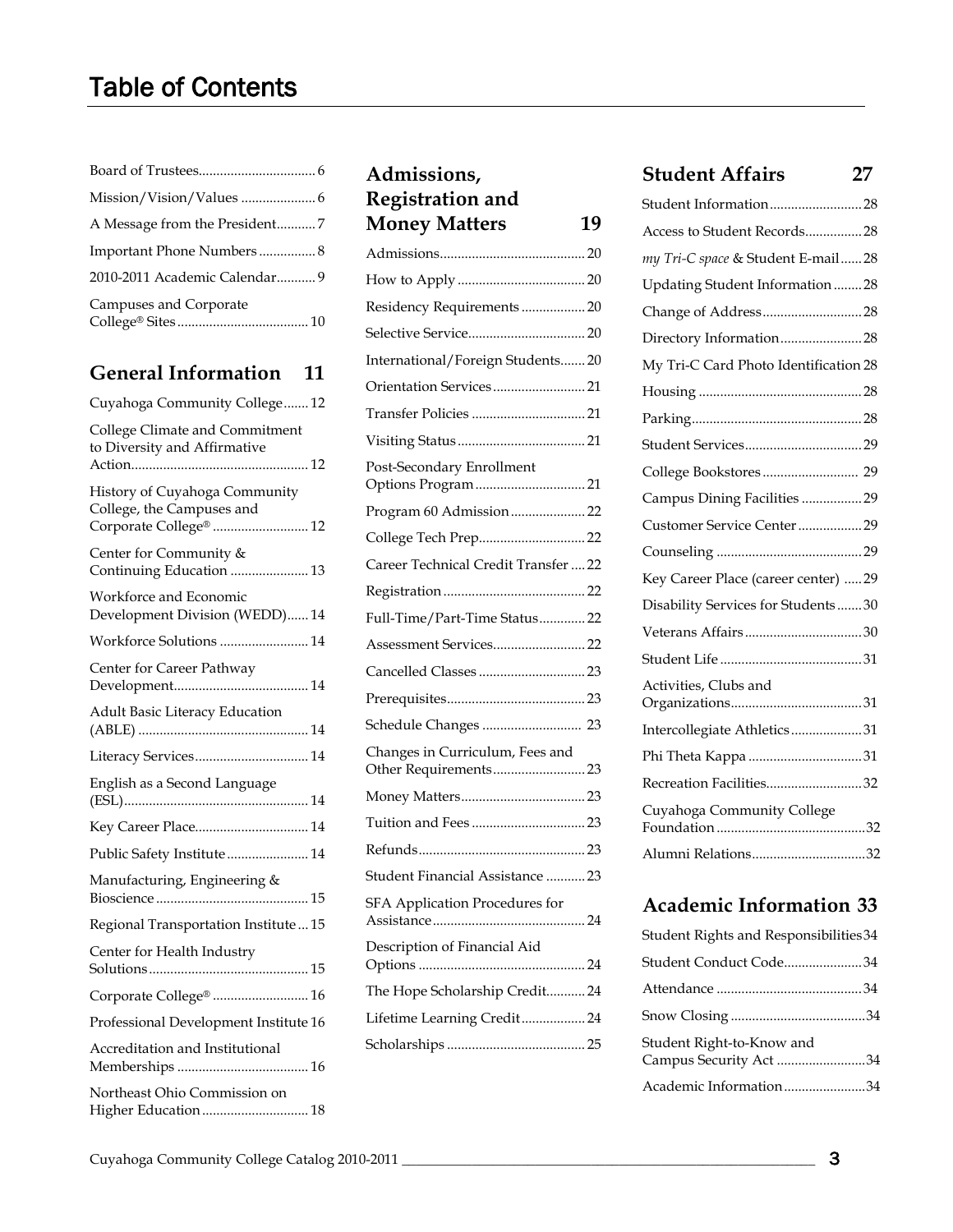| Change of Major Field of Study 34                                  |
|--------------------------------------------------------------------|
|                                                                    |
| Comparable Credit Procedure35                                      |
| Comparable Credit Options35                                        |
|                                                                    |
| Distance Learning/eLearning36                                      |
| Degree Audit Reporting System  36                                  |
| Grading System  36                                                 |
| Comparable Credit Grading 37                                       |
| Grade Point Average  37                                            |
| Academic Probation or Dismissal38                                  |
| Pass/No Pass Grade Option 38                                       |
| Auditing a Course38                                                |
|                                                                    |
| Academic Honors: Dean's List 39                                    |
| Graduation with Honors 39                                          |
| Repeating a Course  39                                             |
| Fresh Start - GPA Adjustment<br>Procedure for Student Success  39  |
|                                                                    |
| Transcripts of Grades 39                                           |
|                                                                    |
| Petition for Withdrawal Exception . 40                             |
| Academic Support Services  40                                      |
| Cooperative Education 40                                           |
| Developmental Education Services 40                                |
| Library/Technology Learning<br>Center/Learning Resources Center 40 |
| Student-Faculty Conferences 41                                     |
| College Pathway Programs 41                                        |
| Early College & Outreach                                           |
| TRIO/Educational Talent Search 41                                  |
| High Tech Academy  41                                              |
| Partnerships for Achieving Student                                 |
| Science, Engineering, Mathematics<br>and Aerospace Academy  41     |
| Upward Bound (UB)  42                                              |
| Upward Bound Math/Science  42                                      |

| Student Support Services  42                                        |
|---------------------------------------------------------------------|
| Veterans Upward Bound 42                                            |
| Women in Transition  43                                             |
| Degree & Certificate                                                |
| <b>Program Requirements 45</b>                                      |
| Certificates and Degrees  46                                        |
| General Education Statement of                                      |
| Short-Term Certificate  47                                          |
| One-Year Certificate of Proficiency. 47                             |
| Associate of Arts Degree  48                                        |
| Associate of Science Degree  49                                     |
| Associate of Applied Business                                       |
| Associate of Applied Science                                        |
| Associate of Technical Study                                        |
| Degree Programs No Longer<br>Offered by the College53               |
| Post-Degree Professional                                            |
|                                                                     |
| <b>General Curriculum</b>                                           |
| Information<br>55                                                   |
| Catalog-in-Force 56                                                 |
| Choosing a Technical Career Field .56                               |
| Awards of Study56                                                   |
| <b>General Application Procedures</b><br>for Degree and Certificate |
| Semester Course Numbering56                                         |
| Course Equivalency 56                                               |
|                                                                     |
| <b>Transferring Credits - Transfer</b>                              |

[Youth Technology Academy](#page-41-2) ........... 42 [Adult College Access Programs](#page-41-3) ...... 42 [Disability Services for Students -](#page-41-4) [Access Program](#page-41-4) ................................. 42 [Educational Opportunity Center.](#page-41-5).... 42

# Table of Contents

### **Program Sequences 61**

| Associate of Applied Degree                                  |     |
|--------------------------------------------------------------|-----|
| Apprenticeship Programs Listing 62                           |     |
| Short Term Certificates Listing  62                          |     |
| One Year Certificate of Proficiency                          |     |
| Post Degree Professional<br>Certificate Programs Listing  63 |     |
| Suggested Semester Sequences  64                             |     |
| <b>Course Descriptions</b>                                   | 199 |
| Course Numbering 200                                         |     |
|                                                              |     |
|                                                              |     |
| Ohio Articulation Number                                     |     |
| Schedule of Classes  200                                     |     |
| How to Read the Course                                       |     |
| Subject Areas/Subject Codes201                               |     |
|                                                              |     |
| Independent Study/Research                                   |     |
| Cooperative Education                                        |     |
|                                                              |     |
| <b>Applied Music Course</b>                                  |     |
| Course Descriptions205                                       |     |
| Appendices 419                                               |     |
| I - Transfer Module                                          | 420 |
| II - Transfer Assurance Guides                               | 427 |
| III - Career Technical Assurance<br>Guides                   | 434 |
| IV - Semester Course Numbering 437                           |     |
| V - Equivalent Courses                                       | 438 |
| VI - Personnel                                               | 454 |
| VII - Campus Maps                                            | 468 |
| Index                                                        | 474 |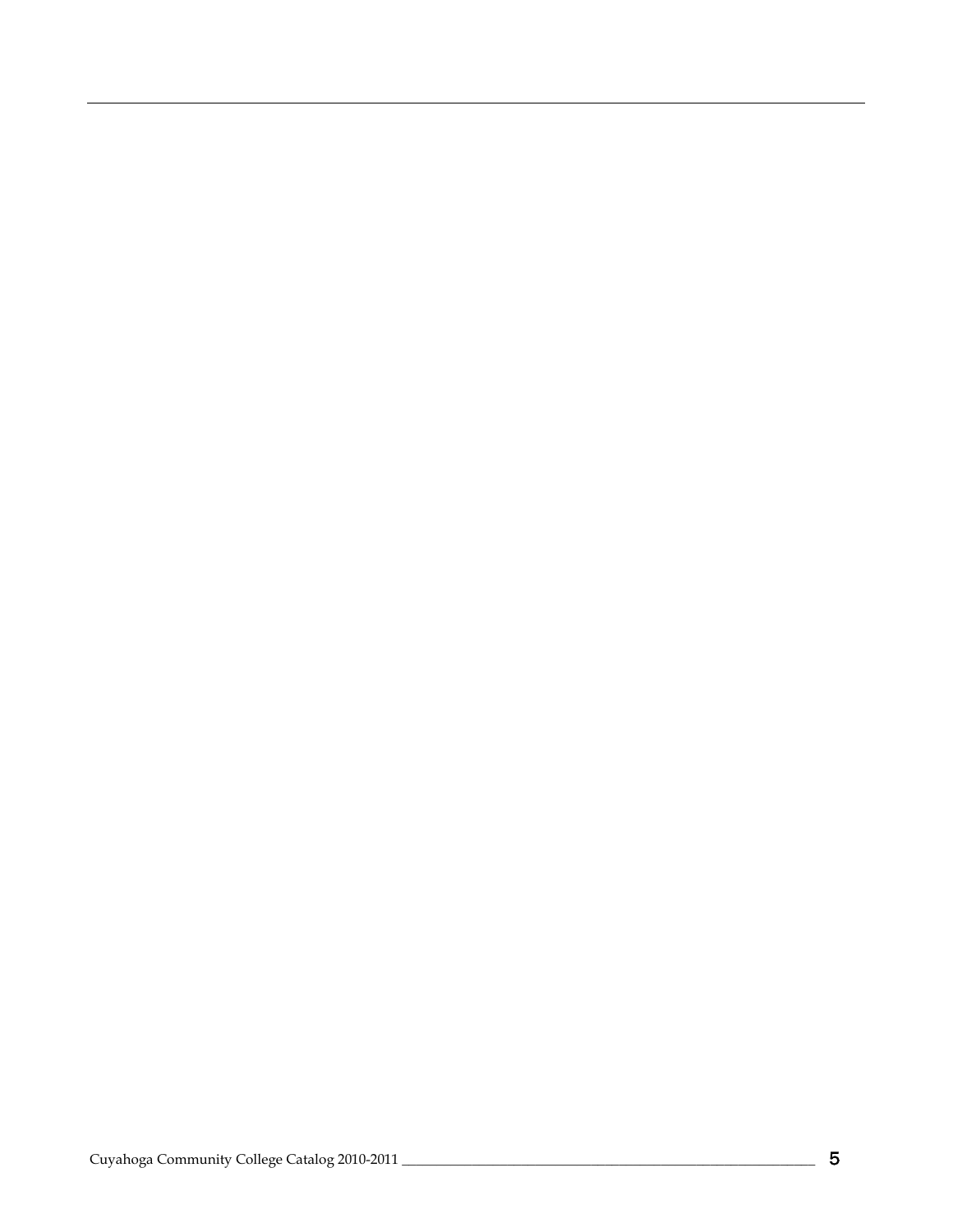### <span id="page-5-0"></span>**Board of Trustees**

**Mr. David W. Whitehead** *Chairman*

**Mr. K. Michael Benz** *Vice Chairman*

**Mr. Jay Coury**

**Mrs. Carmen E. DeHaan**

**Mrs. Nadine H. Feighan**

**Ms. Patricia D. Kennedy-Scott**

**Mr. Daniel A. Marcus**

**Mr. Bruce D. Murphy**

**Mr. Dave Reines**

### <span id="page-5-1"></span>**Mission**

To provide high quality, accessible and affordable educational opportunities and services — including university transfer, technical and lifelong learning programs — that promote individual development and improve the overall quality of life in a multicultural community.

### **Vision**

Cuyahoga Community College will be recognized as an exemplary teaching and learning community that fosters service and student success. The College will be a valued resource and leader in academic quality, cultural enrichment, and economic development characterized by continuous improvement, innovation, and community responsiveness.

### **Values**

To successfully fulfill the mission and vision, Cuyahoga Community College is consciously committed to diversity, integrity, academic excellence, and achievement of individual and institutional goals. We are dedicated to building trust, respect, and confidence among our colleagues, students, and the community.

Cuyahoga Community College is accredited by The Higher Learning Commission of the North Central Association of Colleges and Schools

> 30 N. LaSalle Street Suite 2400 Chicago, IL 60602-2504 **800-621-7440**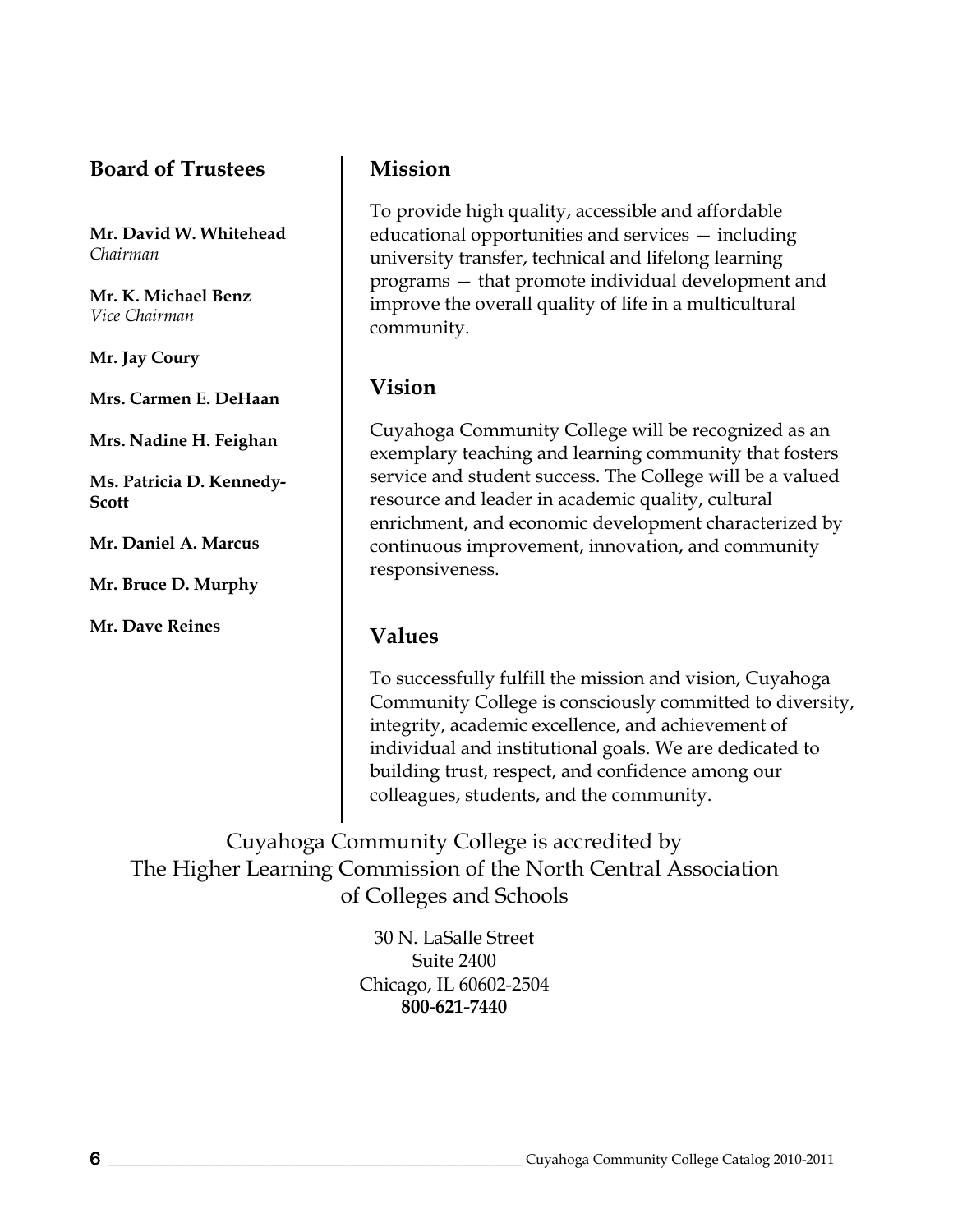<span id="page-6-0"></span>

# **A Message from the President**

On behalf of the faculty, administration and staff, welcome to Cuyahoga Community College ( $Tri-C<sup>®</sup>$ ) – an innovative, inclusive learning community dedicated to student success. We are delighted that you are taking this next step in your education and career.

Tri-C is proud of our tradition of excellence as we embrace the future. With over 1,900 courses and 150 degree and certificate programs (and counting), we are preparing students to thrive in the new global economy. We offer programs in just about every career field , including health care, green technology, culinary arts, engineering, bioscience, business, public service, liberal arts, transportation, music, manufacturing and media production – to name just a few of the possibilities.

The College is the leading provider of e-learning opportunities in Northeast Ohio. Transfer and dual enrollment agreements offer seamless transition to four-year institutions. Courses offered online, in the classroom, or a combination of both, provide flexibility, choice and convenience to fit your life. You may also take classes during the day, evenings or weekends in 15 locations throughout the region.

Our attractive campuses are well maintained with outstanding amenities, including wireless Internet, wellness facilities, libraries and study areas. Student life is vibrant and alive, inviting you to get involved in student government, collegiate athletics, volunteer activities, and a wide array of clubs and organizations. Take advantage of the rich opportunities before you.

We look forward to helping you map your pathway to success. Congratulations on your decision to be a part of the Tri-C legacy, the place where futures begin.

Sincerely,

Jerry Sue Thornton

Jerry Sue Thornton, Ph.D. President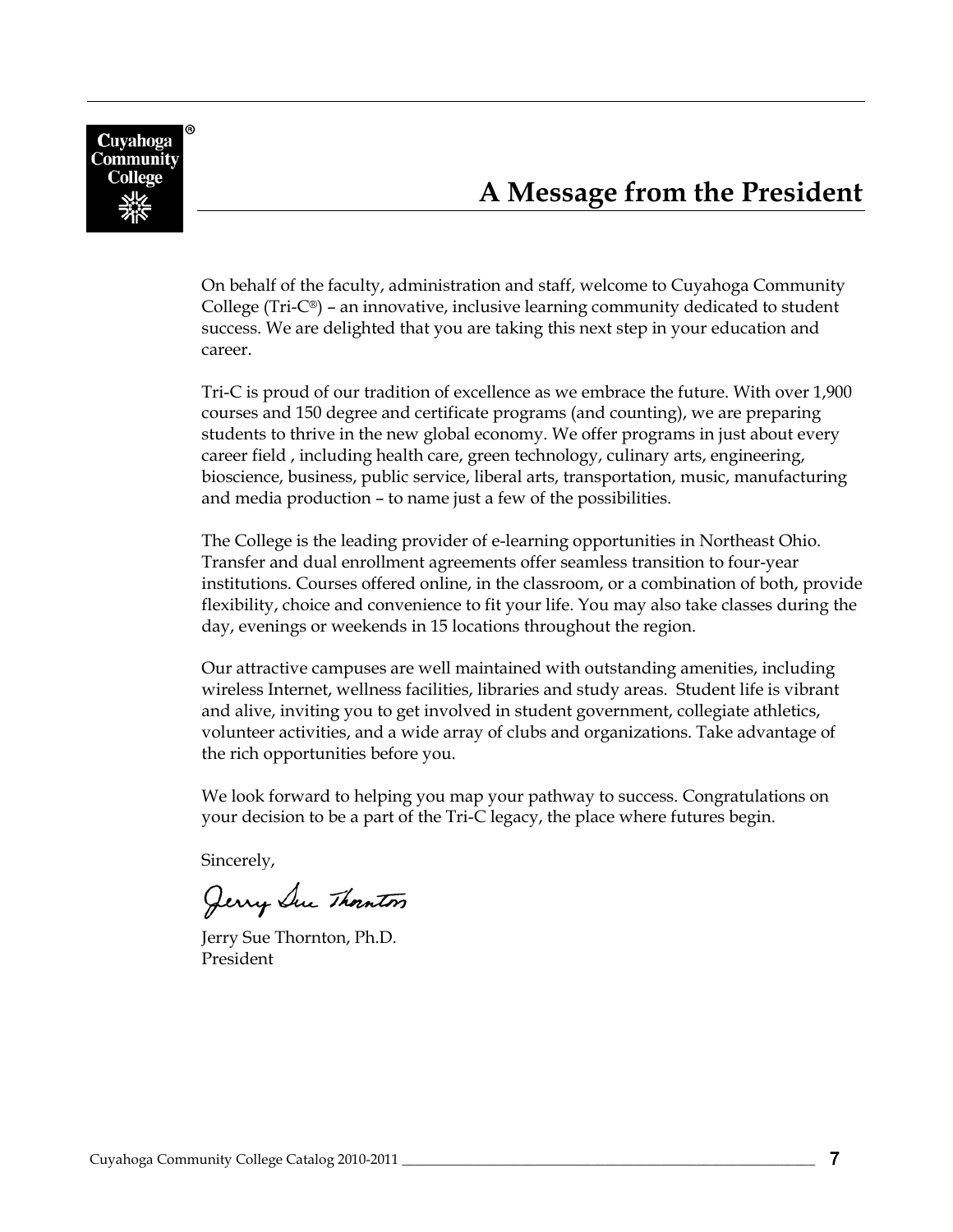# <span id="page-7-0"></span>**Important Phone Numbers**

### **Main Number 800-954-8742**

#### **All Tri-C telephone numbers are in the 216 area code.**

|                                                               | Eastern<br>Campus | Metropolitan<br>Campus | Western<br>Campus |
|---------------------------------------------------------------|-------------------|------------------------|-------------------|
| <b>Enrollment Center</b><br>(formerly Admissions and Records) | 800-954-8742      | 800-954-8742           | 800-954-8742      |
| Assessment                                                    | 987-2256          | 987-4311               | 987-5256          |
| Bookstore                                                     | 987-2070          | 987-4550               | 987-5550          |
| My Tri-C Card Office                                          | 987-2432          | 987-4007               | 987-5004          |
| <b>Campus Police and Security Services</b>                    | 987-4325          | 987-4325               | 987-4325          |
| Cooperative Education                                         | 987-2575          | 987-4416               | 987-5579          |
| Counseling                                                    | 987-4371          | 987-4371               | 987-4371          |
| <b>Customer Service Center</b>                                | 987-4358          | 987-4358               | 987-4358          |
| Evening/Weekend Office                                        | 987-2226          | 987-4225               | 987-5227          |
| Library                                                       | 987-2085          | 987-4292               | 987-5410          |
| Program 60                                                    | 800-954-8742      | 800-954-8742           | 800-954-8742      |
| <b>Student Financial Assistance</b>                           | 800-954-8742      | 800-954-8742           | 800-954-8742      |
| <b>Student Life Activities</b>                                | 987-2045          | 987-4610               | 987-5428          |
| TDD for Hearing Impaired                                      | 987-2230          | 987-4048               | 987-5117          |
| Tutoring                                                      | 987-2256          | 987-4319               | 987-5256          |
| Veteran Affairs                                               | 987-2516          | 987-3122               | 987-5389          |
| Workforce and Economic                                        |                   |                        |                   |

| Development Division                | 987-3075 Registration | 987-3075 General Information |
|-------------------------------------|-----------------------|------------------------------|
| Corporate College® East             | 987-3075 Registration | 987-2800 General Information |
| Corporate College <sup>®</sup> West | 987-3075 Registration | 987-2800 General Information |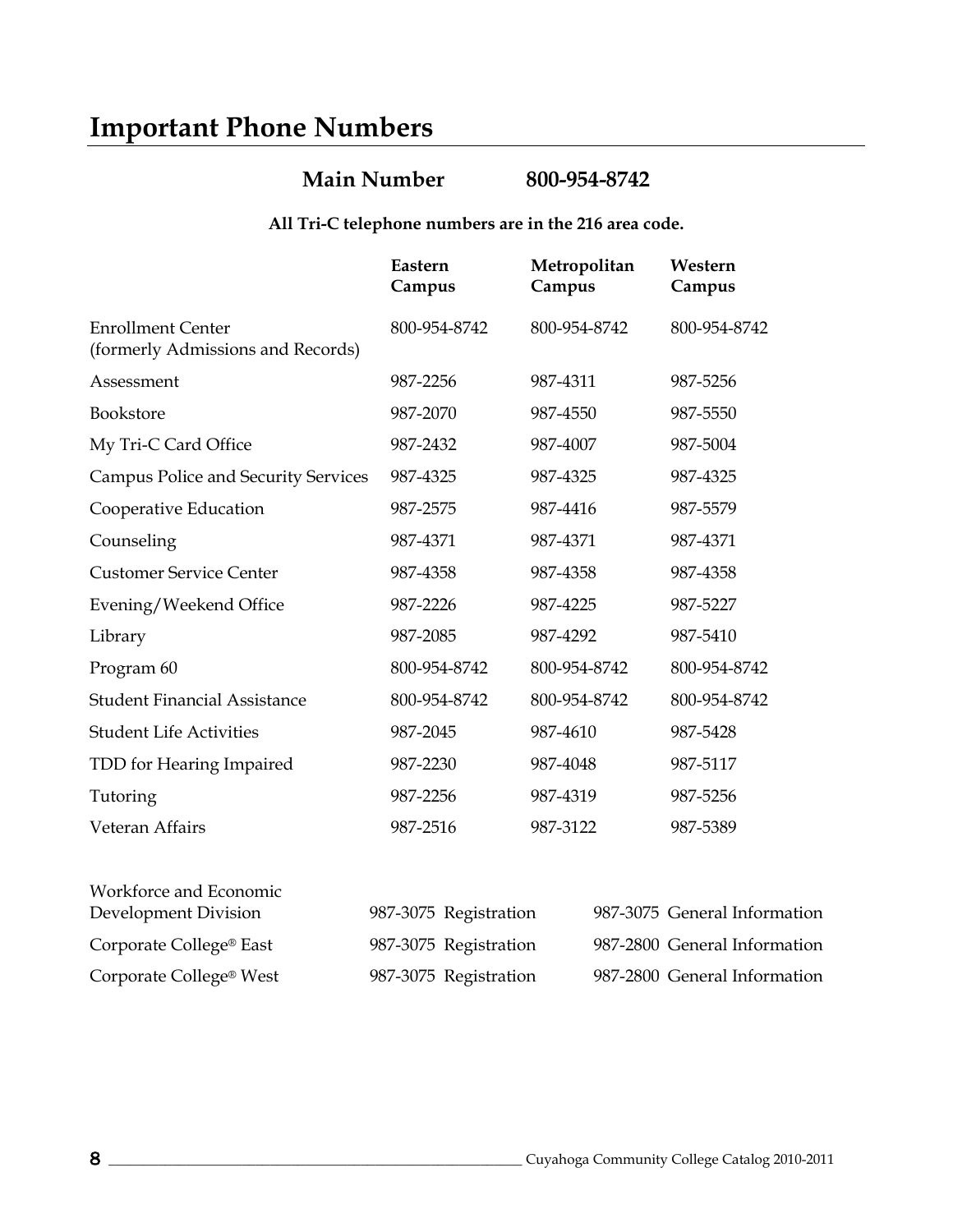### \_\_\_\_\_\_\_\_\_\_\_\_\_\_\_\_\_\_\_\_\_\_\_\_\_\_\_\_\_\_\_\_\_\_\_\_\_\_\_\_\_\_\_\_\_\_\_\_\_\_\_\_\_\_\_ 2010-2011 Academic Calendar

<span id="page-8-0"></span>

| <b>FALL SEMESTER 2010</b>            |        | <b>SPRING SEMESTER 2011</b>                                                                  | <b>SUMMER SESSION 2011</b>          |
|--------------------------------------|--------|----------------------------------------------------------------------------------------------|-------------------------------------|
| <b>FULL TERM 16-Week</b>             |        | <b>FULL TERM 16-Week</b>                                                                     | <b>FULL TERM 10-Week</b>            |
| August 30, 2010-December 19, 2010    |        | January 18, 2011-May 15, 2011                                                                | May 31, 2011-August 7, 2011         |
| <b>ACCELERATED SESSION A</b> 8-Week  |        | ACCELERATED SESSION A<br>8-Week                                                              | <b>ACCELERATED SESSION J 5-Week</b> |
| August 30-October 24                 |        | January 18-March 13                                                                          | May 31-July 3                       |
|                                      |        |                                                                                              |                                     |
| <b>ACCELERATED SESSION B</b>         | 8-Week | <b>ACCELERATED SESSION B</b><br>8-Week                                                       | <b>ACCELERATED SESSION K 5-Week</b> |
| October 25-December 19               |        | March 21-May 15                                                                              | July 5-August 7                     |
| <b>ACCELERATED SESSION O 14-Week</b> |        | <b>ACCELERATED SESSION O</b> 14-Week                                                         | <b>ACCELERATED SESSION L</b> 8-Week |
| September 13-December 19             |        | January 31-May 15                                                                            | June 13-August 7                    |
|                                      |        |                                                                                              |                                     |
| <b>FALL SEMESTER 2010</b>            |        |                                                                                              |                                     |
| Date                                 | Day    | Calendar Description                                                                         |                                     |
|                                      |        | April 19 - August 28 Monday - Saturday Registration for Fall Semester 2010                   |                                     |
|                                      |        | August 30 Monday Fall Semester (16-Week) and Session A (8-Week) Begin                        |                                     |
|                                      |        |                                                                                              |                                     |
|                                      |        |                                                                                              |                                     |
|                                      |        |                                                                                              |                                     |
|                                      |        |                                                                                              |                                     |
|                                      |        |                                                                                              |                                     |
|                                      |        | October 19 Tuesday Last Day to Remove Incomplete Grades for 2010 Spring and Summer Semesters |                                     |
| October 24 Sunday Session A Ends     |        |                                                                                              |                                     |
|                                      |        |                                                                                              |                                     |
|                                      |        |                                                                                              |                                     |
|                                      |        |                                                                                              |                                     |
|                                      |        |                                                                                              |                                     |
|                                      |        | November 11 Thursday  Veterans' Day - College Closed - No Classes Scheduled                  |                                     |
|                                      |        | November 16 Tuesday Last Day to Withdraw from Full Term (16-Week) Course with a "W" Grade    |                                     |
|                                      |        | November 25-28 Thursday - Sunday Thanksgiving Recess - College Closed - No Classes Scheduled |                                     |
|                                      |        | December 13-19Monday - Sunday Final Exam Week - Full Term                                    |                                     |
|                                      |        |                                                                                              |                                     |
|                                      |        |                                                                                              |                                     |
|                                      |        |                                                                                              |                                     |
|                                      |        | Dec 24 - Jan 3, 2011 Friday - Monday Winter Break - College Closed - No Classes Scheduled    |                                     |
| <b>SPRING SEMESTER 2011</b>          |        |                                                                                              |                                     |
|                                      |        | October 18 - January 15 Monday - Saturday Registration for Spring Semester 2011              |                                     |
|                                      |        | January 17 <i>Monday </i> Martin Luther King Jr. Day - College Closed                        |                                     |
|                                      |        | January 18 Tuesday Spring Semester Full Term and Session A Begin                             |                                     |
|                                      |        |                                                                                              |                                     |
|                                      |        |                                                                                              |                                     |
|                                      |        |                                                                                              |                                     |
|                                      |        |                                                                                              |                                     |
|                                      |        |                                                                                              |                                     |
|                                      |        |                                                                                              |                                     |
| March 13SundaySession A Ends         |        |                                                                                              |                                     |
|                                      |        | March 14-20Monday - Sunday Spring Break - No Classes Scheduled                               |                                     |
|                                      |        |                                                                                              |                                     |
|                                      |        |                                                                                              |                                     |
|                                      |        |                                                                                              |                                     |
|                                      |        |                                                                                              |                                     |
|                                      |        |                                                                                              |                                     |
|                                      |        |                                                                                              |                                     |
|                                      |        |                                                                                              |                                     |
|                                      |        |                                                                                              |                                     |
|                                      |        |                                                                                              |                                     |
| <b>SUMMER SESSION 2011</b>           |        |                                                                                              |                                     |
|                                      |        | March 7 - May 28 Monday - Saturday Registration for Summer Session 2011                      |                                     |
|                                      |        |                                                                                              |                                     |
|                                      |        |                                                                                              |                                     |
|                                      |        |                                                                                              |                                     |
|                                      |        |                                                                                              |                                     |
|                                      |        |                                                                                              |                                     |
|                                      |        |                                                                                              |                                     |
|                                      |        |                                                                                              |                                     |
|                                      |        |                                                                                              |                                     |
|                                      |        |                                                                                              |                                     |
|                                      |        |                                                                                              |                                     |
|                                      |        |                                                                                              |                                     |
|                                      |        |                                                                                              |                                     |
|                                      |        |                                                                                              |                                     |
|                                      |        |                                                                                              |                                     |
|                                      |        |                                                                                              |                                     |
|                                      |        |                                                                                              |                                     |
|                                      |        |                                                                                              |                                     |
|                                      |        |                                                                                              |                                     |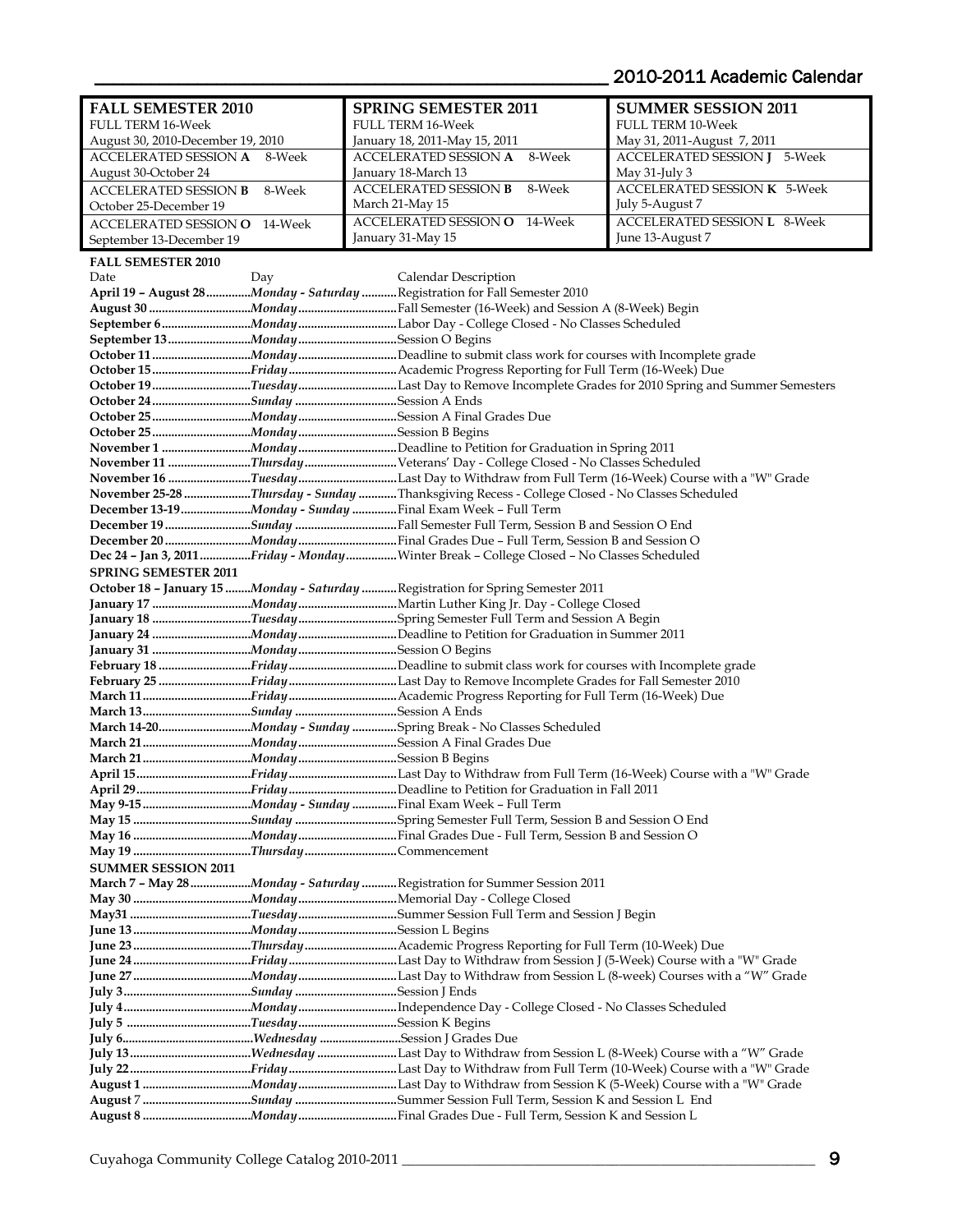

**Brunswick Campus Center Brunswick** 

#### <span id="page-9-0"></span> **Brunswick Campus Center**

3637 Center Road Brunswick, OH 44212 800-954-8742

#### **Eastern Campus**

4250 Richmond Road Highland Hills, OH 44122 800-954-8742

#### **Metropolitan Campus**

2900 Community College Ave. Cleveland, OH 44115 800-954-8742

#### **Western Campus**

11000 Pleasant Valley Road Parma, OH 44130 800-954-8742

#### **Westshore Campus**

31001 Clemens Road Westlake, OH 44145 800-954-8742

#### **Unified Technologies Center**

2415 Woodland Ave. Cleveland, OH 44115 216-987-3075

#### **Corporate College® East**

4400 Richmond Road Warrensville Heights, OH 44128 216-987-2800

### **Corporate College® West**

25425 Center Ridge Road Westlake, OH 44145 216-987-5900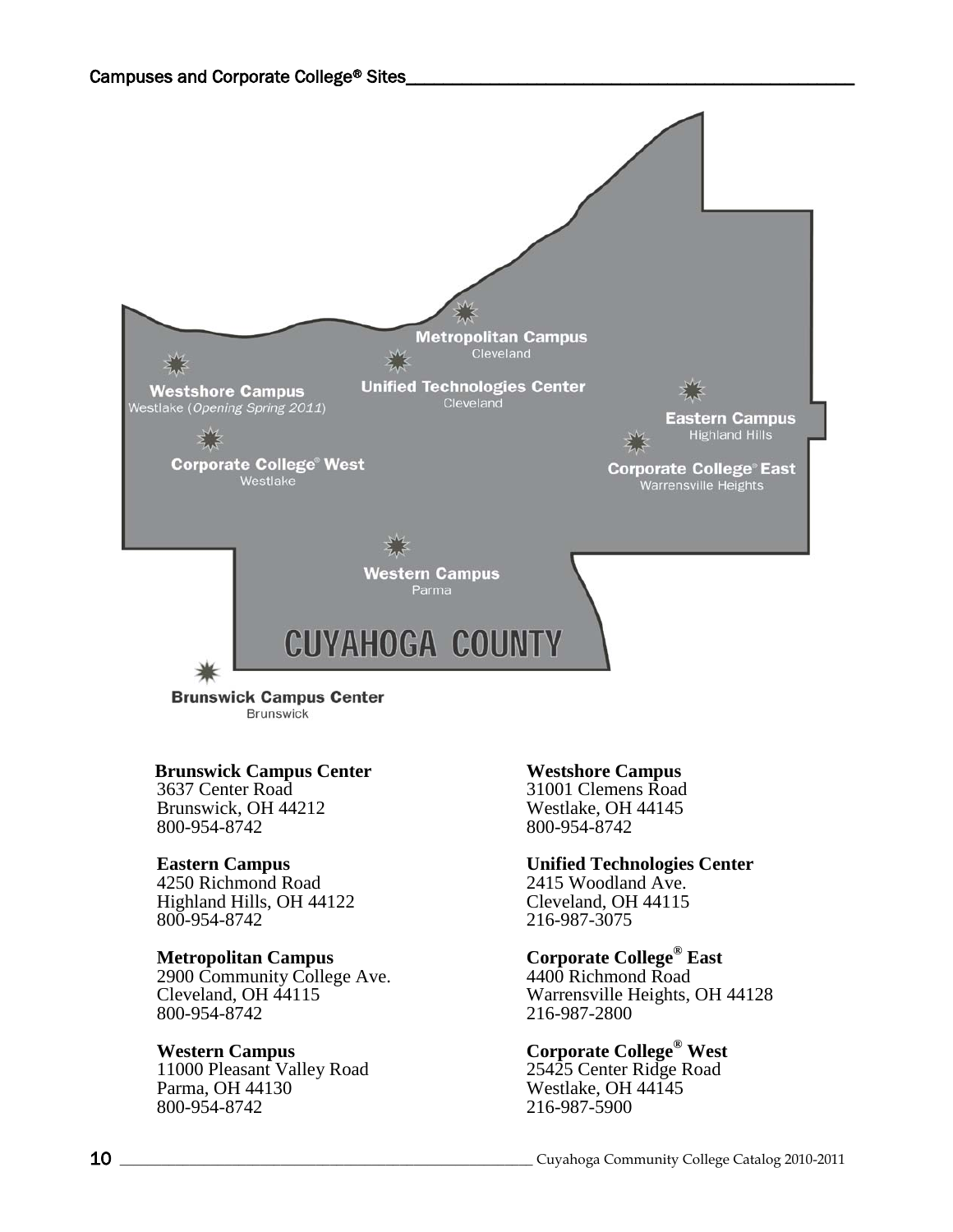### <span id="page-10-0"></span>**Page**

- **12** Cuyahoga Community College
- **12** College Climate and Commitment to Diversity and Affirmative Action
- **12** History of Cuyahoga Community College, the Campuses and Corporate College®
- **13** Center for Community & Continuing Education
- **14** Workforce and Economic Development Division (WEDD)
- **16** Corporate College®
- **16** Accreditation and Institutional Memberships
- **18** Northeast Ohio Commission on Higher Education (NOCHE)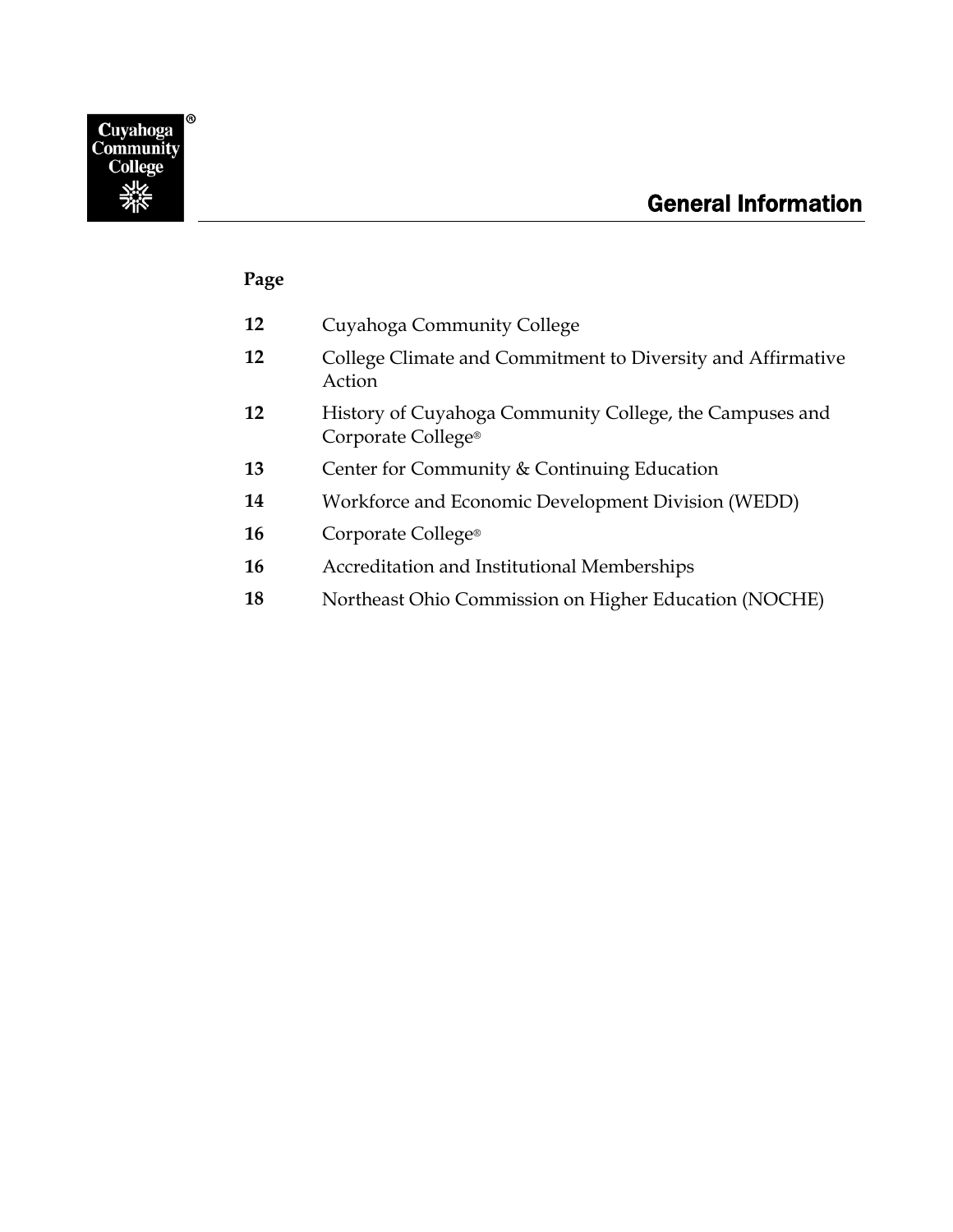# <span id="page-11-0"></span>**Cuyahoga Community College**

Education at Cuyahoga Community College (Tri-C®) is a life-changing experience. More than 700,000 present and former students have been touched by the Tri-C experience. Tri-C has enriched the lives and helped build solid futures for all who have attended, from the hopeful students who stood in line at the Brownell building in 1963 to register for Tri-C's first classes to today's students who register through the Web. The far-reaching effects of education at Tri-C have touched not only the individual students but their families, as well as the entire community.

The faculty, staff and administration at Tri-C are dedicated to providing innovative and flexible services to students and the broader community as a whole. This commitment is expressed by developing a curriculum and delivering an academic experience that will produce students who are competitive within the job market, welleducated and informed. Whether these students are on the threshold of an exciting career, returning for new skills training or simply taking courses in a field of interest, the academic experience at Tri-C meets their specialized needs.

### <span id="page-11-1"></span>**College Climate and Commitment to Diversity and Affirmative Action**

In its acknowledgment of diversity, Tri-C respects and welcomes differences among people, and carries out its mission mindful of the differences in its community. Through its overall climate, Tri-C provides opportunities and reinforces understanding, appreciation and action intended to maximize the potential of all students. It is the intent of Tri-C that all terms of employment and educational benefits are administered without regard to race, color, religion, sex, national origin or ancestry, age, sexual orientation, disability or status as a disabled Vietnam-era veteran. Further, it is Tri-C 's intent to comply with appropriate federal and state laws, rules and regulations and to give special attention to increasing the participation of minorities, women, disabled persons and disabled Vietnam-era veterans in all levels of Tri-C. It is also the intent of Tri-C to ensure that its environment is free from harassment or intimidation of any kind.

Inquiries concerning Tri-C 's affirmative action/equal opportunity procedure should be directed to: The Office of Inclusion, Diversity, and Equal Employment Compliance, Cuyahoga Community College, 700 Carnegie Avenue, Cleveland, OH 44115, 216-987-4772.

## <span id="page-11-2"></span>**History of Cuyahoga Community College, the Campuses and Corporate College®**

On Sept. 23, 1963, the largest first day enrollment for a community college in the nation's history took place at Tri-C 's first home, the 19th century Brownell School building in downtown Cleveland, which was leased from the Cleveland Board of Education. The initial enrollment was just over 3,000 students. Today, Tri-C serves more than 60,000 credit and non-credit students each year.

Now one of the largest colleges in Ohio and the largest in Greater Cleveland, Tri-C has expanded to three modern campuses in downtown Cleveland, Parma and Highland Hills, as well as two Corporate College® sites in Westlake and Warrensville Heights. Other facilities include the District Administrative Services in Cleveland and the Unified Technologies Center (UTC) adjacent to the Metropolitan Campus. The UTC is one of the largest technology training facilities in the country.

#### **Eastern Campus**

The Eastern Campus in Highland Hills was founded in 1971, with permanent facilities being completed in 1981. Since its founding, the Eastern Campus has grown to encompass three buildings, each of which is designed to offer an environment conducive to lifelong learning. The campus features a comprehensive array of resources and amenities, beginning with state-of-the-art classrooms and laboratories. Students and faculty can also make use of a full-service library, 600-seat performing arts center, art gallery, massotherapy clinic, music studios, cafeteria and athletic facilities. In keeping with its mission of being "A Destination for Learning," Tri-C facilities are open to every member of the community, young or old. The Eastern Campus is easily accessible from Interstates 271 and 480. Regional Transit Authority (RTA) buses also provide public transportation services.

#### **Metropolitan Campus**

The Metropolitan Campus which opened in 1969, is Tri-C 's first campus. Located near downtown Cleveland in the St. Vincent Quadrangle, the Metropolitan Campus is easily accessible from Interstates 71, 77 and 90. Classes are offered during the day, evenings, on weekends and through distance learning/e-learning.

The Metropolitan Campus houses outstanding science, engineering and health career laboratories. Students learn first-hand in laboratories similar to those in the work environment. Laboratories exist for nursing, dental hygiene, computer science, office administration, health information management, manufacturing and the recording arts industry.

A state-of-the-art center for Health Careers and Nursing provides hands-on learning. Students learn with the use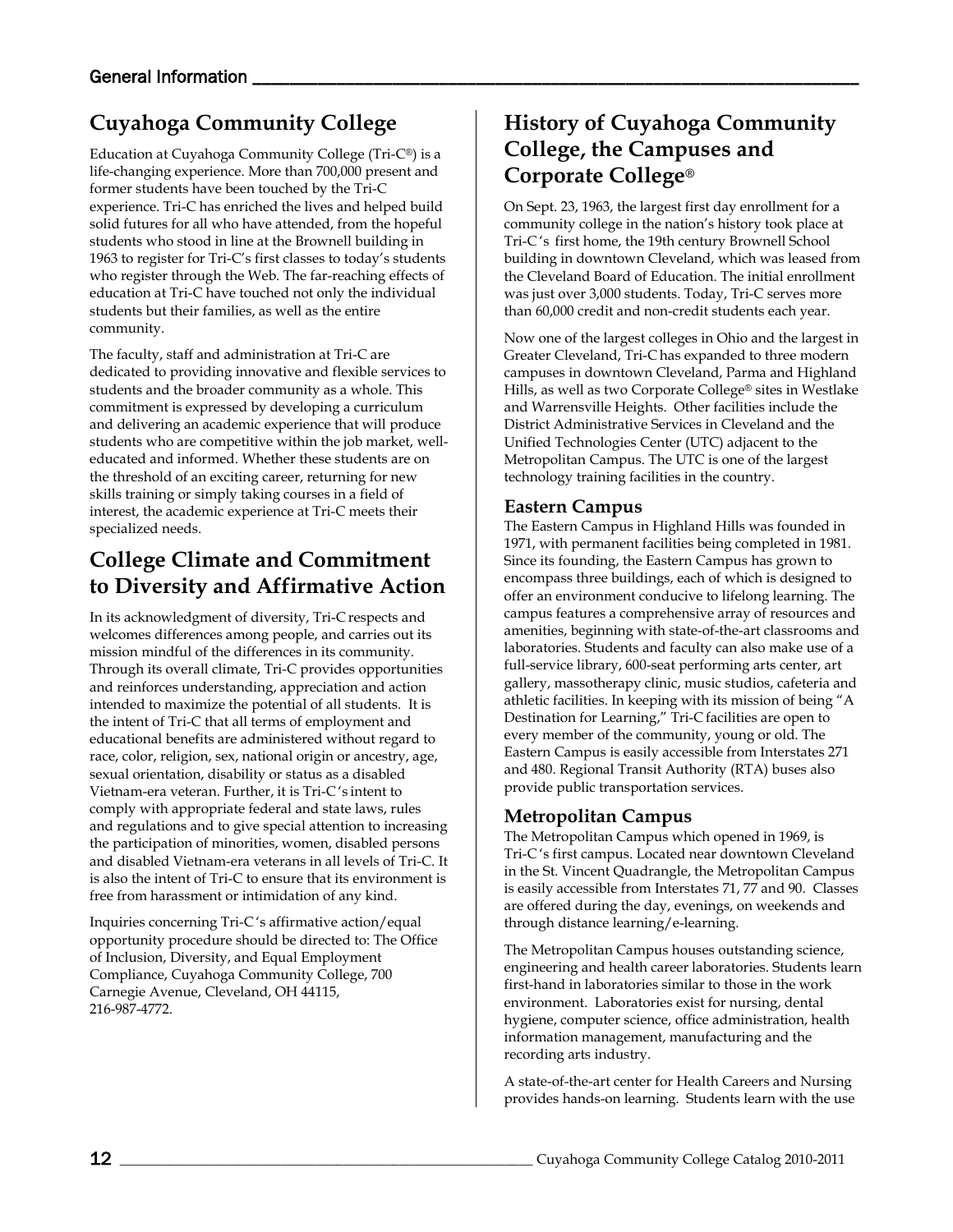of a Human Patient Simulator, a computer-driven mannequin, which mirrors the physical characteristics of a human and allows students to respond to critical care issues. A simulated hospital care unit with 22 beds allows students to study and test simulated patients.

Allied health laboratories also exist on campus for many other careers in the health care field including dental hygiene, health information management, surgical technician, emergency medical technician and occupational and physical therapy. The Dental Hygiene Clinic also provides low cost preventive dental care to the community.

The Center for Creative Arts presents the best in local, regional and international artists in the areas of music, dance, theater and performance art. An auditorium seating more than 800 hosts numerous community programs, concerts and art venues. Students mix music, record and stage musicians as part of the Recording Arts and Technology program.

The campus also features a commercial kitchen and full service campus restaurant. Students in the Hospitality Management program operate the restaurant, which serves breakfast and lunch during portions of the school year.

#### **Western Campus**

The Western Campus initially opened in 1966 in the former Crile Veterans Hospital in Parma. A Veterans Memorial Garden commemorates this history. The original facilities were replaced in 1975 with a modern six-building interconnected complex. At the center of the campus is the Galleria, a three-story glass-roofed mall surrounded by student service offices, the library and the cafeteria. Other facilities include the Advanced Automotive Technology Center, the Fire Tower, a Technology Learning Center, multiple computer labs, numerous labs for the sciences, health careers and technologies, an indoor pool, gymnasium, fitness center, outdoor track, athletic fields for soccer, softball and baseball, and a theatre. A state-of-the-art Health Technology Center was recently added in 2008.

The Western Campus is easily reached from Interstates 71, 77 and 480. Regional Transit Authority (RTA) buses provide public transportation services. Lighted parking is available on outdoor lots adjacent to the campus buildings.

### **Center for Community & Continuing Education**

Tri-C offers a wide-range of Community and Continuing Education programs and courses spanning a broad range of career development, personal enrichment, and continuing education topics for all ages, youth through mature adult. Courses are convenient, affordable, and high quality for the community we serve. Our courses promote a continued interest in lifelong learning. We seek to promote individual development and improve

the overall quality of life through multicultural lifelong learning courses offered on all campuses, off-site locations, and distance learning venues. We work with students "where they are" by utilizing current technologies that also serve as a back up to traditional classroom learning.

#### **Special audiences we serve**:

**Youth**: We offer a varied line up of courses that meet state standards including those directed by the Ohio Department of Education and the Ohio Department of Public Safety, to provide a fun and challenging learning environment for young students that complements their current studies and enables them to easily move into adulthood. Classes are held at local schools as afterschool programs, at our campuses evenings and weekends, at facilities of off-site partners and will be offered in an online format in the future.

**Boomer Generation**: Our Boomer program is a flexibly created program that addresses the desires of the Boomer generation to remain a valuable and productive part of their communities, now and into retirement; or, for those who wish for a career change. It also offers personal enrichment courses geared to the likes and needs of the Boomer population.

**Professionals:** We offer a timely and appropriate selection of personal career development classes and continuing education courses geared at the professional who wants to add to her or his resume; or, who needs to continue professional development in order to maintain a license or certification.

#### **Topic Areas:**

Taking a cue from the community we serve, our lineup of courses is continually updated based on the suggestions of residential and business community members. We offer programs that are fun, educational, and up-to-date with current trends. Our focus areas include personal enrichment classes such as culinary and crafts, personal career development programs such as test prep courses for notary licensing, test prep courses for youth such as SAT Prep and Driver Ed, certification courses for adults such as certified bookkeeper, various other certificate programs, and continuing education courses for professionals to continue their education. We serve all ages from birth through mature adult years.

#### **Special Topic Areas:**

We also offer specialty programs such as our Culinary Boot Camp whereby participants can take one, two, or all three modules focusing on basic food preparation and earn college credit upon completion of the full program. And, we offer career exploration programs for those looking to make a career change.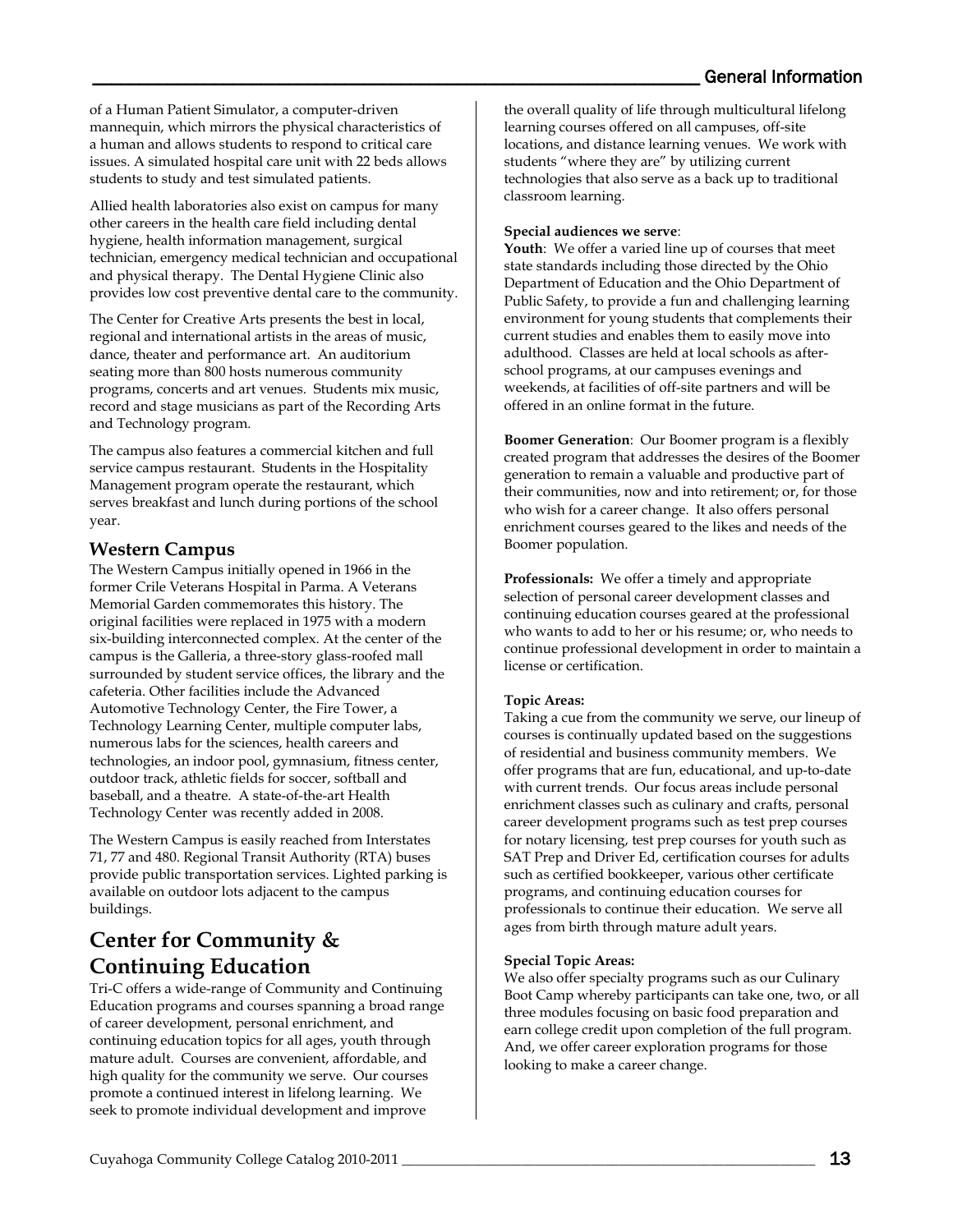**Continuing Education**: We offer a broad range of topics approved for professionals in need of continuing education for many occupations and professions including personal trainer, realtor, CPA's, teacher/educator, social worker and counselor among others.

**Personal Career Development**: This area offers ways to enhance your resume and your finances. Courses include: Notary, Certified Records Manager, voice-over technician, buying and selling on eBAY, and buying and selling investment properties.

All programs and courses are designed to offer valuable information to learners looking to change careers or enhance their current skills. From programs that enable learners to quickly earn college credit by successfully passing the necessary components of the course to exploring new career options and enhancing their current careers and resumes, the Center for Community and Continuing Education meets students "where they are" to help them enjoy their community college experience and help them meet their personal and professional goals.

## <span id="page-13-0"></span>**Workforce and Economic Development Division (WEDD)**

The Workforce and Economic Development Division (WEDD) at Tri-C® partners with business and industry, government organizations and the community to provide: non-credit and credit fast track training for both individuals and businesses; employee and leadership development solutions for professionals and managers; and continuing education and community programs. WEDD is comprised of Workforce Solutions.

### <span id="page-13-1"></span>**Workforce Solutions**

#### <span id="page-13-2"></span>**Center for Career Pathway Development**

The Center for Career Pathway Development offers Adult Basic Literacy Education (ABLE) courses, General Education Diploma (GED) preparation and testing, and English as a Second Language (ESL) classes to adults who need help in basic skills, reading, writing and mathematics.

The center also provides community outreach programs, training, and career readiness services in partnership with community based organizations throughout Cuyahoga County.

#### <span id="page-13-3"></span>**Adult Basic Literacy Education (ABLE)**

The Adult Basic Literacy Education courses provide basic reading, writing, and mathematics remediation for adult learners who are preparing to take the GED test or high school graduates who need refresher courses.

#### **Literacy Services**

Literacy Services are available to adult learners who desire an educational assessment to determine readiness for official GED test or placement into a preparation course. The program is designed for non-graduates of

accredited high schools or home school participants. GED preparation classes are offered at all three Tri-C campuses, the Unified Technology Center, and offcampus sites.

Literacy Services' GED Test Centers offers both the Official Practice Test and the General Education Development Test. All testing is scheduled by appointment and on a first-come, first-served basis.

<span id="page-13-5"></span>**English as a Second Language/ESL** classes focus on the four language skills of speaking, listening, writing and reading. Students learn the specific sounds of English, how to speak in conversations, and how to ask and respond to questions. These classes include information on American culture and civics. If requested or proposed, preparation for the U.S. Citizen test may be included in the course.

<span id="page-13-6"></span>**Key Career Place** provides job readiness and life skills training, including resume writing, interviewing skills, networking and fast-track job training programs. Job placement assistance is provided upon successful completion of training.

#### <span id="page-13-7"></span>**Public Safety Institute**

The Public Safety Institute has provided over three (3) decades of professional training to law enforcement and fire students as well as public safety professionals. The academies provide state-certified training for police officers, fire fighters, security officers, corrections officers and bailiff personnel, as well as advanced training in law enforcement and fire. Hands-on training is given by experienced instructors, where students learn the skills and teamwork necessary to be prepared when called upon for duty.

The Law Enforcement Academies are certified through the Ohio Peace Officer Training Commission (OPOTC). The academy offices and training facilities are located in the Unified Technologies Center at the Metropolitan Campus in Downtown Cleveland. Tri-C offers four basic OPOTC certified academies: Peace Officer Basic Training, Private Security Training, Bailiff and Corrections. The advance training programs of the Public Safety Institute offers the opportunity for police, security and law enforcement professionals to enhance their skills and enable them to deal with the ever-changing needs of society.

<span id="page-13-4"></span>The Fire Training Academy facilities are located at the Western Campus in Parma. The Academy is chartered by the State of Ohio, Department of Public Safety, Division of Emergency Medical Services in Columbus. The Fire Training Academy was established by a partnership with the Northeastern Ohio Fire Chiefs' Association and Tri-C. There are over 300 fire departments in a seven (7) county region that rely on Tri-C 's Fire Training Academy to meet their training needs.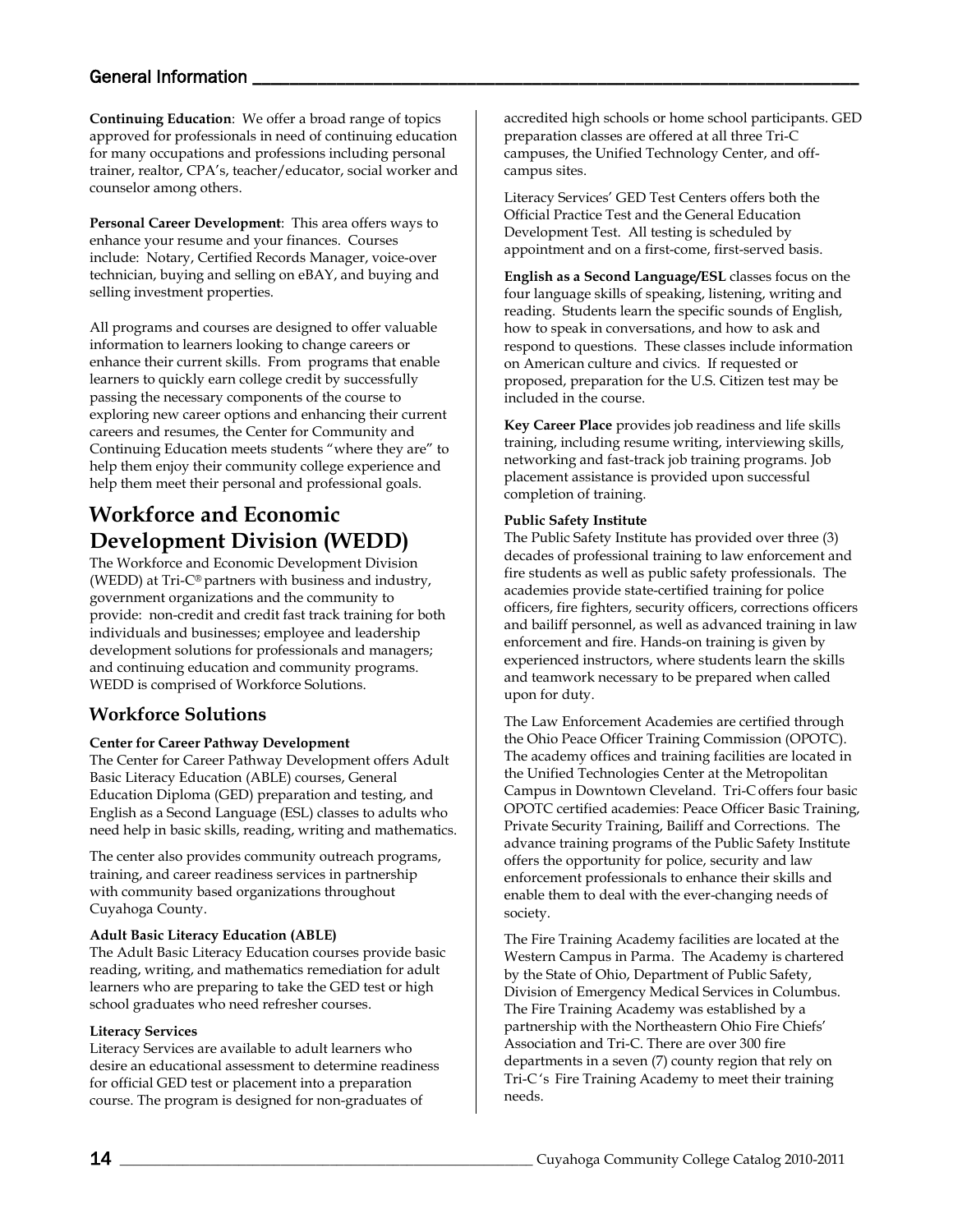The Fire Training Academy provides academic and practical skills training for Level I & II firefighters. We provide four day academies and two evening academies each year. Annually, approximately 200 students graduate from the Academy. This training provides the skills necessary for an entry-level firefighter position. Training includes topics related to the established requirements of the Ohio Revised Code for Career Fire Fighters and the training and educational requirements identified in NFPA 1001.

#### **Manufacturing, Engineering and Bioscience**

The Advanced Manufacturing, Engineering and Bioscience Division provides students and industry with affordable, high-quality training leading to portable skill credentials. The division offers credit, non-credit, certificate and customized programs in manufacturing foundation skills, manufacturing technologies, applied industrial maintenance, medical device manufacturing, pharmaceutical drug manufacturing, engineering skills development, pre-apprenticeship and apprenticeship training.

At the downtown Unified Technology Center facility, the shop floor spans more than 12,000 square feet of completely renovated space that supports the latest equipment which regional manufacturers either currently use or will use in the future. It is the largest industrial maintenance training center in Northeast Ohio and through the Bioscience Workforce Training and Assessment Center, the only location offering job skills training in this emerging technology.

Programs include: Precision Machining, CNC Machining, Industrial/Equipment Maintenance, Tool and Die Apprentice, Industrial Welding, Blueprint Reading, Shop Math, Computer-Aided Design (CAD), Quality Control, Electronics Assembly, Mechatronics, and Wind Turbine Technician. In addition to the standard programs, customized job skill training is available.

Through consultation with an Industry Advisory Board, the standard and customized training programs provide participants with marketable skills that are "filling the talent pipeline" for Northeast Ohio manufacturers.

#### <span id="page-14-0"></span>**Regional Transportation Institute**

The Regional Transportation Institute provides highquality workforce training in Transportation, Logistics and Distribution (TLD) job functions. The training is targeted toward entry level through first line supervision personnel and provides certificates in TLD concentrations that demonstrate comprehension of applicable terminology, an ability to execute operational activities and the role and impact of their job function on the supply chain.

Located in the Heritage Business Park in Euclid, Ohio, the Regional Transportation Institute operates in an industrial environment utilizing industry standard

equipment and supply chain management tools to simulate actual working environments.

Using active industry professionals to provide instruction, training is delivered through contract training, seminars and certificate programs. Current training programs include: Class A CDL, Diesel Technician, Remedial Driving, Forklift Operation, Hazardous Material/Dangerous Goods Certification and Fundamentals of Warehouse and Distribution.

#### <span id="page-14-1"></span>**Center for Health Industry Solutions**

The Center for Health Industry Solutions provides training tailored to meet the needs of the health care industry and its current and future employees. The Center focuses on critical health care employment shortages and provides a wide selection of courses that include training to assist in entering the health care field, continuing education and professional certification programs.

The Center works closely with representatives of the health care industry to develop accelerated training and education programs that respond quickly to critical workforce needs.

Programs exist for entry-level positions, as well as those interested in changing careers, and for those professionals who need to keep up with change in their respective health care fields.

Entry-level Career Programs/Certifications

- **State Tested Nurse Assistant (STNA)** STNAs work in a variety of health care settings to improve their patient's well-being by assisting them with personal care and monitoring progress with their recovery goals. In addition, the Center provides a career pathway for the State Tested Nurse Assistant through advanced training in its Certified Patient Care Technician program.
- **Patient Access Specialist**

The Patient Access Specialist program is designed to prepare students for the many opportunities available in the Patient Access department in a hospital setting. These may include admitting and registering, financial counseling or providing customer service to patients.

- **Medical Front Office Specialist** The Medical Front Office Specialist program is designed to prepare students to carry out the multiple tasks involved in providing support to a medical office.
- **Dental Front Office Training** The Dental Front Office training program prepares students for careers in dental practice management.

• **Medical Coding and Billing** The Professional Coding program utilizes the Professional Medical Coding Curriculum designed by the American Academy of Professional Coders to prepare students for the Certified Professional Coder exam.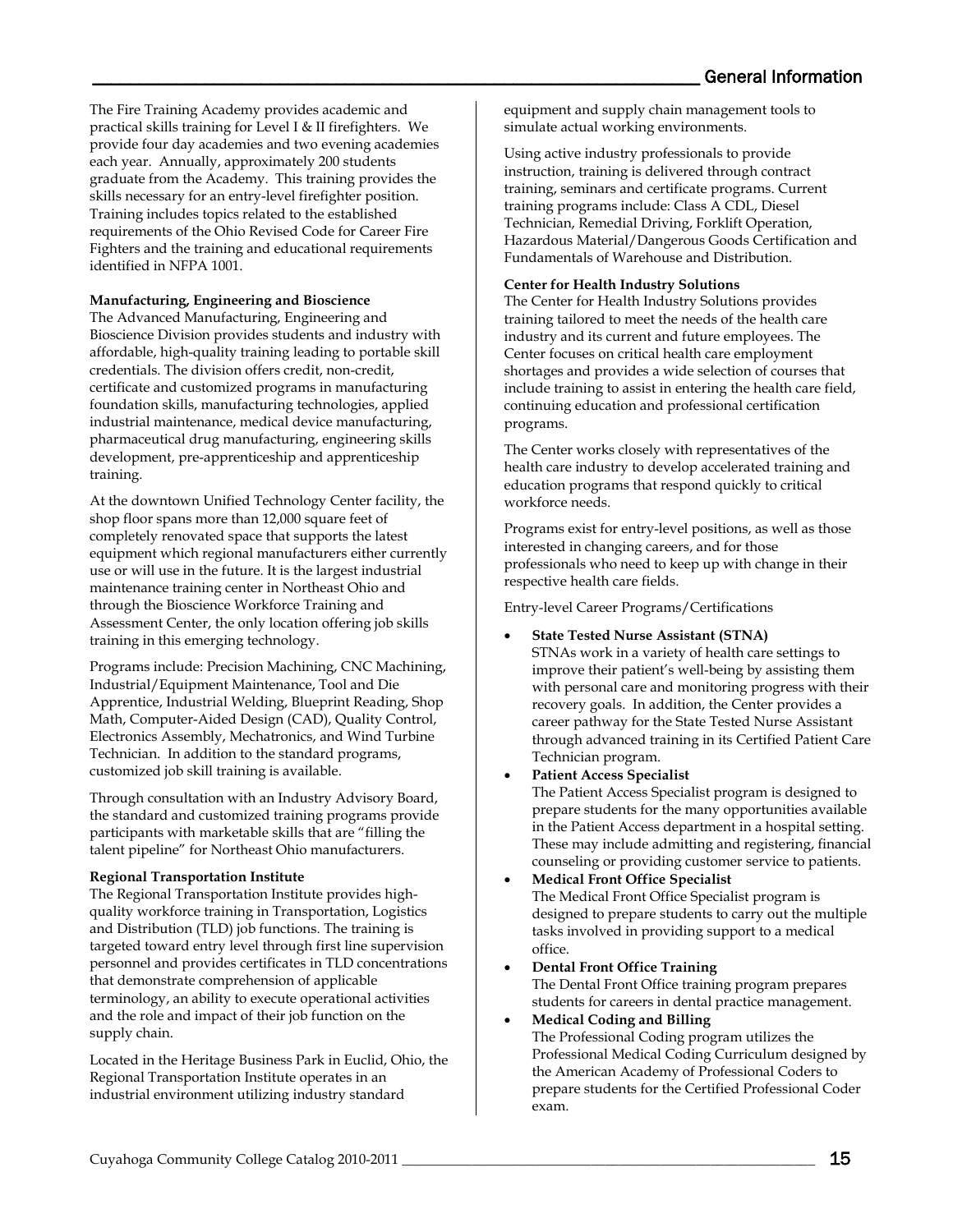The Center provides a Home Health Aide course which is an add-on track to the STNA course designed to prepare the nurse assistant for employment to provide home health care.

Training programs are offered for a variety of continuing education seminars, such as Dental Auxiliaries, Opticians and Coders, as well as exam reviews. All training is delivered at Tri-C sites, and scheduled for the convenience of students during the day, evenings, or on weekends.

The Center works with health care organizations to develop customized training programs that can be presented at their sites. Our programs keep up with the rapid changes in health care, and our expert instructors focus training on the key areas students need to succeed on the job. Whether you are a health care professional looking for career advancement, or a displaced worker looking to get into the health care field, the Center has high quality programs to meet your needs.

# **Corporate College®**

Corporate College® West (Westlake) and Corporate College® East (Warrensville Heights) are designed to be the model for providing new solutions and opportunities to individuals, businesses and industries to succeed in today's knowledge-based, high-tech economy. Our two sites provide state-of-the-art facilities for business meetings and conferences.

Corporate College® is the primary vehicle for delivering Tri-C 's non-credit training services to area employers and their employees. The concept includes a strategic initiative focused on professional development and training programs that are designed to meet employers' demands for a talented workforce. Corporate College® also offers credit and non-credit training and skills enhancement courses for the individual.

#### <span id="page-15-1"></span>**Professional Development Institute**

Employee competency in core skill areas is critical to the success of business and industry. Courses at Corporate College® Professional Development Institute (PDI) bring employees to a higher level of success and performance. Competent, confident employees experience higher morale and job satisfaction, enabling employers to retain top-ranked workers longer.

Corporate College® 's award-winning, industry-driven training will enhance individual job performance, teamwork, and overall corporate competitiveness. Staff can complete key certification, licensure, registration, and professional development programs, all in one easy-toaccess curriculum.

- Administrative Professional
- Accounting/Management
- Event and Meeting Planning
- Global Business
- Human Resources
- Leadership
- <span id="page-15-2"></span>• Sales and Marketing

PDI offers customized, professional training and consulting services using instructor-led courses coupled with e-learning and distance learning programs. To maximize options and flexibility, services are available at Corporate College® facilities or at the client's site.

### **Accreditation and Institutional Memberships**

<span id="page-15-0"></span>Tri-C® holds institutional memberships in numerous national educational, professional and accrediting organizations. Tri-C is accredited by the Higher Learning Commission, a commission of the North Central Association of Colleges and Schools. In addition, a number of Tri-C 's career programs are approved or accredited by appropriate specialized associations or agencies. Some of these are:

American Advertising Federation (AAF) - Cleveland American Association for Women in Community Colleges (AAWCC) American Association of Collegiate Registrars and Admissions Officers (AACRAO) American Association of Community Colleges (AACC) American Association of University Women (AAUW) American Bar Association Accreditation Board for Engineering and Technology (ABET) American Council on Education (ACE) American Dental Educators Association American for the Arts (AFTA) American Library Association (ALA) American Marketing Association (AMA) American Occupational Therapy Association (AOTA) American Society for Nondestructive Testing (ASNT) American Society for Quality (ASQ) American Society for Training & Development (ASTD) American Society of Health-System Pharmacists (ASHSP) American Society of Mechanical Engineers (ASME) American Society on Aging American Student Association of Community Colleges (ASACC) American Student Government Association (ASGA) American Technical Education Assistance (ATEA) American Wind Energy Association (AWEA) ASIS International Online (ASIS) Association for Conflict Resolution (ACR) Association for Education in Journalism and Mass Communication (AEJMC) Association for Gerontology in Higher Education (AGHE)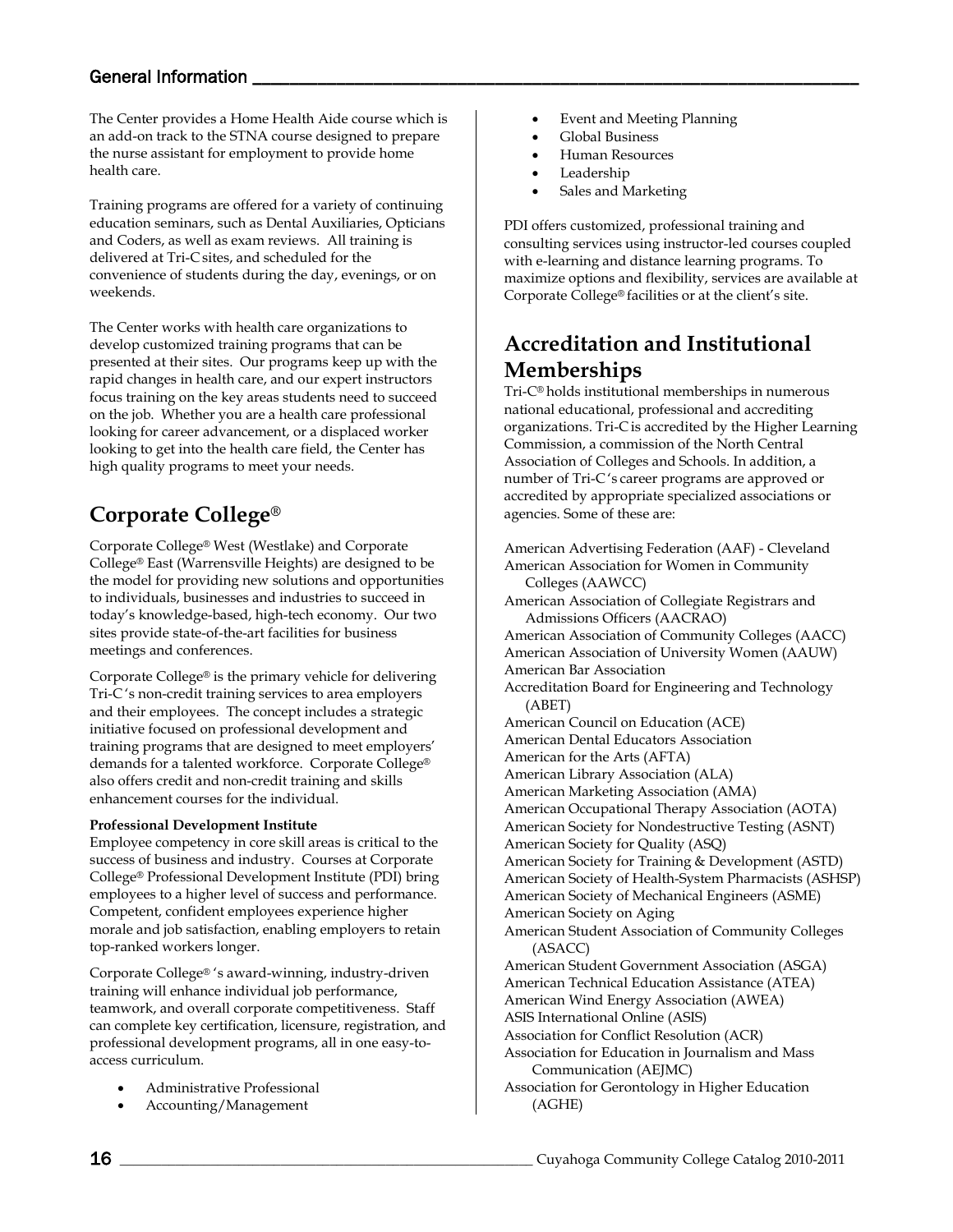Association for the Promotion of Campus Activities (APCA) Association for Theatre in Higher Education (ATHE) Association of College Administration Professionals (ACAP) Association of Community College Trustees (ACCT) Association of Governing Boards of Universities & Colleges (AGB) Association of Physical Plant Administrators (APPA) Association of Records Management & Administrators International (ARMA) Automotive Industry Action Group (AIAG) Automotive Maintenance and Repair Association (AMRA) Automotive Service Association (ASA) Chair Academy Chamber Music America Chief Student Affairs Officers (CSAO) City Club of Cleveland Cleveland Council on World Affairs Cleveland Foundation College Board, The Commission of Accreditation of Allied Health Education Programs (CAAHEP) Community College Business Officers (CCBO) Community College Humanities Association (CCHA) Community Colleges for International Development (CCID) Construction Employers Association (CEA) Construction Management Association of America (CMAA) Construction Owners Association of America (COAA) Corporate University Exchange Council for Adult and Experiential Learning (CAEL) Council for Advancement & Support of Education (CASE) Council for Higher Education Accreditation (CHEA) Council for Opportunity in Education (COE) Council for Resource Development (CRD) Council of North Central Two-Year Colleges (CNCTYC) Council of Supply Chain Management Professionals (CSCMP) Cuyahoga County Police Chiefs Association (CCPCA) Drug Enforcement Administration (DEA) Employer Resource Council (ERC) 50 Club of Cleveland, The Gartner Inc. Government Finance Officers Association (GFOA) Greater Cleveland Partnership, The Higher Learning Commission, The Hospitality Sales & Marketing Association International (HSMAI) Innovative Users Group Institute of Certified Records Management (ICRM) Inter University Council of Ohio International Association of Business Communicators (IABC) International Association of GM Automotive Services

Education Program (IAGMASEP) International Conference of Fine Arts Deans (ICFAD) International Special Events Society (ISES) Instructional Technology Council (ITC) Joint Review Committee on Education in Radiologic Technology (JRCERT) Labor and Employment Relations Association League for Innovation LERN (Learning Resources Network) Midwest Archives Conference (MAC) Midwest Institute for International/Intercultural Education Municipal Finance Officers Association of Northeast Ohio (MFOANEO) National Alliance of Community and Technical Colleges National Alliance of Concurrent Enrollment Partnerships, Inc. National Association of College & University Attorneys (NACUA) National Association of College & University Business Officers (NACUBO) National Association of Community College Teacher Education Program (NACCTEP) National Association of diversity Officers in Higher Education (NADOHE) National Association of Educational Procurement (NAEP) National Association of Student Financial Aid Administrators (NASFAA) National Association of Student Personnel Administrators (NASPA) National Association of Workforce Development Professionals (NAWDP) National Council for Continuing Education and Training (NCCET) National Collegiate Honors Council National Community College Hispanic Council (NCCHC) National Council for Marketing and Public Relations (NCMPR) National Council for Workforce Education (NCWE) National Educational Opportunity Centers Association National Guild of Community Schools of the Arts National Junior College Athletic Association (NJCAA) National Institute for Staff and Organizational Development (NISOD) National Junior College Athletic Association Region XII Women's Division National Organization of Black Law Enforcement Executives (NOBLE) National Public Employer Labor Relations Association (NPELRA) National Tactical Officers Association (NCTA) National Wellness Institute Northeast Ohio Council on Higher Education (NOCHE) Northeast Ohio SIM Northeast Ohio Society for Technical Communication (NEO STC)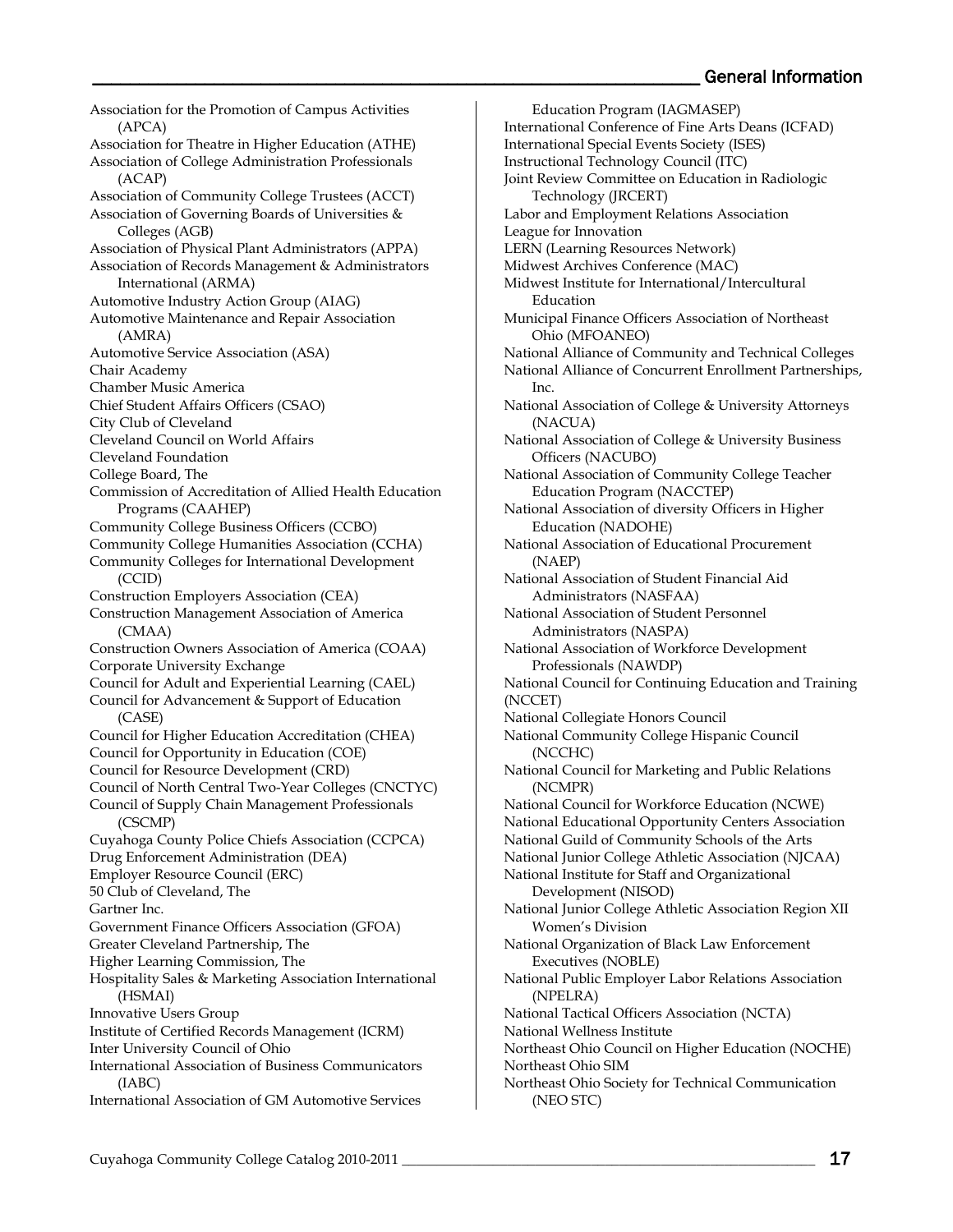Northeast Ohio Translators Association (NOTA) Northern Ohio Italian American Foundation Northern Ohio Minority Business Council (NOMBC) Ohio Arts Presenters Network (OAPN) Ohio Association for College Admissions Counselors (OACAC) Ohio Association of Collegiate Registrars and Admissions Officers (OACRAO) Ohio Association of Community Colleges (OACC) Ohio Association of Student Financial Aid Administrators (OASFAA) Ohio Association of Two-Year Colleges (OATYC) Ohio Association of Veterinary Technicians Ohio Board of Architects (OBA) Ohio Campus Compact (OCC) Ohio College Access Network (OCAN) Ohio College Association, The (OCA) Ohio College University Professional Administrators Ohio Community College Athletic Conference (OCCAC) Ohio Consortium for Undergraduate Conferences Ohio Continuing Higher Education Association Ohio Council of Associate Degree Nursing Education Administrators (OCADNEA) Ohio Council of Massage Therapy Schools (OCMTS) Ohio Music Education Association (OMEA) Ohio Pharmacists Association (OPA) Ohio Public Facilities Maintenance Association Ohio Restaurant Association Ohio Scientific Education & Research Association Ohio Society of CPA's Ohio Society of Health Systems Pharmacists (OSHP) Ohio Two Year Colleges Technology Council (OTYCTC) Physician Assistant Education Association (PAEA) Positively Cleveland President's Round Table Project Management Institute Public Relations Society of America (PRSA) Quadrangle, Inc., The Recording for the Blind & Dyslexic, Inc. Sales & Marketing Executives of Cleveland Sloan Consortium Society for College & University Planning Society for Human Resource Management Society for American Archivists Society of Ohio Archivists State of Ohio Accreditation Wellness Council of Northeast Ohio

### **Northeast Ohio Commission on Higher Education (NOCHE)**

Tri-C® is a member of the Northeast Ohio Commission on Higher Education. This is an organization of 15 Northeast Ohio colleges and universities that represents a partnership among these institutions of higher education and the business and industrial community.

Established in 1951, the commission works to address the common needs and problems of higher education in Northeast Ohio.

<span id="page-17-0"></span>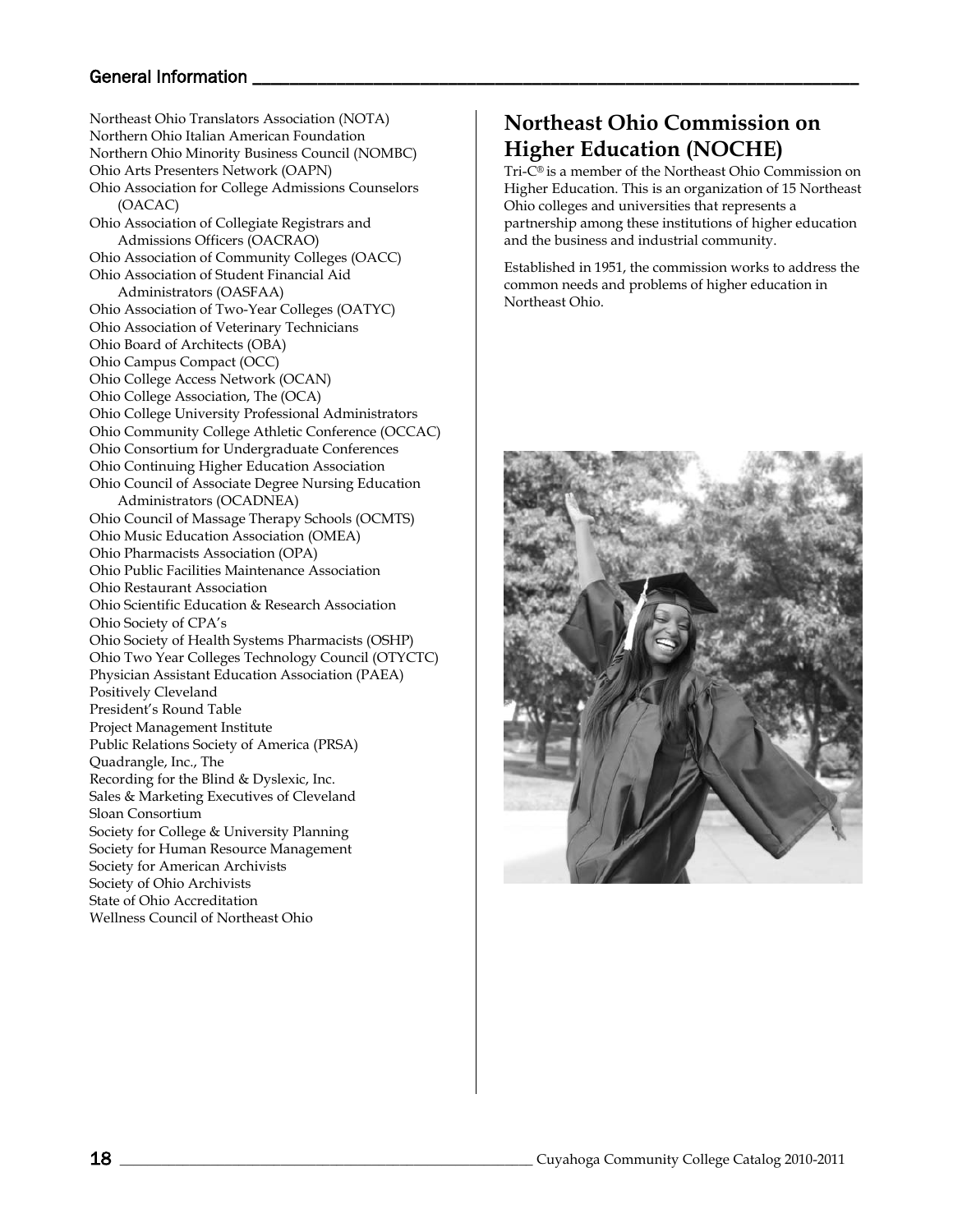<span id="page-18-0"></span>

| Page |                                                    |
|------|----------------------------------------------------|
| 20   | <b>Admissions</b>                                  |
| 20   | Admissions                                         |
| 20   | How to Apply                                       |
| 20   | <b>Residency Requirements</b>                      |
| 20   | <b>Selective Service</b>                           |
| 20   | International/Foreign Students                     |
| 21   | <b>Orientation Services</b>                        |
| 21   | <b>Transfer Policies</b>                           |
| 21   | <b>Visiting Status</b>                             |
| 21   | Post-Secondary Enrollment Options Program          |
| 22   | Program 60 Admission                               |
| 22   | College Tech Prep                                  |
| 22   | Career Technical Credit Transfer                   |
| 22   | Registration                                       |
| 22   | Full-Time/Part-Time Status                         |
| 22   | <b>Assessment Services</b>                         |
| 23   | <b>Cancelled Classes</b>                           |
| 23   | Prerequisites                                      |
| 23   | <b>Schedule Changes</b>                            |
| 23   | Changes in Curriculum, Fees and Other Requirements |
| 23   | <b>Money Matters</b>                               |
| 23   | Tuition and Fees                                   |
| 23   | Refunds                                            |
| 23   | <b>Student Financial Assistance</b>                |
| 24   | SFA Application Procedures for Assistance          |
| 24   | Description of Financial Aid Options               |
| 24   | The Hope Scholarship Credit                        |
| 24   | Lifetime Learning Credit                           |
| 25   | Scholarships                                       |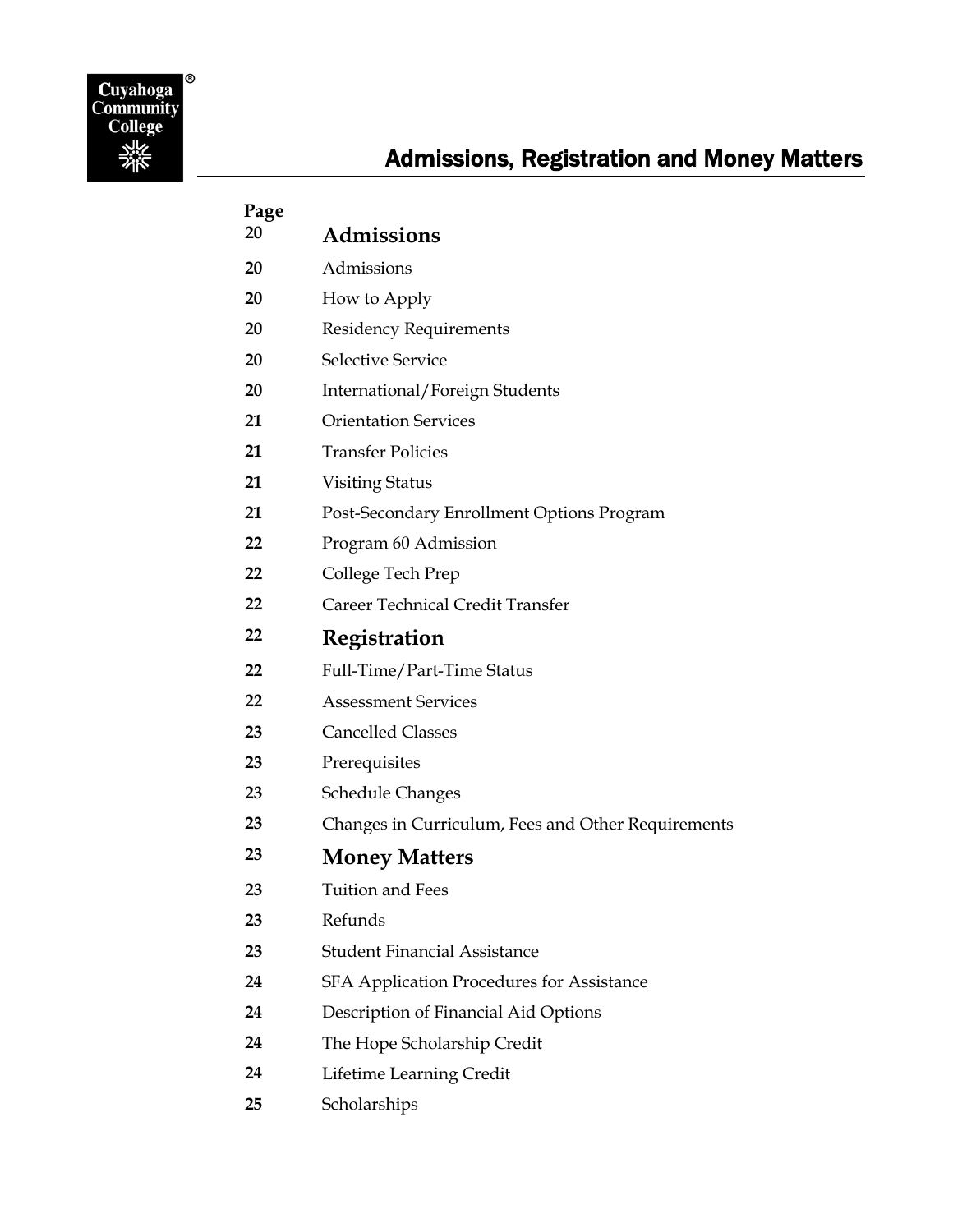# <span id="page-19-0"></span>**Admissions**

Admission to Tri-C® is open to all high school graduates, anyone with documentation of successful GED completion, as well as to non-high school graduates participating in dual enrollment programs, and those 18 years of age or older.

It is not necessary to enroll in a specific program to be admitted to Tri-C. Students can enroll in as few as one or two courses to pursue a general interest, or can enroll in a two-year program to prepare to transfer to a four-year college, or choose a career/occupational program to prepare for employment.

The general admissions procedure of Tri-C does NOT ENSURE ADMITTANCE TO A PARTICULAR COURSE OR PROGRAM. In some instances, certain courses may be restricted to program majors. Admission to a specific program may be competitive or require specific minimum qualifications. Some students may be requested to enroll in special courses to eliminate deficiencies in academic preparation.

Applicants are urged to begin their admission process well in advance. High school students may apply in their senior year for entrance after high school graduation.

Students may attend more than one campus.

### <span id="page-19-1"></span>**How to Apply**

- 1. You can apply online at [www.tri-c.edu/apply/Pages/Default.aspx](http://www.tri-c.edu/apply/Pages/Default.aspx)
- 2. Submit an official high school transcript and/or GED transcript. (Request the high school or GED office to forward the transcript directly to the Enrollment Processing Center, P.O. Box 5966, Cleveland, OH 44101-0966.) GED transcript request forms are available in the Enrollment Center (formerly Admissions and Records Office).
- 3. Submit official transcripts from all colleges and universities attended. (Request former college or university officials to forward these transcripts directly to the Enrollment Processing Center, P.O. Box 5966, Cleveland, OH 44101-0966.)
- 4. Those wishing to attend Tri-C temporarily while attending another college or university are accepted as visiting students. It is strongly advised that you check with your college advisor concerning your home institution's procedures on visiting enrollment before you apply and enroll under this status.

## <span id="page-19-2"></span>**Residency Requirements**

Tri-C is supported by the taxpayers of Cuyahoga County and assisted by the State of Ohio. Students who are not county residents pay out-of-county or out-of-state fees. A student's official residency status is determined at the point of admission according to the residency policies of the State of Ohio, the Ohio Board of Regents and Tri-C Board of Trustees. A change to a Cuyahoga County

address does not automatically entitle a student to pay the same instructional fees as a Cuyahoga County resident. It is the student's responsibility to request a change of residency status and provide supporting documentation to the Enrollment Center (formerly Admissions and Records Office) prior to the first day of the semester in which the residency change is to take effect.

For purposes of residency, a resident of Cuyahoga County/Ohio is defined as any person who can show proof of maintaining a 12-month residence in this county/state not for the sole purpose of education, and is subject to tax liability. General residency for subsidy and tuition surcharge purposes shall also be applied to such persons as dependent students, persons living and gainfully employed in Ohio and pursuing a part-time program of instruction at Tri-C, and persons on active military service residing in Ohio or maintaining Ohio residency. There is also a provision for "instant" full-time residency of spouse and dependents who have accepted full-time employment and established primary residence for reasons other than gaining the benefit of favorable tuition rates in Cuyahoga County/Ohio. More information on residency requirements is available in the Enrollment Center (formerly Admissions and Records Office) at each campus.

### <span id="page-19-3"></span>**Selective Service**

All male U.S. citizens, and those with a permanent resident card between the age of 18 and 25 are required to register with Selective Service to qualify for in-county or in-state tuition rates and to be eligible for financial assistance. The admission application requires a Selective Service Registration number or reason for exemption. Contact the Enrollment Center (formerly Admissions and Records Office) for information.

In accordance with the Defense Department Authorization Act (Pub. L. 97-252) and Ohio Revised Code §3345.32, any student who is required to register with the Selective Service and fails to do so will be ineligible for federal and state of Ohio student financial aid funds. Contact the Student Financial Assistance Office at any campus for further information.

# <span id="page-19-4"></span>**International/Foreign Students**

U.S. immigration laws impose a variety of requirements or restrictions on college enrollment. If you already have or are applying for the status of an F-1 nonimmigrant student, you must consult with a campus Student Services Coordinator before applying and registering for classes. F-1 students with an I-20 form from Tri-C must successfully complete a minimum of 12 credits per semester in order to maintain status. No more than one 3 credit course taken via distance learning/e-learning will apply towards the 12 credit minimum. To obtain deadlines for F-1 international student admission, please contact the Student Services Coordinator at any campus.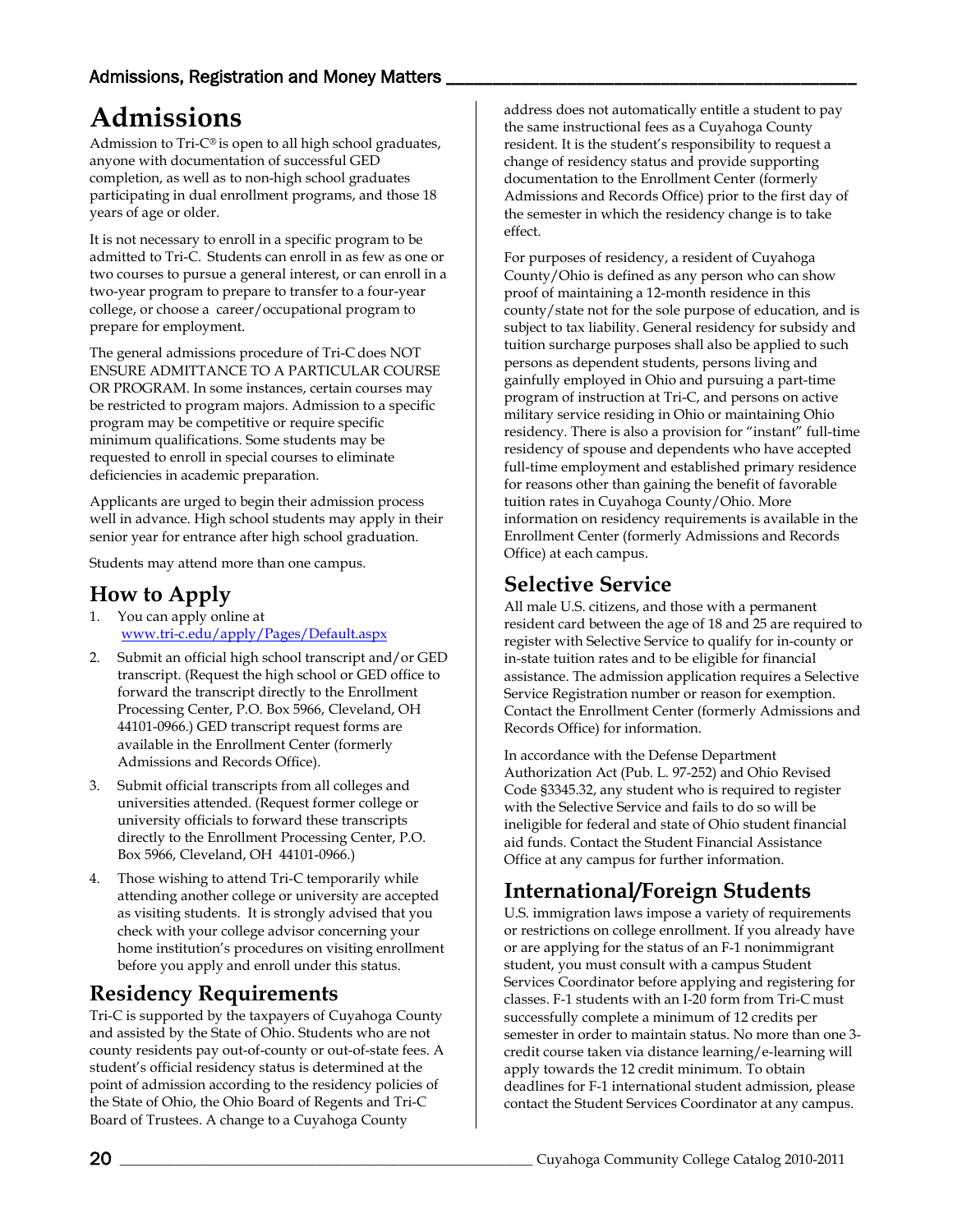A Student Services Coordinator is available at each campus Enrollment Center (formerly Admissions and Records Office) to address issues about F-1 student regulations. For issues that involve maintaining your visa status such as work permission, authorized withdrawals, transfers and program extensions, please go to the Student Services Coordinator at the campus listed on your I-20 or visit one of the offices below:

East 216-987-2118 • Student Services Building, Rm 1629 Metro 216-987-4167 • Student Services Building, Rm G09 West 216-987-5203 • Student Services Building, Rm 100

# <span id="page-20-0"></span>**Orientation Services**

Orientation sessions are designed to assess, inform, and prepare students prior to beginning classes. Orientation is required for students new to college and recommended for students who have previously attended another college or university. Orientation provides students with information essential for successfully beginning and proceeding with their education at Tri-C. For more information about orientation and initial academic advising, contact the Counseling Department. East Counseling: 216-987-2280 Metro Counseling: 216-987-4900 West Counseling: 216-987-5200

## <span id="page-20-1"></span>**Transfer from Tri-C**

The process of transferring courses from Tri-C to another college or university begins by meeting with a Tri-C counselor to ensure that the student enrolls in the appropriate courses.

It is the student's responsibility to schedule a meeting with the appropriate admissions office at the receiving college or university to ensure that all requirements for admission and transfer to the receiving school have been met. An official transcript of courses completed at Tri-C will be required by the receiving college or university. The student can request this transcript online from the Tri-C Web site or in person at the Enrollment Center (formerly Admissions and Records Office).

Because of the highly specialized nature of courses in career programs, many are not designed for transfer to a four-year institution. The exception to this is any course in an approved two-plus-two program with a four-year college or university. A counselor can provide information about which programs offer this option. Students also should note that courses with numbers lower than 1000 usually do not transfer (see COURSE NUMBERING in this Catalog).

Representatives from four-year colleges often visit the campuses to help Tri-C students plan their transfer programs. Acceptance of credit is always at the discretion of the receiving institution.

### **Transfer to Tri-C from another College**

Students who wish to transfer to Tri-C should follow the established admissions procedures. The acceptance of transfer credits by Tri-C will be determined to the extent feasible within the context of agreements and working relationships between Tri-C and other institutions of higher learning.

Tri-C has agreed to accept credit from colleges and universities accredited by regional accrediting associations. Tri-C also accepts credit from other institutions that can demonstrate that instruction provided at their institution meets Tri-C's standards.

Transfer credit may be awarded for courses earned through the college-level United States Armed Forces Institute (U.S.A.F.I.).

# <span id="page-20-2"></span>**Visiting Status (Transient)**

If a student wishes to take a course for credit at another institution while attending Tri-C, he or she may do so and can usually avoid having to go through the admissions procedure at the other institution by requesting visiting status as follows:

- 1. Request a VISITING STUDENT FORM from the Enrollment Center (formerly Admissions and Records Office) or the Counseling Office.
- 2. Complete the form, get approval from a counselor, and return it to the Enrollment Center.
- 3. The Enrollment Center will confirm the student's status so that credit earned at the other institution can be properly credited to the student's permanent Tri-C record. This information also will be sent to the institution where the student is seeking visiting status.

# <span id="page-20-3"></span>**Post-Secondary Enrollment Options Program**

The Post-Secondary Enrollment Options Program (PSEOP) provides the opportunity for eligible high school students to earn either college credit or both high school and college credit. This experience is the beginning of the official record (transcript) of their college studies.

The PSEOP benefits students in several ways. Students take courses not available in their schools that complement their educational programs. This enriches the high school experience and encourages exploration of new fields through exposure to collegiate teaching methods, course content and procedures.

Consult with a high school counselor and the Student Services Coordinator at any campus for more information on admission criteria.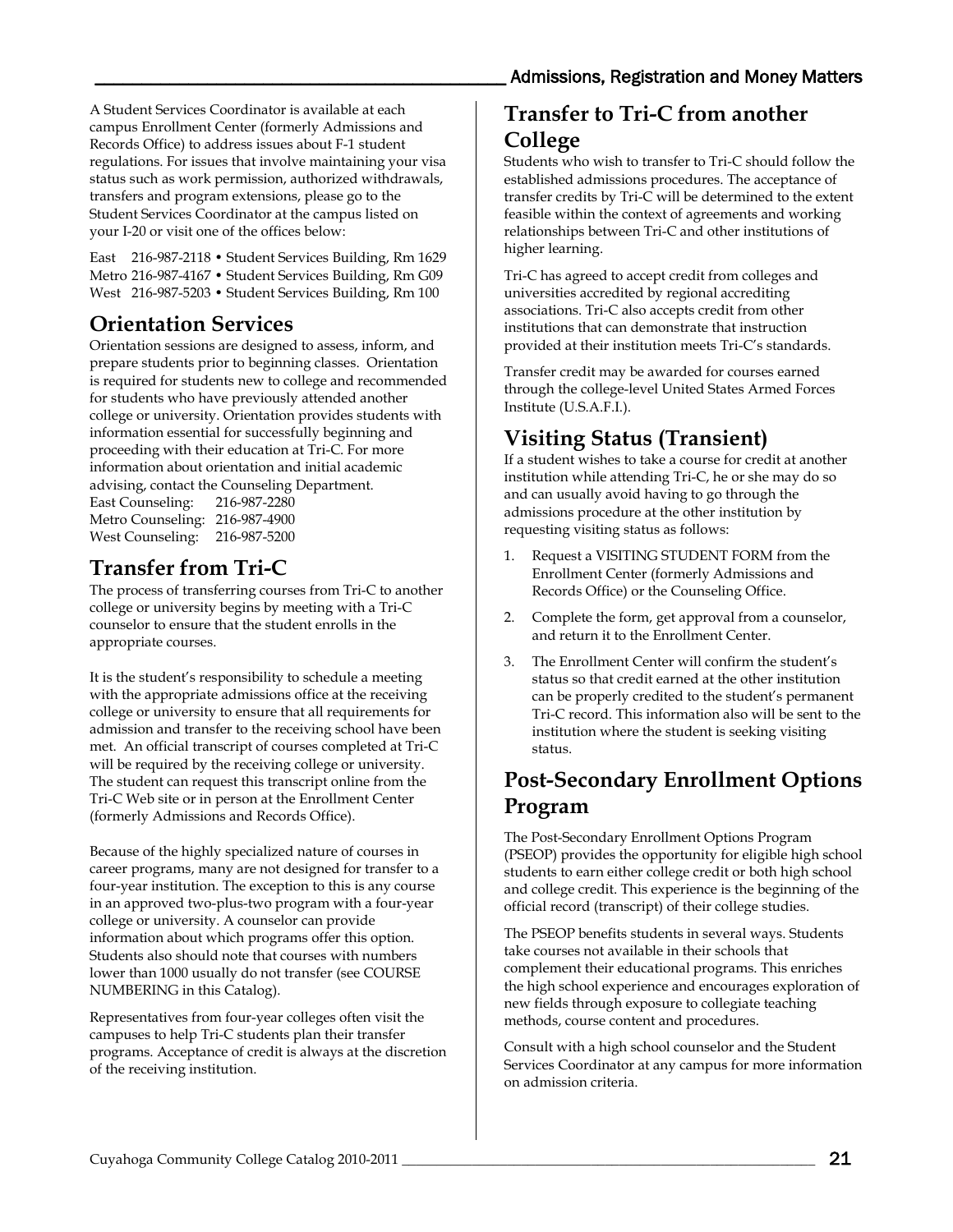# <span id="page-21-0"></span>**Program 60 Admission**

Through Program 60, residents of Ohio aged 60 and older may register for regularly scheduled credit and noncredit classes on an instructor-approved, non-credit, tuition-free, space-available basis. Registrations are processed through the Enrollment Center (formerly Admissions and Records Office) on the date published for Program 60 registration in the semester schedule of classes. Program 60 registration for credit classes will not be accepted prior to the dates advertised.

# <span id="page-21-1"></span>**College Tech Prep**

The College Tech Prep program enables high school students to participate in state-approved career and technical programs to complete college credit course work while still in high school.

The curriculum reflects real-world technical careers in high demand today. Programs are offered in the following career fields: Agriculture and Environmental Systems, Arts and Communication, Business and Administrative Services, Construction Technologies, Education and Training, Engineering and Science Technologies, Finance, Health Sciences, Hospitality and Tourism, Human Services, Information Technology, Law and Public Safety, Manufacturing Technologies, Marketing, and Transportation Systems.

College Tech Prep is a partnership among business, industry, high school and higher education, and a primary strategy for systemic educational change that prepares students for Ohio's 21st century workforce. Through the integration of academic, occupational and employability competencies verified by industry, students begin a seamless educational path in high school and can earn up to 30 college credits while in high school that lead to an associate degree.

Tri-C serves as a higher education partner of the North Coast Tech Prep Consortium, offering college credits to Tech Prep Students. Tech Prep enables a smooth transition from high school into two and four-year college degree programs.

For more information go to: [www.tri-c.edu/pathways/techprep.](http://www.tri-c.edu/pathways/techprep)

### <span id="page-21-2"></span>**Career Technical Credit Transfer**

Career Technical Credit Transfer (CT2) is a collaborative effort among the Ohio Board of Regents, the Ohio Department of Education's Office of Career-Technical & Adult Education, public secondary/adult career-technical education institutions and state supported institutions of higher education. The career technical credit transfer initiative ensures that students at an adult careertechnical institution or secondary career-technical education institution can transfer successfully-completed technical courses that adhere to recognized industry standards to any state institution of higher education without unnecessary duplication or institutional barriers.

It enables students to attain their highest educational aspirations in the most efficient and effective manner as a result of clear and consistent standards. Career Technical Credit Transfer is meant to complement the College Tech Prep program. See Appendix III for information on Career Technical Assurance Guides (CTAGs) which serve as an advising tool, identifying the specific courses or programs which are part of the statewide guarantee. Additional information can also be found on the Ohio Board of Regents web site:

<http://regents.ohio.gov/careertechtransfer/index.php>

# <span id="page-21-3"></span>**Registration**

Students must be admitted to Tri-C® before registering for classes. Students can register online or in-person at the Enrollment Center (formerly Admissions and Records Office). Please see our Web site, www.tri-c.edu/register, for complete registration instructions.

# <span id="page-21-4"></span>**Full-Time/Part-Time Status**

A student must take at least 12 semester credits to be considered a full-time student. A counselor or advisor may recommend a heavier or lighter load depending on ability and/or past performance. A part-time student is one who is registered for fewer than 12 credits.

Each credit usually requires a minimum of two hours of outside study each week. A student employed full-time should probably not attempt to carry more than two courses per semester. A student who is working parttime might consider taking more than two courses per semester, depending on other demands made on her/his time.

### <span id="page-21-5"></span>**Assessment Services**

All three campuses offer assessment services. Tri-C will assess the English and mathematics skills of its students and prescribe enrollment in appropriate English and mathematics courses to maximize the student's opportunities for open access, equity and academic excellence.

The following students must participate in the assessment and placement process prior to registration:

- 1. All students registering for an initial English or mathematics course.
- 2. All students who register for 12 or more credits during their initial term at Tri-C.
- 3. All students who have accumulated a total of 12 credits during previous terms.
- All applicants who are currently in high school.

Students may retake their placement tests one time within twelve months without charge. Placement scores will be valid for a maximum of one year from the date the original placement test was taken.

Persons holding a college degree may have the assessment process waived.

22 \_\_\_\_\_\_\_\_\_\_\_\_\_\_\_\_\_\_\_\_\_\_\_\_\_\_\_\_\_\_\_\_\_\_\_\_\_\_\_\_\_\_\_\_\_\_\_\_\_\_\_\_\_\_\_\_\_\_\_ Cuyahoga Community College Catalog 2010-2011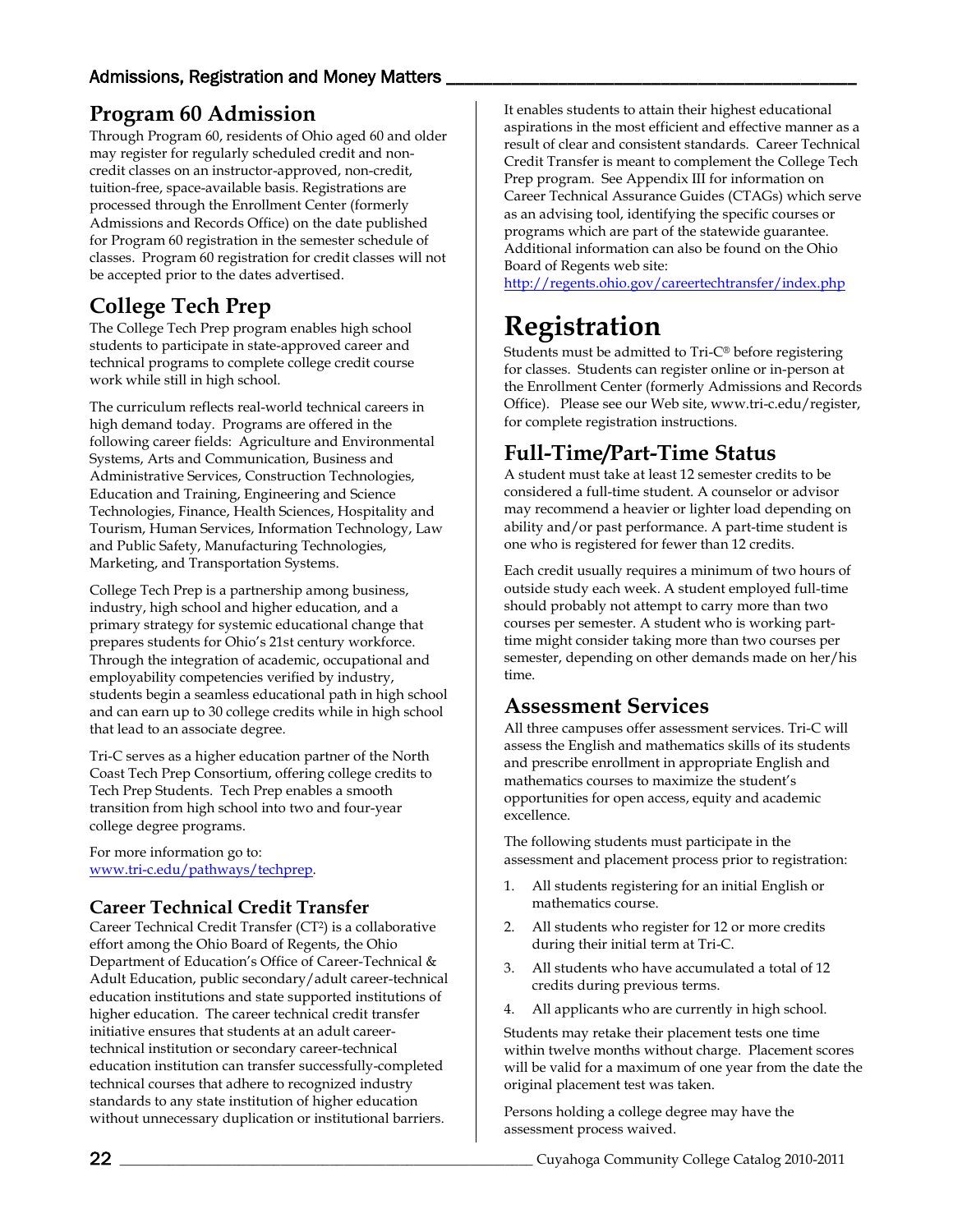### Admissions, Registration and Money Matters

Students whose native language is not English must take the COMPASS English as a Second Language test.

Students may use qualifying ACT scores instead of taking the COMPASS math and English placement tests.

Students applying for financial aid who cannot provide documentation that they hold a high school diploma or GED must take Ability to Benefit tests in order to establish eligibility for financial aid.

# <span id="page-22-0"></span>**Cancelled Classes**

Occasionally Tri-C must cancel a class because of insufficient enrollment. Every effort is made to notify students when this occurs. Those affected may register for a different class through the open registration period.

# <span id="page-22-1"></span>**Prerequisites**

Prerequisites are established by each department, for each course in that department, to ensure that the student has an adequate and sufficient background to enroll in a course and achieve success. A passing grade of "C" or better is required. It is the student's responsibility to ensure that he or she has met the prerequisites for any course in which he or she enrolls. Prerequisites will be checked at the time of registration. If the student is unsure that the prerequisite has been met, he or she should consult with the academic department or Counseling office prior to registering for that course.

Note: Students who have taken prerequisite courses at Tri-C prior to Fall 1998, will be required to obtain an exception from a counselor or academic department in order to register for some courses.

# <span id="page-22-2"></span>**Schedule Changes**

Any registered student who finds it necessary to make a schedule change can do so through the end of the registration period. Tuition and fees will be adjusted accordingly. Contact the Enrollment Center (formerly Admissions and Records Office) or consult *my Tri-C space* for withdrawal refund information.

# <span id="page-22-3"></span>**Changes in Curriculum, Fees and Other Requirements**

The Board of Trustees of the Cuyahoga Community College District reserves the right to change, at any time and without notice, graduation requirements, fees and other charges, curriculum, course structure and content, and such other matters as may be within its control, notwithstanding any information set forth in this catalog.

# <span id="page-22-4"></span>**Money Matters**

# <span id="page-22-5"></span>**Tuition and Fees**

Tri-C®, supported by the taxpayers of Cuyahoga County and assisted by the State of Ohio, maintains modest tuition and fees, both of which are subject to review during any academic year by the Board of Trustees and

may be changed at its discretion with the approval of the Ohio Board of Regents.

#### **Tuition and Fees Per Semester Credit**

|                  | Tuition  | General and           | Total    |
|------------------|----------|-----------------------|----------|
|                  |          | <b>Technology Fee</b> |          |
| Cuyahoga         | \$76.51  | \$8.05                | \$84.56  |
| County           |          |                       |          |
| <b>Residents</b> |          |                       |          |
| Other Ohio       | \$103.74 | \$8.05                | \$111.79 |
| Residents        |          |                       |          |
| Out-of-State     | \$220.89 | \$8.05                | \$228.94 |
| Residents        |          |                       |          |

### <span id="page-22-6"></span>**Refunds**

Refunds of tuition and fees for courses of academic credit will be made when students withdraw from a course. Students who choose not to complete a course *must officially withdraw* from the course. Tri-C is not obligated to refund students who have not withdrawn, even if they did not attend a class.

The following schedule governs all refunds of tuition and fees for full-term courses of academic credit:

| Refund PeriodFull Semester |  |
|----------------------------|--|
|                            |  |
|                            |  |
|                            |  |
|                            |  |
|                            |  |

The refund schedule for all parts of semester and the Summer Session will be determined in proportion to the full semester schedule.

Refunds of 100% of the instructional, general and supplemental fees are granted if Tri-C cancels a course, or if the student withdraws during the 100% refund period (see preceding schedule).

No refunds are granted if a student is dismissed from Tri-C for disciplinary reasons.

# <span id="page-22-7"></span>**Student Financial Assistance (SFA)**

Financial assistance consisting of scholarships, grants, loans and part-time employment is designed to supplement a student's own resources. Student financial assistance may be available for an entire academic year or for part of the year.

Per federal and state regulations, primary considerations in selecting aid recipients are financial need, U.S. citizenship or eligible non-citizenship status, and the potential to succeed in an academic program at Tri-C. Some types of assistance are based on criteria other than financial need.

<span id="page-22-8"></span>Check out Financial Aid TV – a collection of video clips providing quick answers to common questions. This online service is available 24 hours a day, seven days a week at [http://tri-c.financialaidtv.com.](http://tri-c.financialaidtv.com/)

Cuyahoga Community College Catalog 2010-2011 \_\_\_\_\_\_\_\_\_\_\_\_\_\_\_\_\_\_\_\_\_\_\_\_\_\_\_\_\_\_\_\_\_\_\_\_\_\_\_\_\_\_\_\_\_\_\_\_\_\_\_\_\_\_\_\_\_\_\_ 23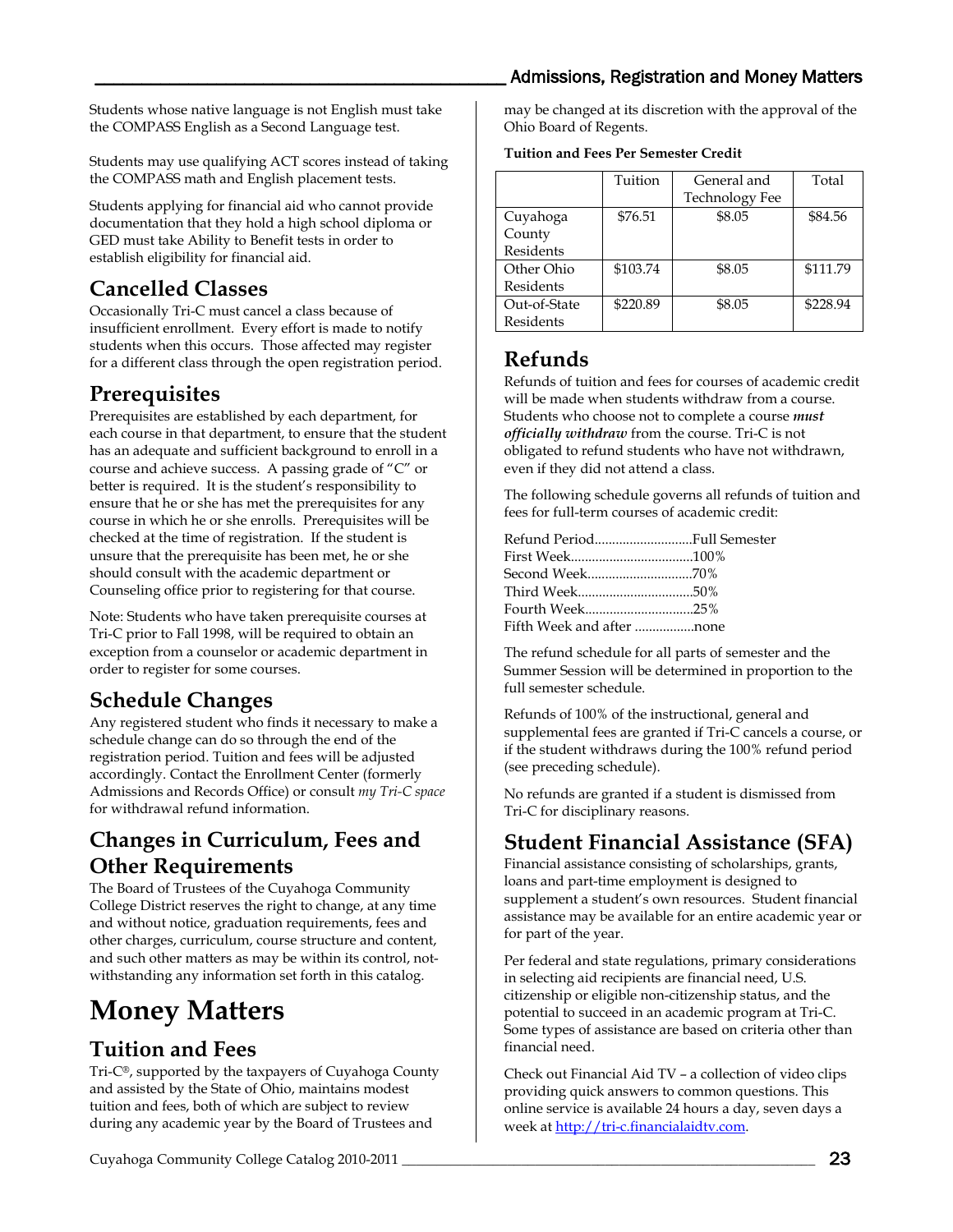# **SFA Application Procedures for Assistance**

Students applying for financial assistance are required to complete the Free Application for Federal Student Aid (FAFSA) form. Students can complete the FAFSA online a[t www.fafsa.gov.](http://www.fafsa.ed.gov/) Upon request, the Office of Student Financial Assistance at any Tri-C campus will forward a detailed brochure explaining financial aid opportunities.

Students are strongly encouraged to complete the FAFSA at least eight weeks prior to the priority deadlines listed below:

| <b>Summer Session</b>  | March 1   |
|------------------------|-----------|
| <b>Fall Semester</b>   | June 1    |
| <b>Spring Semester</b> | October 1 |

# <span id="page-23-0"></span>**Description of Financial Aid Options**

#### **State Grant Program:**

**Ohio College Opportunity Grants (OCOG):** Tri-C students are no longer eligible to receive state grant assistance from the Ohio Board of Regents unless they qualify for the Ohio Education Training Voucher funded by the Orphan Foundation of America.

### **Federal Programs:**

**Pell Grants:** The federal government makes Pell Grant funds available for tuition and other college-related expenses to undergraduate students who demonstrate financial need and maintain satisfactory progress in their course of study. Pell Grant recipients are eligible to receive awards from this program to complete the first undergraduate bachelor's degree. Note that students who received their first Pell Grant award July 1, 2008 or after are limited to 18 full-time semesters of Pell Grant eligibility. Students apply for Federal Pell Grants by completing the FAFSA.

**Federal Supplemental Educational Opportunity** 

**Grants (FSEOG):** The FSEOG Program provides grants to students who demonstrate exceptional financial need to help meet their costs of post-secondary education. FSEOG recipients are eligible to receive awards from this program for the period required to complete the first undergraduate bachelor's degree. Students apply for FSEOG funds by completing the FAFSA. Awards are contingent on availability of funds. Students who may be eligible for this program are encouraged to complete the FAFSA as early as possible each year to ensure full consideration.

**Federal Direct Student Loan Program:** These are also known as Stafford Loans. Students who apply for loans will be awarded either a subsidized or unsubsidized loan based on financial need. Students

must be enrolled in at least six credits and maintain satisfactory progress in their course of study. During the in-school period and through the grace period after the borrower leaves school, all interest is paid by the federal government on subsidized loans. Interest on unsubsidized loans will accrue from the time the loan is disbursed to the student. Loan amounts are based on year in college and dependency status as established by the U. S. Department of Education. Repayment begins six months after the student leaves school or drops below 6 credits. Students must complete the FAFSA to be considered for the Direct Loan Program.

Parents can also choose to borrow a Parent Loan (PLUS) for students who are enrolled in at least six credits. Parent Loan applications are available in any Student Financial Assistance Office and are awarded based on an approved credit check. Students are not required to complete the FAFSA, but it is strongly recommended to ensure that the student has been considered for all types of aid programs.

**Federal Work-Study Program (FWS):** This federal program provides funds for part-time employment at Tri-C or at a community service agency. Students apply for FWS funds by completing the FAFSA. Awards are contingent on availability of funds and need. Students who may be eligible for this program are encouraged to complete the FAFSA as early as possible each year to ensure full consideration.

**Academic Competitiveness Grant (ACG):** The federal government makes Academic Competitiveness Grants available to Pell Grant recipients graduating from a rigorous high school program on or after January 1, 2005. First year recipients may be eligible to receive up to \$750 while second year recipients may be eligible to receive up to \$1,300. Students apply for the ACG by completing the FAFSA and submitting their high school transcripts to Tri-C.

## <span id="page-23-1"></span>**The Hope Scholarship Credit**

Taxpayers may be eligible to claim a nonrefundable Hope Scholarship Credit against their federal income taxes. The Hope Scholarship Credit may be claimed for qualified tuition and related expenses of each student in the taxpayer's family (i.e., the taxpayer, the taxpayer's spouse or an eligible dependent) who is enrolled at least half time in one of the first two years of post-secondary education and who is enrolled in a program leading to a degree or certificate. For more information regarding the Hope Scholarship Credit, please contact the Internal Revenue Service or your tax preparer.

# <span id="page-23-2"></span>**Lifetime Learning Credit**

Taxpayers may be eligible to claim a nonrefundable Lifetime Learning Credit against their federal income taxes. The Lifetime Learning Credit may be claimed for qualified tuition and related expenses of the students in the taxpayer's family (i.e., the taxpayer, taxpayer's spouse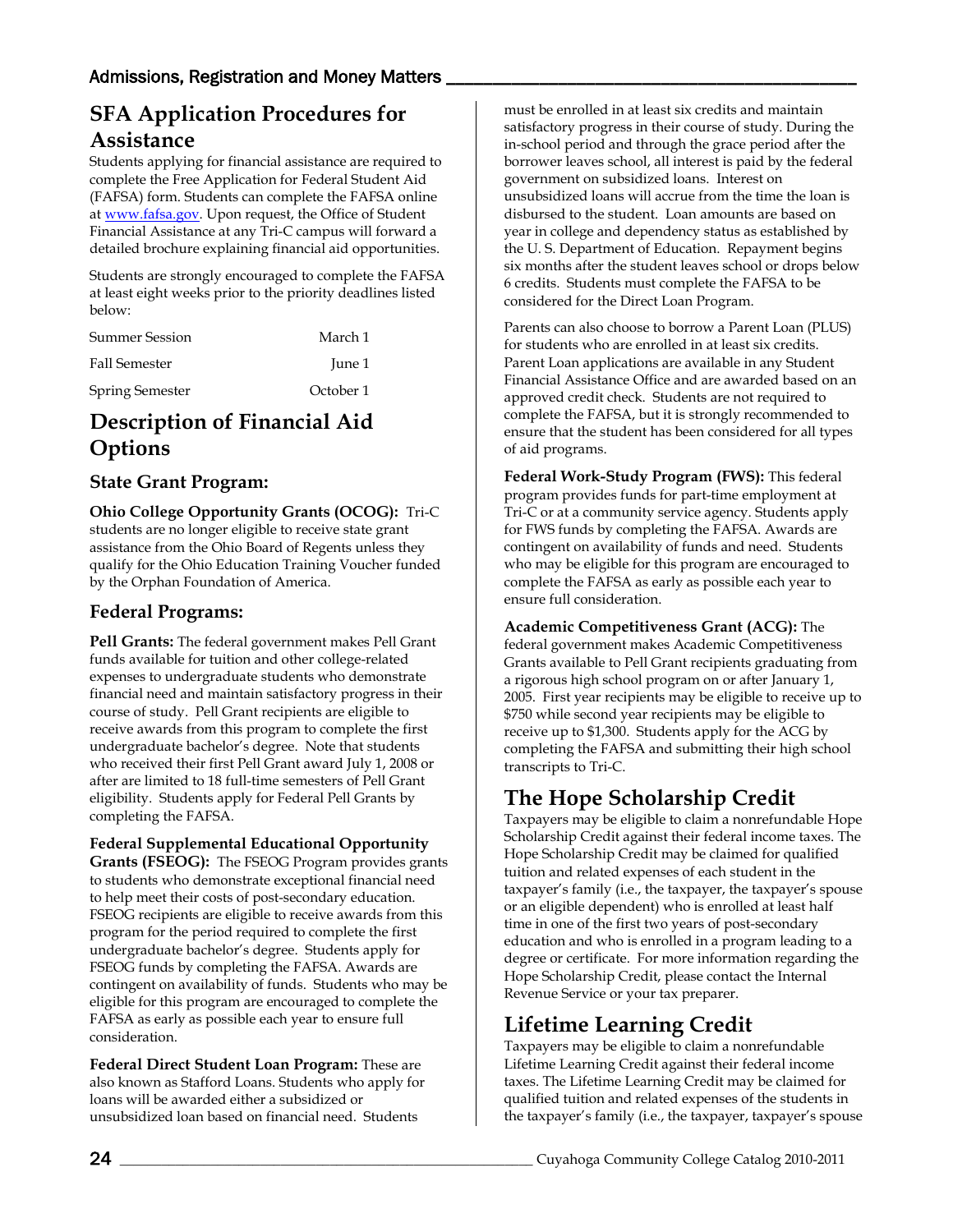or an eligible dependent) who are enrolled at eligible educational institutions.

An individual paying qualified tuition and related expenses at a post-secondary educational institution may claim the credit. Students are not required to be enrolled at least half-time in one of the first two years of postsecondary education. Nonresident aliens generally are not eligible to claim the Lifetime Learning Credit. For more information regarding the Lifetime Learning Credit, please contact the Internal Revenue Service or your tax preparer.

# <span id="page-24-0"></span>**Scholarships**

Tri-C offers scholarships for students who participate in various programs. Scholarships include the Academic Excellence Scholarship, Honors Program Scholarship, Athletic Scholarship, Journalism Scholarship, Student Senate Scholarship, and the Trio-Access Scholarship. Visit the scholarship website a[t www.tri-c.edu/scholarships](http://www.tri-c.edu/scholarships) or contact any Student Financial Assistance Office for the awarding criteria for each scholarship.

The Cuyahoga Community College Foundation offers a variety of scholarship opportunities from numerous scholarship funds for Tri-C students enrolled in various disciplines. These scholarship opportunities have been created and supported through the generosity of many donors who believe in Tri-C' s mission and the importance of providing access to education to members of our community.

You can apply for Tri-C Foundation Scholarships by completing both the Free Application for Federal Student Aid (FAFSA) and the Tri-C Foundation Scholarship application. The Foundation online scholarship application is at [www.tri-c.edu/scholarships](http://www.tri-c.edu/scholarships) and the FAFSA is online a[t www.fafsa.gov.](http://www.fafsa.ed.gov/)

Some scholarships may require a special application in addition to the Tri-C Foundation Scholarship Application. These are noted in the criteria at [www.tri-c.edu/scholarships.](http://www.tri-c.edu/scholarships)

The total scholarship award may not exceed the Cost of Attendance as determined by federal regulations and will be considered with all other financial aid you may receive.

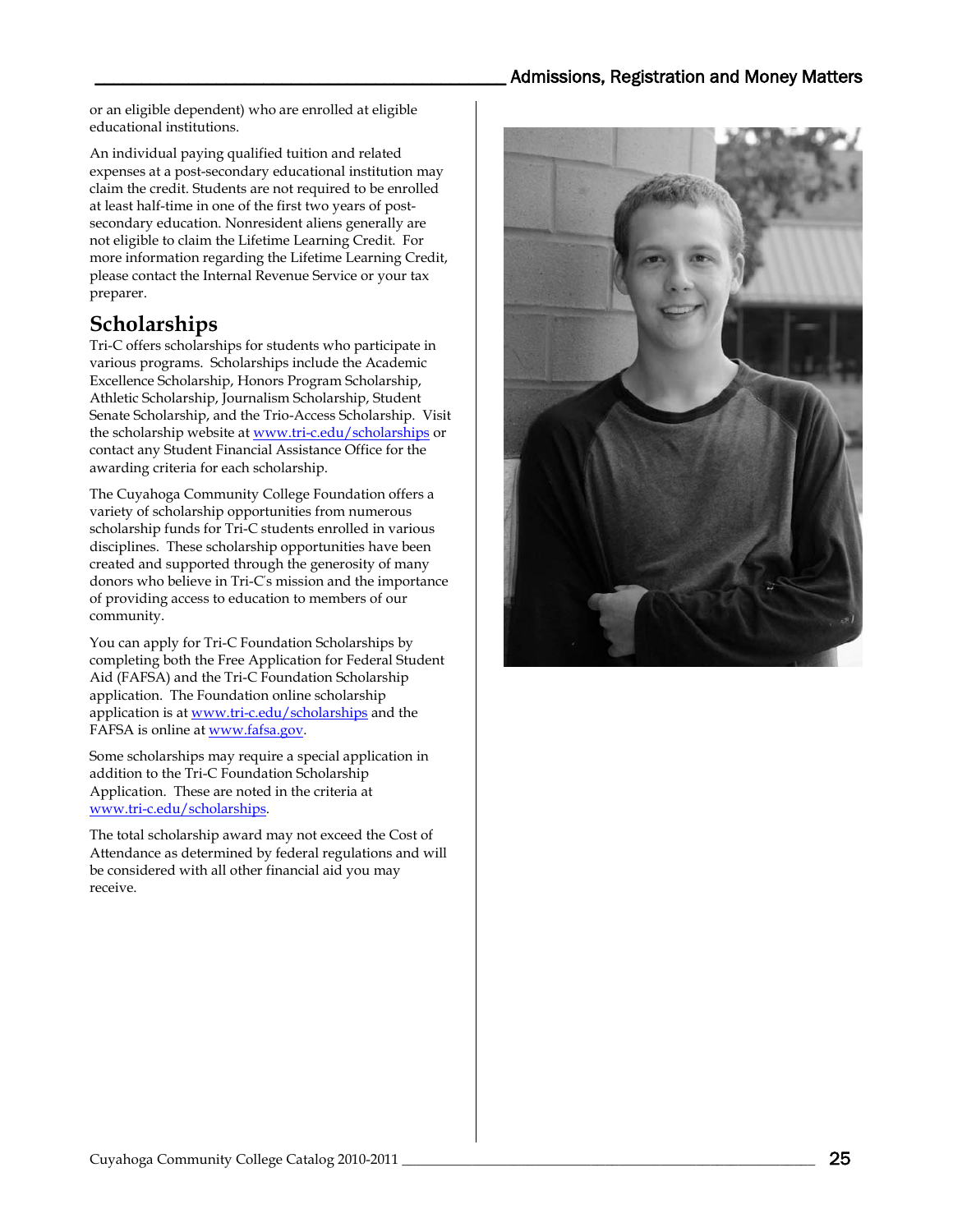# **NOTES**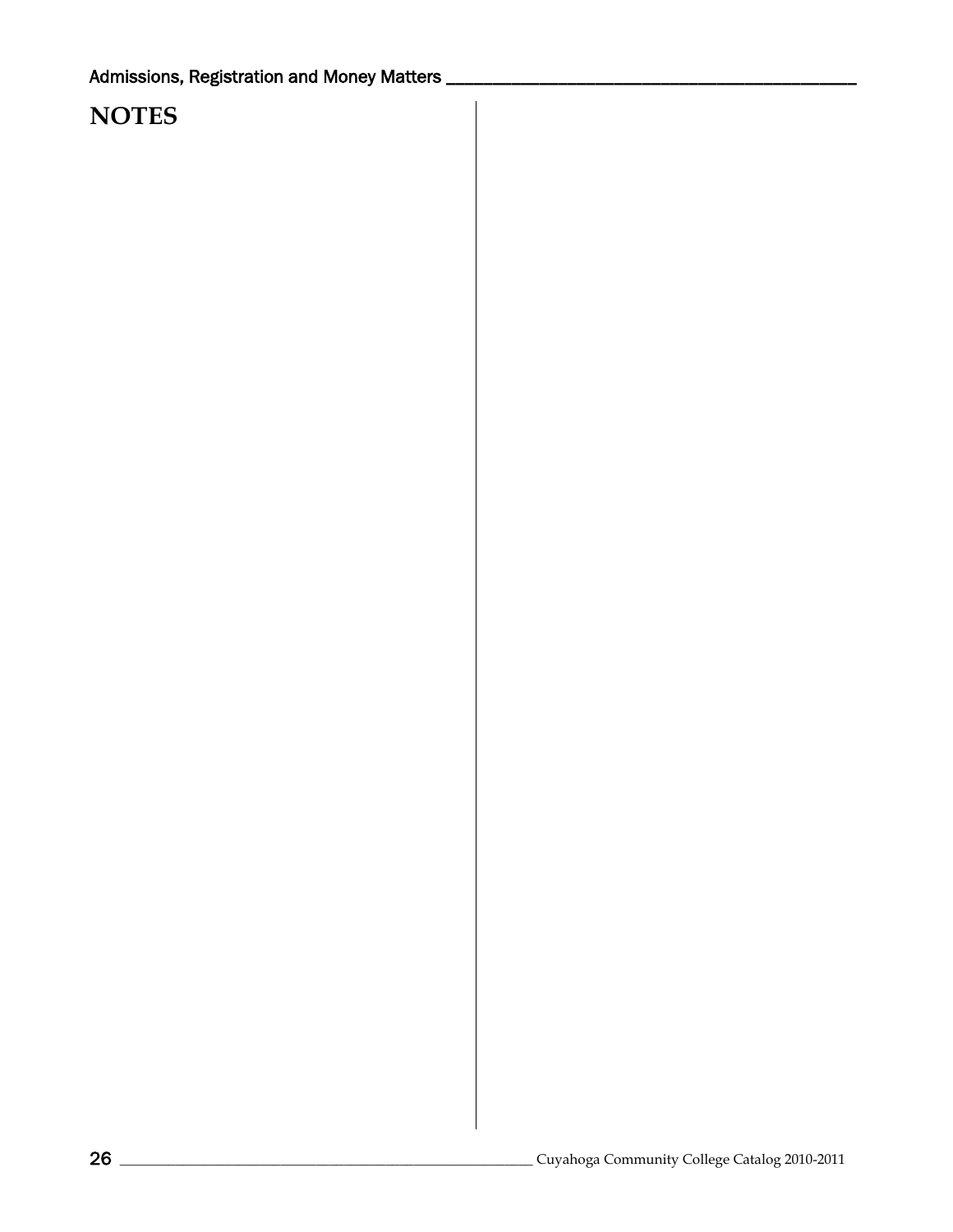<span id="page-26-0"></span>

### **Page**

| 28 | <b>Student Information</b>                        |
|----|---------------------------------------------------|
| 28 | <b>Access to Student Records</b>                  |
| 28 | my Tri-C space and Student E-mail                 |
| 28 | <b>Updating Student Information</b>               |
| 28 | <b>Change of Address</b>                          |
| 28 | Directory Information                             |
| 28 | My Tri-C Card Photo Identification                |
| 28 | Housing                                           |
| 28 | Parking                                           |
| 29 | <b>Student Services</b>                           |
| 29 | College Bookstores                                |
| 29 | <b>Campus Dining Facilities</b>                   |
| 29 | <b>Customer Service Center</b>                    |
| 29 | Counseling                                        |
| 29 | Key Career Place (career center)                  |
| 30 | Disability Services for Students - Access Program |
| 30 | <b>Veterans Affairs</b>                           |
| 31 | <b>Student Life</b>                               |
| 31 | Activities, Clubs and Organizations               |
| 31 | <b>Intercollegiate Athletics</b>                  |
| 31 | Phi Theta Kappa                                   |
| 32 | <b>Recreation Facilities</b>                      |
| 32 | <b>Cuyahoga Community College Foundation</b>      |
|    |                                                   |

Alumni Relations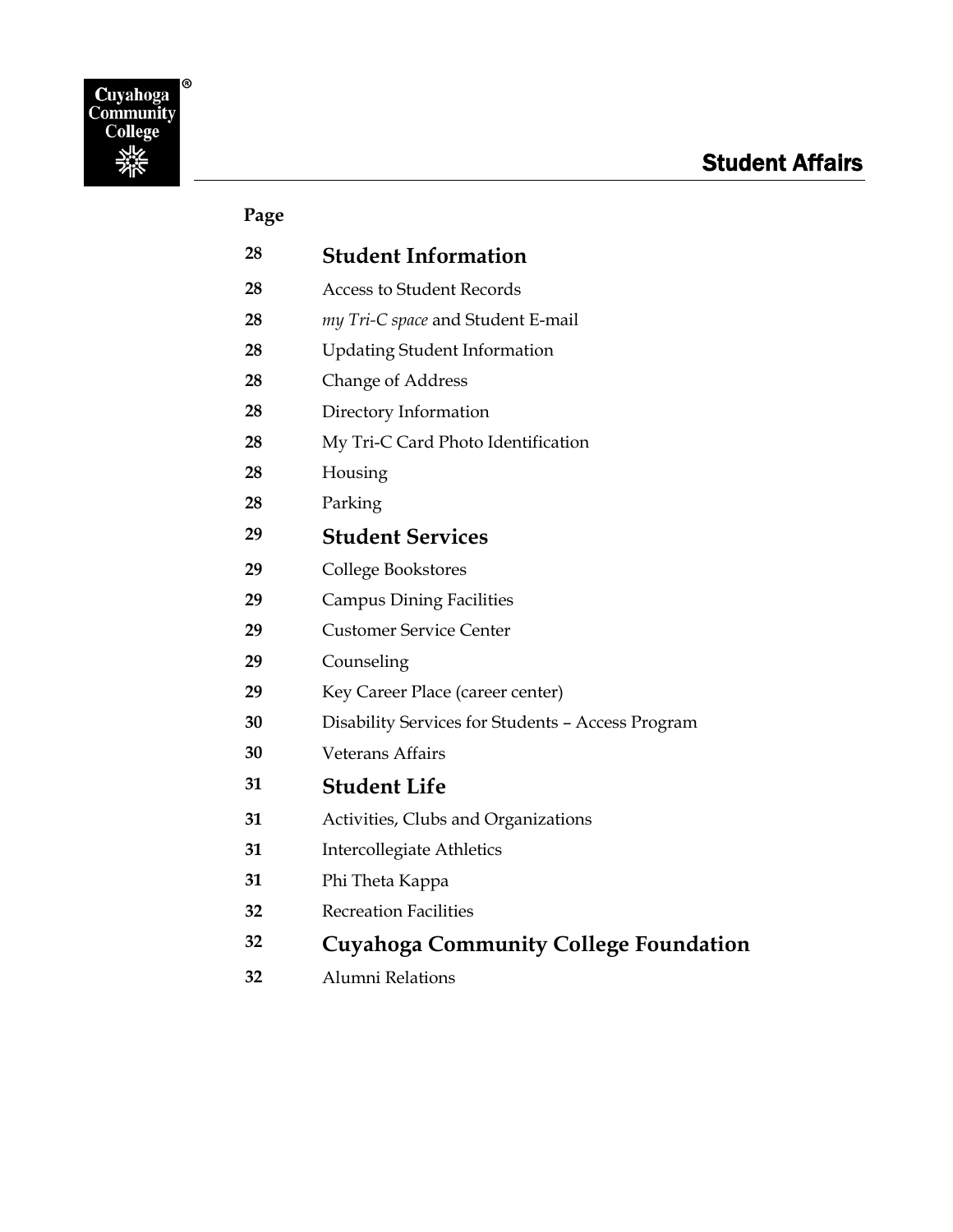# <span id="page-27-0"></span>**Student Information**

## <span id="page-27-1"></span>**Access to Student Records**

Tri-C®, as part of its responsibilities to students, must maintain accurate and confidential student records. Tri-C recognizes the rights of students to have access to their educational records and to limit such access by others in accordance with the Family Educational Rights and Privacy Act (FERPA). These rights are spelled out in Tri-C's procedure on student education records.

Student records, with certain exceptions, will not be released without prior consent of the student. Students have the right to review and question the content of their educational records within a reasonable time after making a request for such a review. If there are any questions as to the accuracy or appropriateness of the records that cannot be resolved informally, an opportunity for a hearing on the matter is provided. Students wishing to review their educational records may apply to the appropriate Enrollment Center (formerly Admissions and Records Office) for details regarding Tri-C procedures designed to expedite their request.

# <span id="page-27-2"></span>*my Tri-C space* **and Student E-mail**

*my Tri-C space* is a portal that provides the primary point of access, a virtual "front door", to resources students use on a regular basis. This includes links to registration, grades, financial aid, Blackboard, announcements, campus news, links to government sites, or group activities. The information is personalized and organized by tabs, which are easily navigated. Each tab has various channels which allow quick access to important information.

Tri-C issues an e-mail account to each student. To access your Tri-C e-mail account, click on the E-MAIL ICON in the upper right-hand corner of *my Tri-C space*. You can view and update your e-mail accounts by going to the My Info tab in the Student Records channel and selecting the link for "Your Personal Information". **Your Tri-C student e-mail account is the official and primary communication method between Tri-C and students.** For information or help with *my Tri-C space* or your Tri-C e-mail account, visi[t http://cctss.tri-c.edu.](http://cctss.tri-c.edu/)

# <span id="page-27-3"></span>**Updating Student Information**

*my Tri-C space* provides personal student information such as registration, student schedules, student records, DARS (Degree Audit Reporting System), grades and financial aid information. Students are able to update personal information such as last name, address, phone, e-mail and academic major by submitting changes through the Online Change Form for their campus on *my Tri-C space* for accurate, up-to-date information.

# <span id="page-27-4"></span>**Change of Address**

Students are required to notify Tri-C of an address change. Updates can be made on *my Tri-C space*. A change of address does not automatically change residency status for the benefit of tuition charges. See the section titled "Residency Requirements" for information about changing residency status.

# <span id="page-27-5"></span>**Directory Information**

Tri-C has designated the following information as directory information and will disclose this information without prior written consent unless otherwise instructed by the student: student name, address (local and home), program of study (including college of enrollment, major and campus), enrollment status (full time, part time, withdrawn), dates of attendance, degrees, honors, and awards received. The following will be disclosed for members of athletic teams only: previous educational institutions attended, participation in officially recognized activities and sports, weight, height photograph, date and place of birth.

Students who wish to have this information kept confidential should contact the Enrollment Center (formerly Admissions and Records Office).

# <span id="page-27-6"></span>**My Tri-C Card Photo Identification**

All Tri-C students are required to have a photo identification card called the *my Tri-C card*. Cards are required for registration activities, library checkout and admission to athletic, cultural and social events. Use of the My Tri-C Card also allows special discounts and incentives at all campus dining retail operations, Java Cities, vending machines and the Book Centers. Tri-C authorities may ask to see an ID card at any time; therefore, it is important that it is always with you. Cards are non-transferable. There is a \$5 charge to replace a *my Tri-C card*.

## <span id="page-27-7"></span>**Housing**

Tri-C is a commuter institution primarily designed to serve residents of Cuyahoga County and, therefore, does not provide housing for its students.

### <span id="page-27-8"></span>**Parking**

Tri-C has implemented a pre-paid parking permit system on all campuses. All vehicles parked on Tri-C property must have parking permits (for state handicap placards contact Ohio BMV). All parking lots on campus require a parking permit except designated visitor lots which cost \$1.00 for a two hour time block, payable at the Visitor Parking Meter Stations. Permit registration may be done online or at any campus Enrollment Center (formerly Business Office).

> Daily Rate – 75¢ Semester Rate - \$56.25 Summer Rate - \$37.50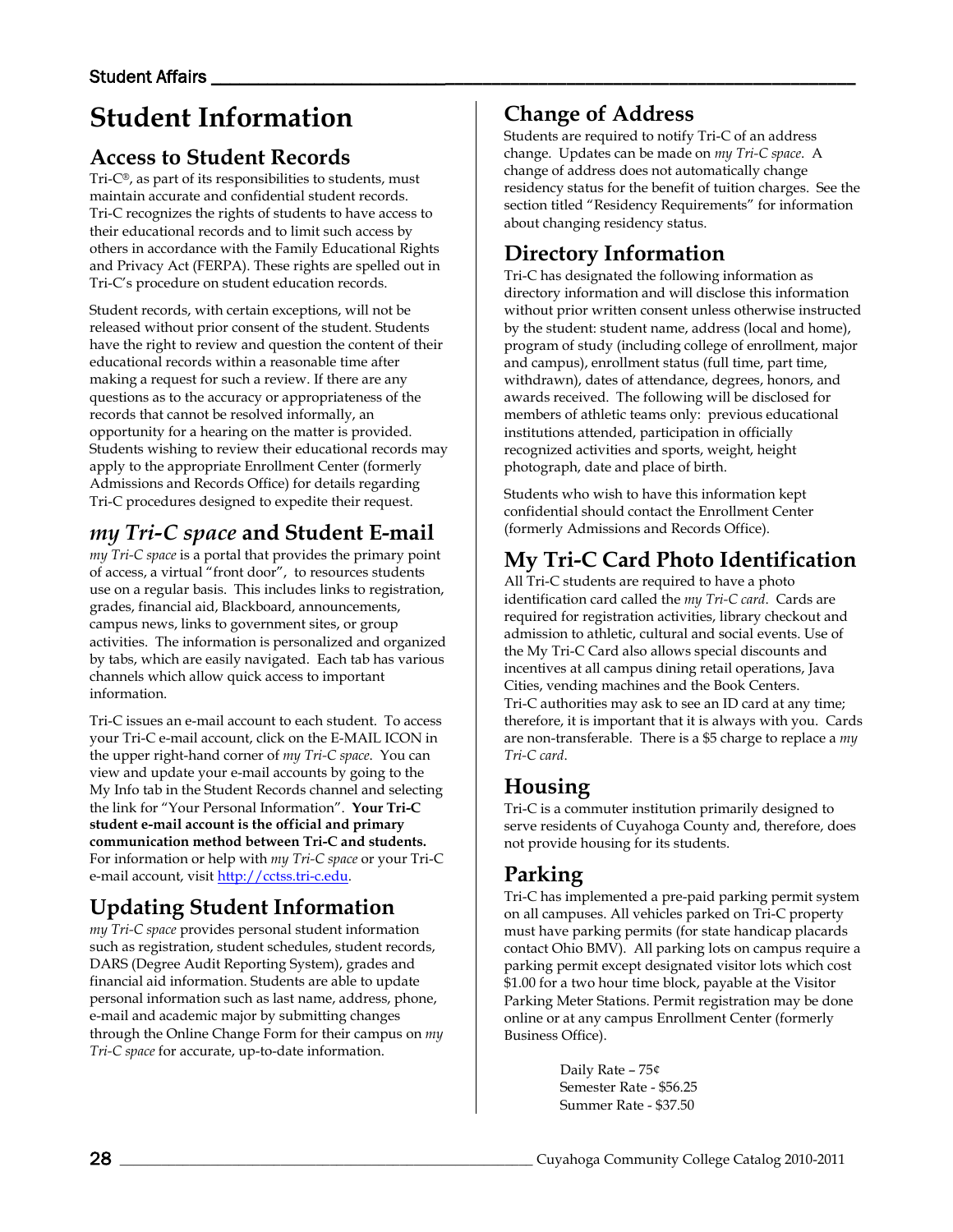No vehicle is to be left on Tri-C property longer than 24 hours. Vehicles are subject to tow at the owner's expense thereafter. If a vehicle must be left overnight, notify the department of Campus Police and Security Services. Tri-C is officially closed one hour after classes end. All parking gates are equipped with a phone connected directly to Campus Police and Security Services.

Citations may be paid by mail or in person at any Enrollment Center (formerly Business Office). Appeals must be made within 10 days of the notice of violation by either coming to the department of Campus Police and Security Services or using the [online parking](http://www.tri-c.edu/campuspolice/Pages/ParkingAppeals.aspx)  [appeal form.](http://www.tri-c.edu/campuspolice/Pages/ParkingAppeals.aspx) Penalty for non-payment may include: grades withheld; registration held; vehicle impounded; warrant citation (Municipal Court).

Parking and Traffic rules and regulations have been adopted by the Cuyahoga Community College Board of Trustees to regulate traffic and parking on Tri-C property. Motorcycles, motorbikes and motor scooters are subject to the same regulations as automobiles. The motor vehicle laws of the State of Ohio are in full effect on Tri-C property.

# <span id="page-28-0"></span>**Student Services**

### <span id="page-28-1"></span>**College Bookstores**

College Bookstores are located at the three main campuses to serve students, faculty and staff by providing required textbooks and supplies in a customer service-focused retail environment. A Satellite College Bookstore is also offered at Corporate College® West (CCW) one week prior to the beginning of each CCW credit semester. The College Bookstores carry a selection of general reading books, Tri-C® apparel and gifts. Hours of operation are posted at each of the College Bookstores and may vary during the course of a semester. For additional convenience, the College Bookstores also offer online ordering of textbooks either from the external Tri-C Web site or *my Tri-C space*.

# <span id="page-28-2"></span>**Campus Dining Facilities**

Campus dining facilities offer assorted beverages and a wide variety of freshly prepared entrees including hot breakfast items, pizza, specialty and grilled sandwiches, salads and desserts. Java City Specialty Coffee operations can also be found at each campus and the Corporate Colleges. Hours of operation are posted at each operation and on the Campus Dining Web site page. In addition, vending machines offering a variety of foods, snacks and beverages are located at multiple sites throughout each campus, the Unified Technologies Center and the Corporate Colleges. For a map of locations, current hours, and contact information go to: <https://portal.tri-c.edu/campusdining/>

### <span id="page-28-3"></span>**Customer Service Center**

<span id="page-28-4"></span>The Customer Service Center provides convenient enrollment support services to Tri-C's new, continuing and returning students. Customer service representatives will provide prompt responses to inquiries about class registration, balances or information on available academic and student services at Tri-C. The Customer Service Center also accepts credit card payments towards registration and fees. Chat live with a CSC representative a[t www.tri-c.edu/CustomerService,](http://www.tri-c.edu/CustomerService) e-mail the Customer Service Center a[t CustomerService@tri-c.edu,](mailto:CustomerService@tri-c.edu) or call 800-954-Tri-C (8742). Check out **ask TRI-C** for quick answers to common questions. This online service is available 24 hours a day, seven days a week at [www.tri-c.edu/ask.](http://www.tri-c.edu/ask) 

## **Counseling**

The mission of the Counseling Department is to provide accessible counseling and advising services for current, former and prospective students. Professional counselors at each of the campuses can assist students in:

- Clarifying their academic and career goals
- Mapping their program of study and complementary experiences
- Developing strategies to build on their strengths and overcoming barriers
- Accessing available collegiate and community resources to support reaching these goals.

Academic, career and personal concerns are addressed as appropriate and needed. Direct student services are provided through individual and group counseling, general studies courses, and student success workshops. The Counseling Department also conducts the orientation program for new students. Students are encouraged to meet with a counselor on a regular basis to facilitate their progress from initial matriculation through program completion and graduation.

## <span id="page-28-5"></span>**Key Career Place**

Key Career Place is Tri-C's career center with locations at each of the three campuses and the Unified Technologies Center. It provides job search training and assistance to students, graduates and job seekers within the Greater Cleveland area. Services available include individual appointments for resume reviews, mock interviews, career/job search assistance, and workshops on resume writing, interviewing, salary negotiation and more. Online tools are available 24/7, and include a career assessment and exploration program, resume builder, practice interview software and an online job board with hundreds of full-time and part-time jobs, as well as paid and unpaid internships. The resource labs have PCs, laser printers, career-related books and videos, fax machines and phones for job search use. The career development professionals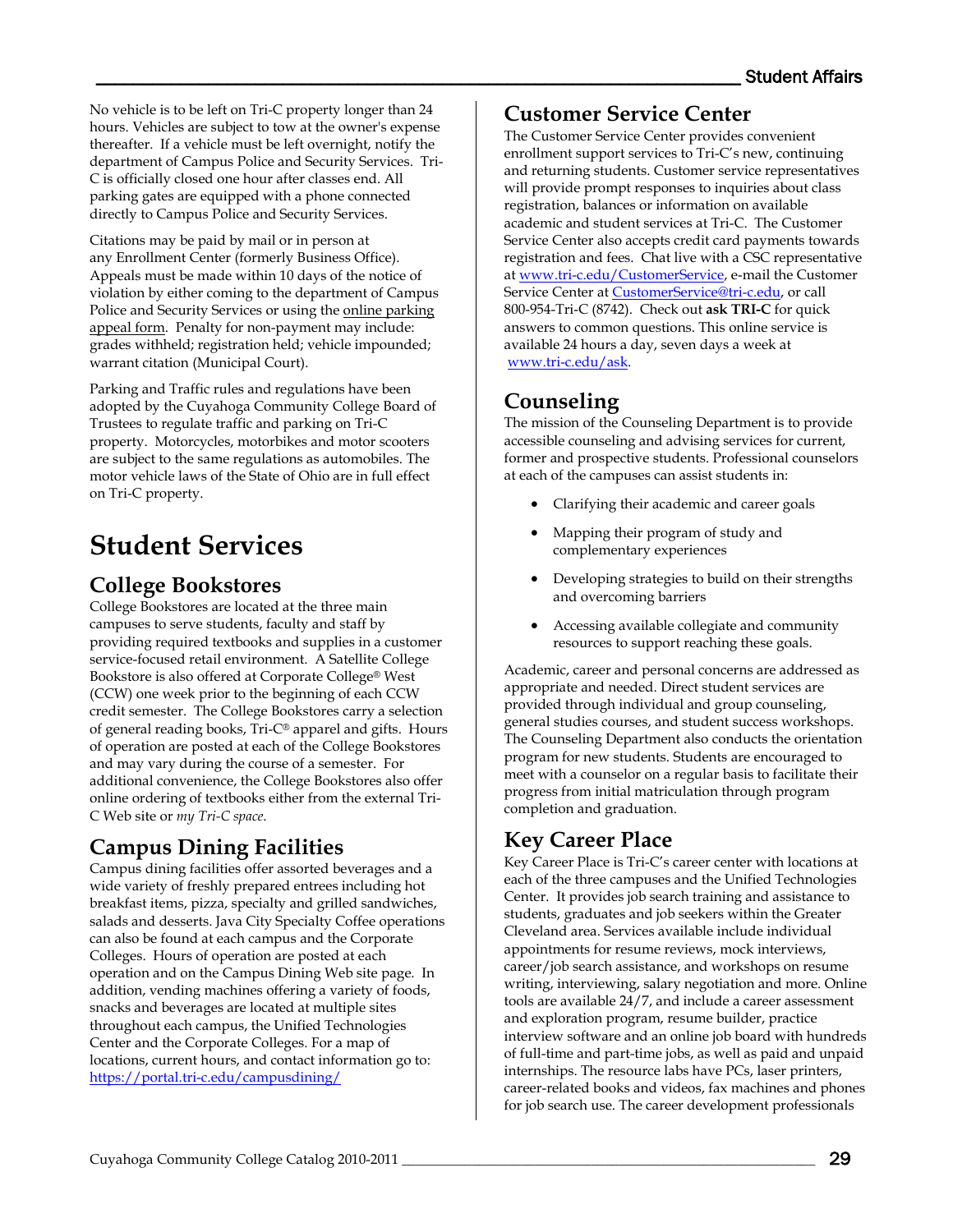#### Student Affairs

at Key Career Place can assist you in finding a job while enrolled at Tri-C, a co-op or internship to gain experience, or a job upon graduation. Services are free to students. visit [www.keycareerplace.info](http://www.keycareerplace.info/) for campus locations, hours and activity calendar.

# <span id="page-29-0"></span>**Disability Services for Students – Access Program**

The Access Program provides classroom accommodations and support for students with disabilities enrolled at Tri-C. To receive services, students must make an appointment to meet with a Student Advisor and present documentation of disability. We recommend scheduling the appointment at least eight weeks prior to the start of classes; some services may require additional time. Services are individualized and may include advising, test proctoring, support groups, books in alternate format, assistive technology, sign language interpreting and summer bridge classes. The Access Program is funded by the U.S. Department of Education, the State of Ohio and Tri-C.

#### Visit our Web site at:

[www.tri-c.edu/pathways/pages/disability.aspx](http://www.tri-c.edu/pathways/pages/disability.aspx)  or call for additional information.

| Campus | Voice        | TTY          |
|--------|--------------|--------------|
| East   | 216-987-2052 | 216-987-2230 |
| Metro  | 216-987-4344 | 216-987-4048 |
| West   | 216-987-5079 | 216-987-5117 |

### <span id="page-29-1"></span>**Veterans Affairs**

Since 1963, Tri-C has provided veterans of the U.S. Armed Forces with access to affordable education and workforce training programs that allow them to transition successfully from military to civilian life. To date, more than 22,000 veterans and service members have attended Tri-C. The population of veterans in Northeast Ohio who are seeking higher education and workforce training is increasing. An estimated 1,000 service men and women and 500 reservists from the region are on active duty. Approximately 1,500 veterans have returned to Northeast Ohio over the past two years and approximately 1,000 veterans will return over the next four years. Of that number more than 1,000 are currently enrolled in courses at Tri-C.

Like other area schools, Tri-C stands ready to meet the needs of veterans through high quality traditional educational opportunities leading to associate degrees which often result in upward movement for many graduates to four-year degree programs.

Tri-C veterans services and programs are distinguished from other area college veteran programs because:

• Tri-C offers veterans wishing to quickly transition back to the workforce a variety of fast-track certification and degree programs that are aligned with Northeast Ohio workforce needs (e.g., manufacturing and applied technologies, skilled trades training, and health care).

- The Tri-C Veterans Upward Bound Program has a 35+ year history of providing support services to eligible veterans not yet ready for college to complete preparatory coursework, develop academic skills, and remain enrolled in and graduate from post-secondary education.
- Tri-C is committed to professional development that enables Tri-C faculty, staff and administrators to address veteran transition issues.
- Tri-C is committed to serving the families of veterans. During 2009, Tri-C hosted four major events for military families. Family support and outreach is critical in that it is often a family member who helps a veteran make the decision to return to school.

Through Tri-C's Veterans Initiative and its Veterans Services & Programs Office, Tri-C continues in its commitment to enhance its outreach to veterans and their families and to customize its support services to serve those who have served so proudly. Education and support services include:

- Benefits acquisition (GI Bill)
- Veterans Upward Bound Program
- Veterans Club
- Registration and Enrollment Support
- Assessment and Counseling
- Special classroom needs (ACCESS)
- Occupational Career Programs
- Baccalaureate transfer/liberal arts curriculum
- Bachelor's degree completion
- Post-degree professional certificates
- Apprenticeship Programs/Applied Industrial Tech
- Career Planning
- Scholarship Opportunities
- Student Life Outreach and Activities
- Distance Learning/eLearning opportunities
- Access to Community Resources
- Access to Employment Opportunities

Whether a discharged veteran, still serving on active duty, or a member of the Guard and Reserve, you and your family are welcomed home at Tri-C. For further information visit[: www.tri-c.edu/welcome/veterans](http://www.tri-c.edu/welcome/veterans)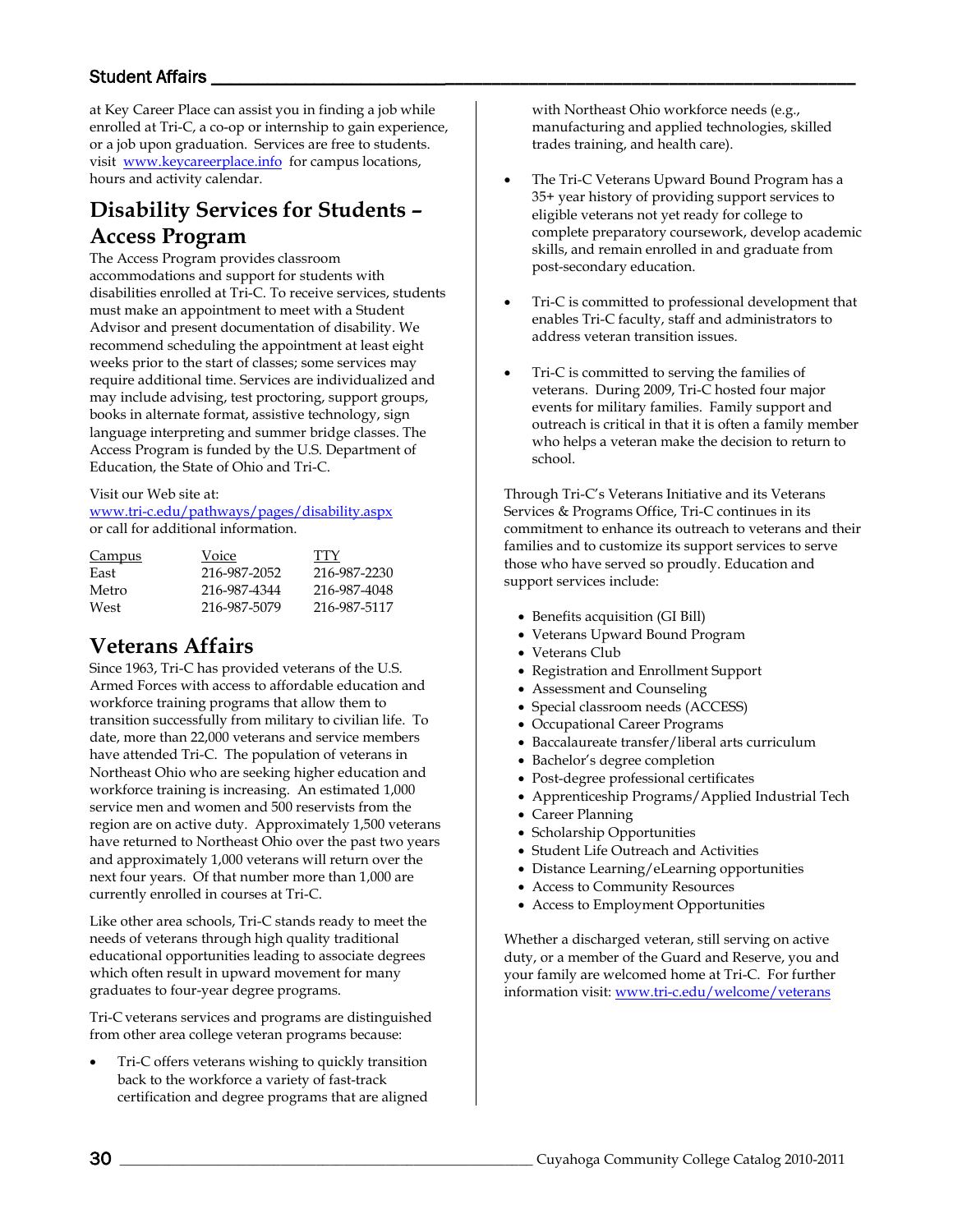# <span id="page-30-0"></span>**Student Life**

Tri-C® recognizes the educational, recreational and social values of a well-integrated program of student activities.

Student Life, Athletics and Recreation provides diverse programs and services to enhance the overall social, cultural and educational growth of students by promoting learning and development outside of the classroom. The programs are designed to promote maximum interaction among students and between students, faculty and staff. Tri-C programs are developed in response to student requests and needs. Activities offered may vary each semester depending upon student feedback.

# <span id="page-30-1"></span>**Activities, Clubs and Organizations**

Every student is welcome to participate in a variety of activities ranging from student government, programming, student clubs and organizations, as well as numerous Tri-C and campus committees.

Students can participate in co-curricular activities including planning films, lectures, dramas, entertainment and various educational programs.

Student organizations cover a wide spectrum of interests to meet the needs of students. Further information may be obtained from the Student Life and Athletics Office on each campus.

Many clubs and organizations may be found on one or more of the Tri-C campuses each semester:

Access Club

Action Zone Student Programming Board American Sign Language Club American Student Interior Design Student Chapter Assoc. of Diagnostic Medical Imaging Technology Club Biology Club Business Club Business Focus Campus Crusade for Christ Campus Ministry Chess Club Collegiate 100 Commuter Club Computer Club Dance Club Dietetic Tech Club Digital Cinema Club Drama Club Environmental Action Group Eta Sigma Delta Hospitality Management Honor Society Focus on Christ Club Graphics Arts Club HOLA Club History Club Horticultural Club

Information Technology Student Association International Students Club Japanese Culture Club Lambda Gay-Straight Alliance Medical Laboratory Technology Club Multicultural International Club Music Club Nursing Student Association Occupational Therapy Assistant Clubs PA Student Falkenstein Society Pharmacy Club Phi Theta Kappa Honor Society Philosophy Club Psychology Club Physical Therapy Club Physician Assistants/Surgical Assistants Club Pottery Club R.E.A.L. Men Religious Clubs Sociology Club Student Newspaper, *The Voice* Students for the Advancement of Respiratory Therapy Education Surgical Technology Club The Philosophy and Religious Studies Forum Club Theatre Arts Club Tri-C Entrepreneur Club Veterans Today Club Vet-Tech Club Visual G Club

# <span id="page-30-2"></span>**Intercollegiate Athletics**

Tri-C is a member of the National Junior College Athletic Association (NJCAA) and participates with other twoyear colleges from Ohio, Indiana and Michigan. Independent contests are scheduled with colleges from Pennsylvania, New York, Kentucky and Illinois.

The official colors of Tri-C athletic programs are red, white and blue. The name of Tri-C's teams is the "Challengers." Intercollegiate sports offered are: men's soccer, women's volleyball, women's cross country, women's track, men's baseball, women's softball, men's basketball and women's basketball.

## <span id="page-30-3"></span>**Phi Theta Kappa**

Phi Theta Kappa is the international honor society for students in community colleges. The purpose of Phi Theta Kappa is to recognize and encourage scholarship among two-year college students. To achieve this purpose, Phi Theta Kappa provides opportunities for the development of leadership and service, an intellectual climate for exchange of ideas and ideals, lively fellowship for scholars, and stimulation of interest in continuing academic excellence.

Its mission is two-fold: 1) recognize and encourage the academic achievement of two-year college students and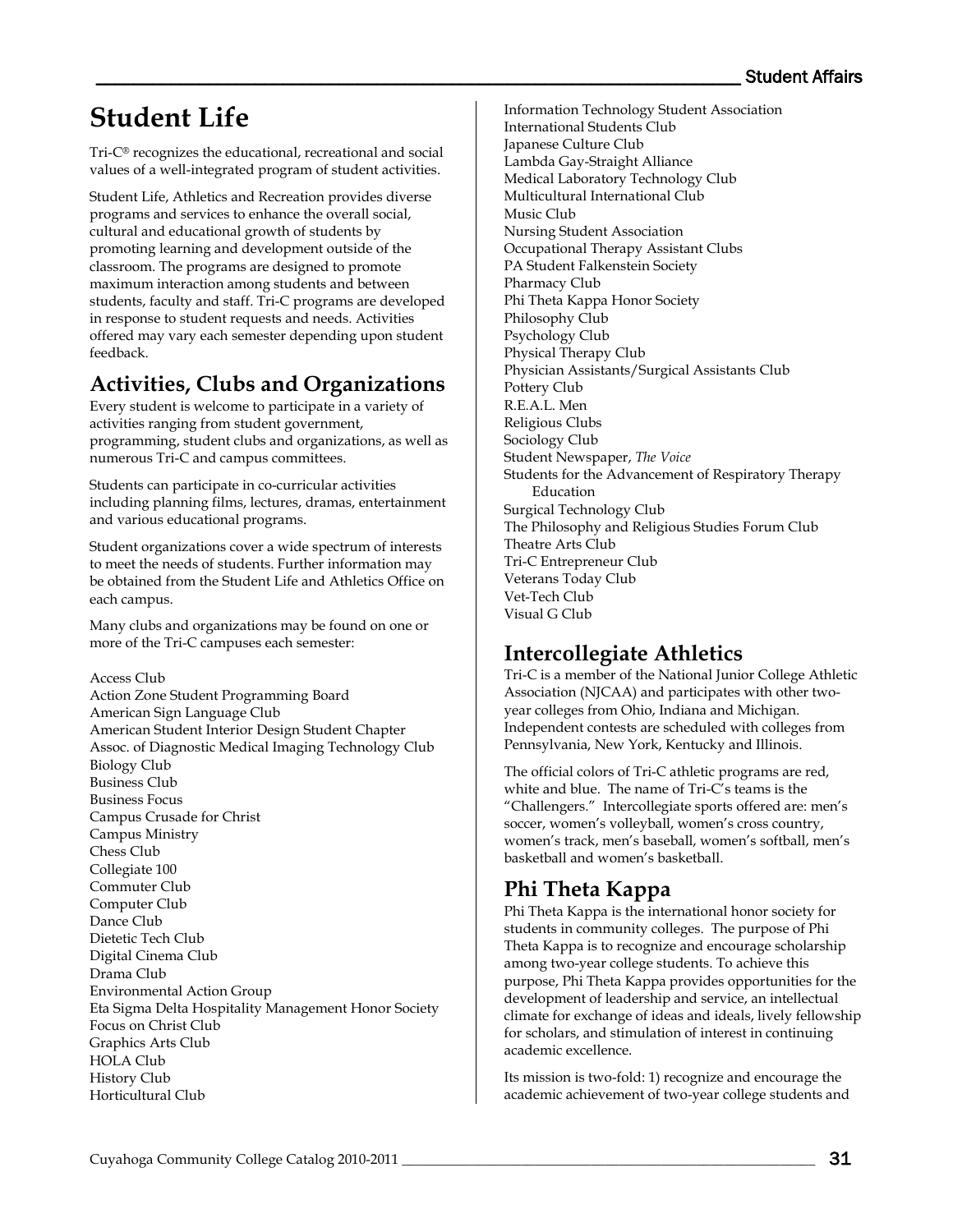#### Student Affairs

2) provide opportunities for individual growth and development through participation in honors, leadership, service and fellowship programming.

Tri-C has three chapters of Phi Theta Kappa, one on each main campus: Alpha Epsilon Eta (East), Alpha Zeta Delta (Metro) and Chi Omega (West). Students are invited to apply for admission to the society based on completion of at least 12 credits at the 1000-2000 level with a cumulative GPA of 3.5 or better.

Interested students should contact the advisor at their respective campus:

Eastern Campus: Ormond Brathwaite, Ph.D., 216-987-2401

Metropolitan Campus: Dorothy Salem, Ph.D., 216-987-4515

Western Campus: Mary Hovanec, M.A., 216-987-5482

### <span id="page-31-0"></span>**Recreation Facilities**

Tri-C is committed to providing students, faculty and staff with quality athletics and recreation programs. Tri-C offers athletics and recreation designed to develop an understanding and appreciation of physical fitness and improve the students' recreational and athletic skills.

The Eastern Campus indoor facilities include a gymnasium, weight training room, locker and shower rooms, indoor track and dance studio. Outdoor facilities include an all-weather track.

The Metropolitan Campus indoor facilities include a gymnasium, swimming pool, weight training room, dance studio, and locker and shower rooms. Outdoor facilities include an all-weather track, soccer field, softball field, baseball field, tennis and basketball courts.

The indoor facilities at the Western Campus include a fitness center, gymnasium, swimming pool, weight training room, locker and shower rooms. Outdoor facilities provided are an all-weather track, soccer fields, lighted baseball field and softball field.

# <span id="page-31-1"></span>**Cuyahoga Community College Foundation**

The Cuyahoga Community College Foundation was chartered in 1973 as a 501(c)(3) charitable organization. The mission of the Tri-C Foundation is to create funding opportunities for scholarships and educational program development and enhancement for Tri-C.

Thanks to the continued financial support of business partners, corporations, foundations, governmental agencies, friends, Tri-C employees, alumni and philanthropic organizations throughout the area, the Tri-C Foundation provides scholarships to many

outstanding students with financial need. The need is greater than ever for enhancing access to higher education for many students in our community, who without some financial assistance cannot access or continue their education.

Both the Tri-C Foundation and Tri-C work closely with the community to build strong partnerships and seek financial support for development and enhancement of educational programs in response to workforce and student needs.

For more than 40 years, investments in Tri-C have paid immense dividends. Tri-C is the largest community college in Ohio, serving more than 58,000 students each year on its campuses, at multiple off-campus sites, through television, and via the Internet.

For more information or to make a contribution to the Tri-C Foundation, contact the Office of Resource Development and Tri-C Foundation at 216- 987-4868 or visit [www.tri-c.edu/foundation.](http://www.tri-c.edu/foundation)

## <span id="page-31-2"></span>**Alumni Relations**

Tri-C is rejuvenating its alumni program to better meet the needs and expectations of our alumni, who are a great resource to our community. Tri-C alumni represent all ages and every sector of the economy – teachers, nurses and health care professionals, fire fighters, police officers, engineers, and business professionals – and they reflect the cultural diversity of our region. Tri-C wants to identify and engage graduates who are interested in helping to achieve a new vision for alumni relations.

We invite you to partner with Tri-C as this exciting process unfolds.

The goals for this alumni outreach effort are to:

- Create, enhance and promote good relations and communications between alumni and Tri-C
- Mobilize Tri-C graduates to serve as community ambassadors, inspiring current and future students
- Provide opportunities for alumni involvement in the life of Tri-C and the Greater Cleveland community

To get involved in this initiative, contact the Office of Resource Development and Tri-C Foundation at 216-987-4868, via e-mail at [alumni@tri-c.edu,](mailto:alumni@tri-c.edu) or visit [www.tri-c.edu/foundation/pages/alumni.aspx](http://www.tri-c.edu/foundation/pages/alumni.aspx) to learn more.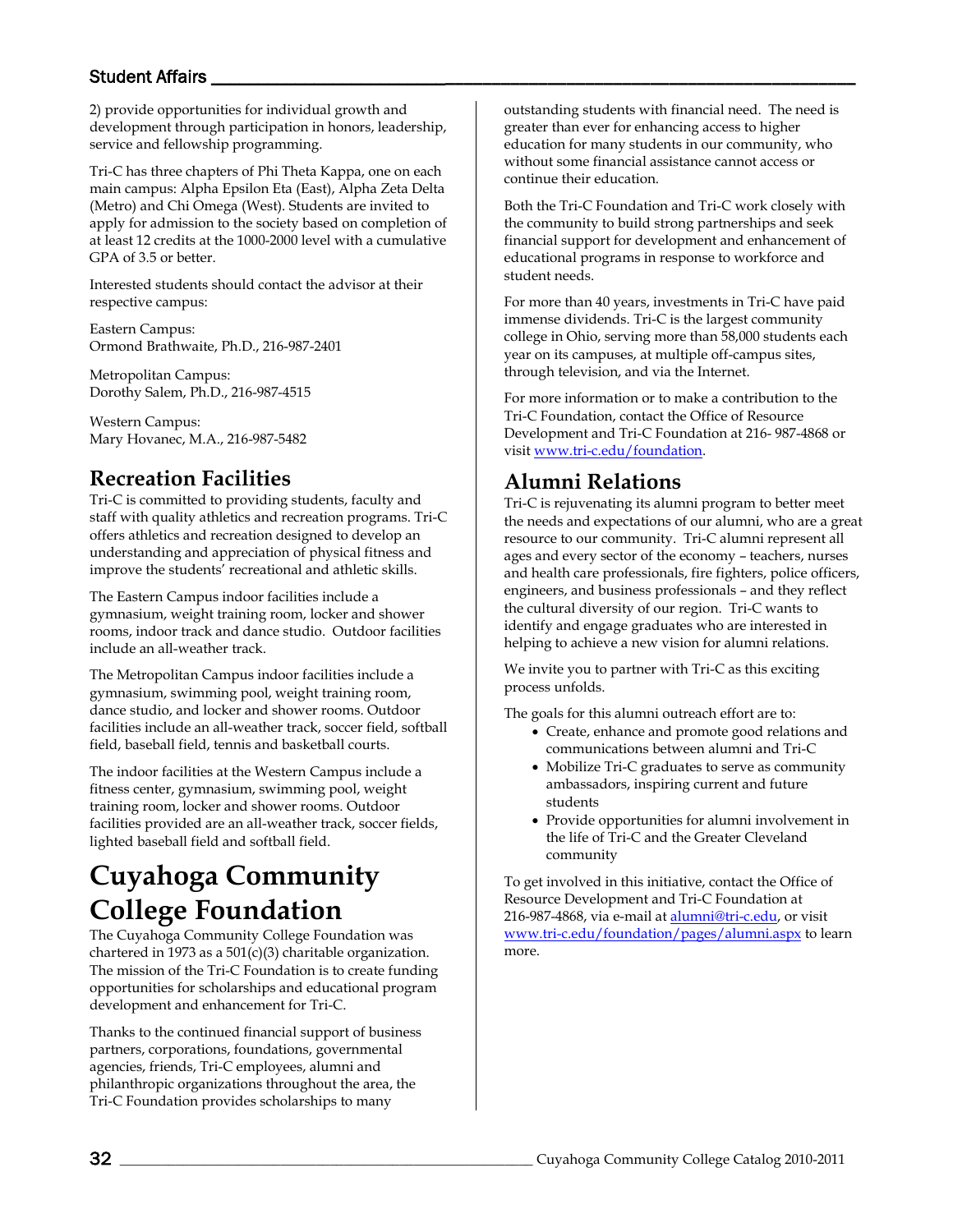# Academic Information

<span id="page-32-0"></span>

| Page |                                                              |
|------|--------------------------------------------------------------|
| 34   | <b>Student Rights and Responsibilities</b>                   |
| 34   | <b>Student Conduct Code</b>                                  |
| 34   | Attendance                                                   |
| 34   | Snow Closing                                                 |
| 34   | Student Right-to-Know and Campus Security Act                |
| 34   | <b>Academic Information</b>                                  |
| 34   | Change of Major Field of Study                               |
| 34   | Class Standing                                               |
| 35   | Comparable Credit Procedure                                  |
| 35   | Cross-registration                                           |
| 36   | Distance Learning/eLearning                                  |
| 36   | Degree Audit Reporting System                                |
| 36   | <b>Grading System</b>                                        |
| 37   | Comparable Credit Grading                                    |
| 37   | Grade Point Average                                          |
| 38   | Academic Probation or Dismissal                              |
| 38   | Pass/No Pass Grade Option                                    |
| 38   | Auditing a Course                                            |
| 38   | Honors Program                                               |
| 39   | Academic Honors: Dean's List                                 |
| 39   | Graduation with Honors                                       |
| 39   | Repeating a Course                                           |
| 39   | Fresh Start - GPA Adjustment Procedure for Student Success   |
| 39   | <b>Transcript of Grades</b>                                  |
| 39   | Withdrawal                                                   |
| 40   | Petition for Withdrawal Exception                            |
| 40   | <b>Academic Support Services</b>                             |
| 40   | Cooperative Education                                        |
| 40   | Developmental Education Services                             |
| 40   | Library/Technology Learning Center/Learning Resources Center |
| 41   | <b>Student-Faculty Conferences</b>                           |
| 41   | College Pathway Programs (CPP)                               |
| 41   | Early College & Outreach Programs (ECOP)                     |
| 42   | <b>Adult College Access Programs</b>                         |
| 43   | Women in Transition                                          |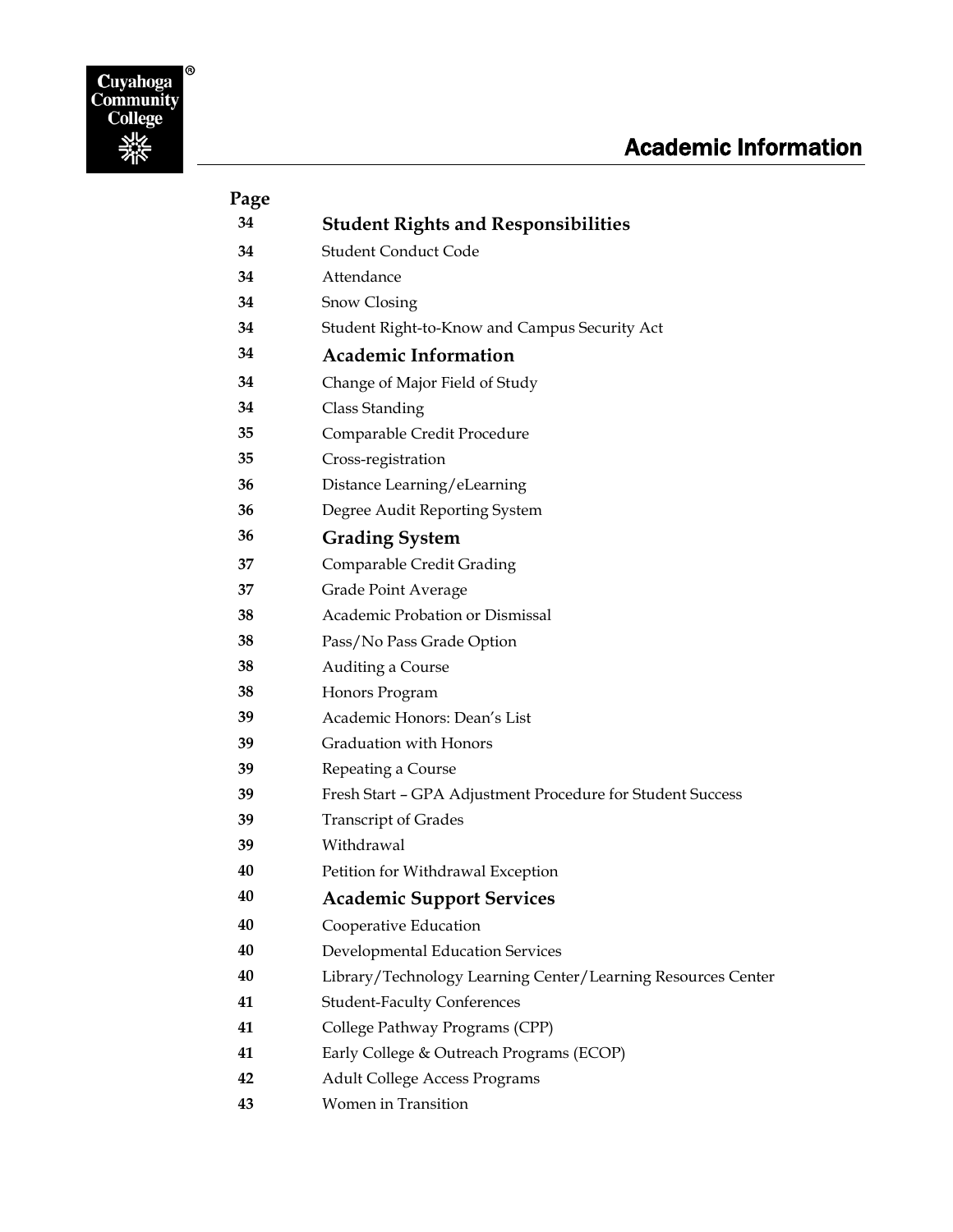# <span id="page-33-0"></span>**Student Rights and Responsibilities**

For a comprehensive list of all Tri-C® procedures, please refer to the Student Handbook at [https://portal.tri](https://portal.tri-c.edu/studenthandbook/StudentHandbook2010.pdf)[c.edu/studenthandbook/StudentHandbook2010.pdf](https://portal.tri-c.edu/studenthandbook/StudentHandbook2010.pdf) or by logging in to *my Tri-C space* and clicking on the Student Services tab. The Student Handbook is in the College Guidelines channel.

# <span id="page-33-1"></span>**Student Conduct Code**

The Student Conduct Code is established to foster and protect the mission of Tri-C, to foster the scholarly and civic development of students in a safe and secure learning environment, and to protect the people, properties and processes that support Tri-C and its mission. The Student Conduct Code identifies prohibited conduct and clarifies when the Code applies to student behavior. The Student Conduct Code closely relates to the Tri-C procedure titled, "Student Judicial System" which sets forth the penalties imposed for prohibited conduct and establishes the disciplinary process for alleged violations.

Tri-C's Student Conduct Code and Student Judicial System may be found through Tri-C's Web site listed above.

## <span id="page-33-2"></span>**Attendance**

Regular class attendance is expected. Tri-C is required by law to verify the enrollment of students who participate in Federal Title IV student aid programs and/or who receive educational benefits through other funding sources. Tri-C is responsible for identifying students who have not attended or logged into a class for which they are registered. At the conclusion of the first two weeks of a semester, instructors may report any registered students who have "Never Attended" a class so that those reported students will be administratively withdrawn from that class. However, it is the student's responsibility to withdraw, using the appropriate Tri-C form, from any class which she/he is no longer attending or risk receiving a failing grade in that class. Student's wishing to withdraw must complete and submit the appropriate Tri-C form by the established withdrawal deadline.

If illness or emergency should necessitate a brief absence from class, students should confer with instructors upon their return. Students having problems with class work because of a prolonged absence should confer with the instructor or a counselor.

## <span id="page-33-3"></span>**Snow Closing - Emergencies, Catastrophic Events and Severe Weather Closings**

Tri-C is committed to providing it's students with the maximum number of scheduled instructional days possible. In the instance of an emergency, catastrophic event or severe weather conditions, Tri-C initiates a procedure to determine if classes can continue as scheduled.

Three criteria determine if classes will be held: 1) the municipalities and State Department of Transportation can confirm prior to 6 a.m. that the main roads and highways will be accessible; 2) local governments and/or Homeland Security are at Orange or below alert status; 3) Campus Plant Operations can confirm that all buildings have heat, water, sufficient parking areas and clear access routes to campus buildings. If these three criteria can be fulfilled, classes will be held. Emergency closing announcements will be broadcast over local electronic media. Closing announcements will also be distributed as a Tri-C Alert, with a phone call to the Alert number provided by employees and students. This message will always come from 1-866-989-ALRT(2578). In order to receive a call, you must have provided an updated Alert number in your personal information on *my Tri-C space*. Note: students who have opted out of the Tri-C Alert system will not receive a phone call.

# <span id="page-33-4"></span>**Student Right-to-Know and Campus Security Act**

Tri-C complies with all federal regulations concerning the Student Right-to-Know and Campus Security Act. For specific information contact your Campus Police and Security Services office or visit the Campus Police Web site at:

[www.tri-c.edu/campuspolice/pages/crimestats.aspx.](http://www.tri-c.edu/campuspolice/pages/crimestats.aspx)

# **Academic Information**

# <span id="page-33-5"></span>**Change of Major Field of Study**

Students may change their major field of study anytime during their enrollment at Tri-C®. Students are able to update their academic major by submitting changes through *my Tri-C space*. It is suggested that students check with a counselor/advisor before changing majors.

## <span id="page-33-6"></span>**Class Standing**

All students will be classified as freshmen or sophomores based upon the number of semester units of academic credit they have completed. Freshmen are students who have accumulated 29 or fewer academic credits. Sophomores are students who have accumulated 30 or more academic credits.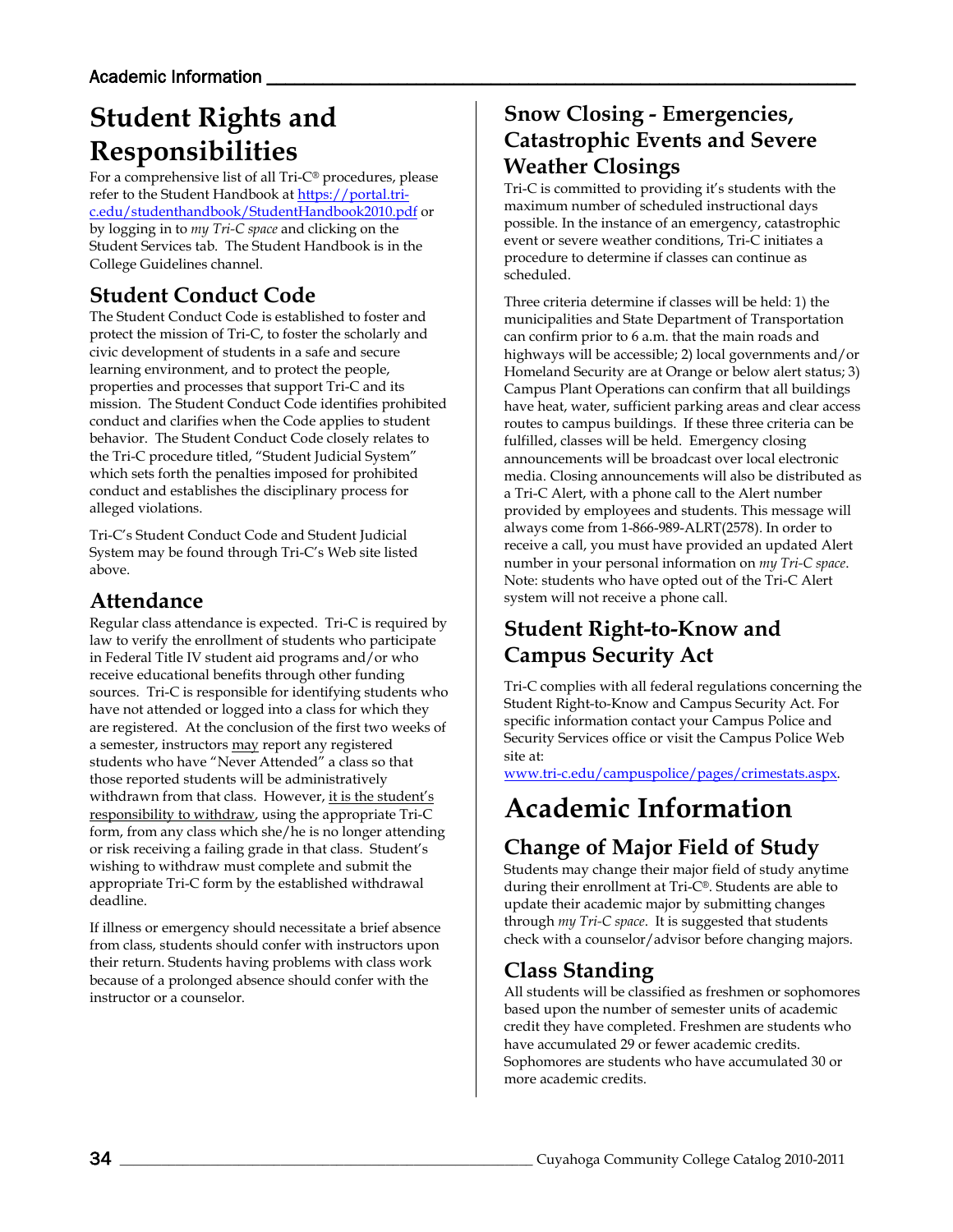# <span id="page-34-0"></span>**Comparable Credit Procedure**

Comparable credit is defined as academic credit awarded to registered students upon demonstration of knowledge equivalent to that gained through college courses. Students may obtain a maximum of 30 semester credits through one or a combination of the recognized options for comparable credit. Awarded comparable credit will not affect a student's grade point average or quality points. Also, the awarded comparable credit will not substitute for the required 20 semester credits of residency needed for college graduation. See an academic counselor for further information.

Standardized methods of evaluation are used to measure students' demonstrated knowledge of a subject area. Upon completion, the student will be awarded the same academic credit as that designated for the course.

# <span id="page-34-1"></span>**Comparable Credit Options**

Recognized options under which comparable credit may be awarded include:

**Advanced Placement (AP)** - Advanced Placement Exams are administered in the high schools and are usually culminating exams for high school students enrolled in honors courses.

**College Level Examination Program (CLEP)** - The (CLEP) includes general and subject-specific exams in a variety of areas. Tri-C will award comparable academic credit to students for successful completion of the College Entrance Examination Board's (CLEP) general and subject area examinations. Official transcripts must be submitted to the Enrollment Center (formerly Admission and Records Office) with a letter requesting the posting of CLEP credit.

**Defense Activity for Non-Traditional Education Support (DANTES)** - This is a group of standardized tests developed for the voluntary education programs of the U.S. Armed Forces which have now been made available for civilian use. The civilian tests are administered through Educational Testing Services (ETS).

**American Council on Education (ACE)** - Alternative educational learning related to subject areas, courses, and programs of study will be evaluated using authorized publications and methods for effecting assessment.

- (1) Military Training Credit
	- Prior learning credit can be awarded for training a student received while a member of the armed forces. Credit is awarded based on recommendations of the American Council on Education (ACE). Publication: *American Council on Education's Handbook to the Guide to Evaluation of Educational Experiences in the Armed Forces*
- (2) Standardized Training and Certification Programs There are numerous standard training and certification programs for which you may earn credit for prior learning. Credit is awarded based

on recommendation of the American Council on Education (ACE). Publication: *American Council on Education National Guide to Educational Credit for Training Programs*

**Credit by Exam (CBE)** - There are many courses offered by Tri-C for which credit for prior learning may be awarded by taking and passing a comprehensive exam on the course subject. Students may be given the opportunity to demonstrate, by examination, collegelevel knowledge in a particular subject area. CBE for a particular course may be taken only once.

#### **By-Pass Credit**

(1) For By-Pass Credit, comparable credit is awarded for achieving competence equivalent to a course or a sequence of courses applicable to fulfilling an academic degree requirement. Students must document the requisite knowledge and skills considered for comparable credit. By-Pass Credit may be awarded for learning attained through documented, valid academic and/or equivalent work experience, including professional certification/licensing, and completion of formal training programs. Formal training programs include, but are not limited to, hospital-based and corporate education where requisite knowledge, skills, and competencies are documented.

### <span id="page-34-2"></span>**Cross-registration**

Qualifying full-time (currently registered for 12 or more credits) Tri-C students may register for one course per semester during the regular academic year, on a spaceavailable basis, at any of the institutions participating in the Cross-registration Program coordinated by the Northeast Ohio Council on Higher Education. Area colleges and universities participating in this program are Case Western Reserve University, Cleveland State University, Chancellor University, Hiram College, Lake Erie College, Lakeland Community College, Lorain County Community College, Notre Dame College, Ursuline College, John Carroll University, Cleveland Institute of Art and Cleveland Institute of Music. These host institutions waive tuition and general fee charges for courses taken as part of the Cross-registration Program. However, Tri-C students are billed for the number of credits taken at the host institution using the Tri-C tuition rate once confirmation of registration is received from the host institution. Tuition and fees assessed for a Crossregistration Program course will be equal to tuition and fees paid by other Tri-C students with the same total number of credits and residency status.

Participation must be approved by Tri-C and the availability of the course must be verified by the host institution. Program applications and registration information are available in the Enrollment Center (formerly Admissions and Records Office) on each campus. Cross-registration is not available during the Summer Session.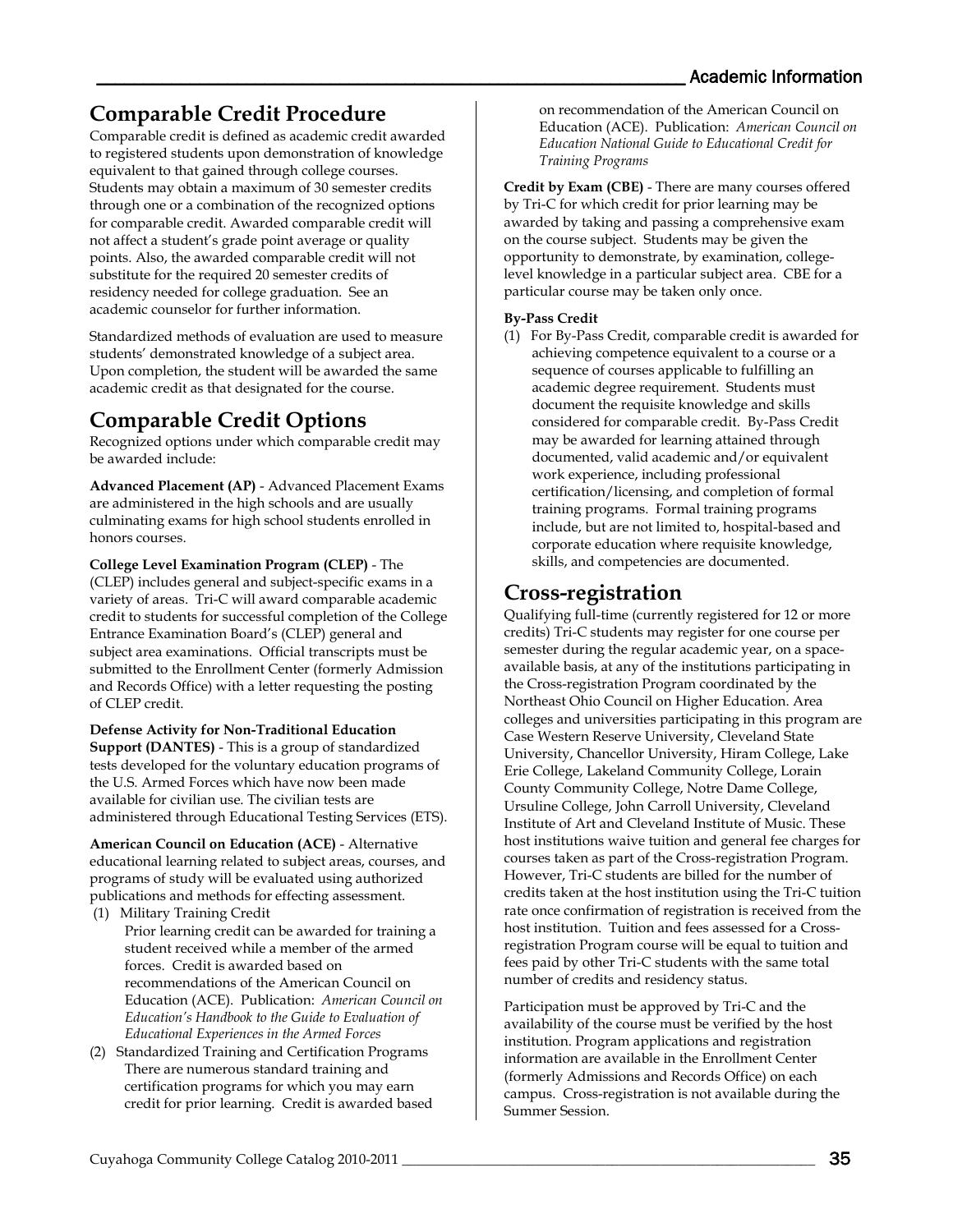#### Academic Information

# <span id="page-35-0"></span>**Distance Learning/eLearning**

As an alternative to the traditional classroom setting, a number of Tri-C's credit courses are offered as distance learning/e-learning courses. For individuals who are selfdirected and motivated, distance learning/ e-learning can be a convenient and effective way to earn college credit. Students who prefer regular face-to-face interaction with an instructor may feel more comfortable registering for campus-based courses.

Registration procedures and cost per credit are the same as for on-campus courses. For more information about distance learning/e-learning courses, go t[o www.tri](http://www.tri-c.edu/distancelearning/)[c.edu/distancelearning/](http://www.tri-c.edu/distancelearning/) or, contact the Office of eLearning and Innovation at 216-987-4257 or e-mail [elearning@tri-c.edu.](mailto:elearning@tri-c.edu) Instructional modes used for delivery of distance learning/e-learning courses include:

**Web-based /Online Courses -** Many credit classes are offered via the Internet. The Internet is available 24 hours a day; students can go to class at any time to study lessons and assignments, access the syllabus and course information, upload and download assignments and homework, and communicate electronically with the instructor and fellow students. In place of class discussion, students use Internet "discussion forums" to read what other students and the instructor have said about a topic and add their own comments.

**Hybrid –** A hybrid course combines online learning with face-to-face instruction. Hybrid courses shift a significant part of course learning online and, as a result, reduce the amount of classroom time. For example, a traditional course may meet twice a week in a classroom, whereas a hybrid course may meet only once per week in a classroom but require more homework and online activities to be completed. The classroom time is still an essential component of a hybrid, but the online portion of the course gives the student more flexibility than a traditional classroom course. Many assignments are completed online.

**Cable College -** Cable College is "live" delivery of credit instruction via cable television or the Internet. Students can participate live in the classroom, watch cablecasts on their television or their computer during the scheduled class meeting time, and interactively participate with the instructor and on-campus students via telephone. Class sessions are also repeated on a scheduled weekly basis on the Internet (high speed Internet access required). Instructors are available for consultation via telephone or in-person. Computer interaction may be required to submit assignments for some classes.

To participate in televised Cable College courses from home, a student must have cable service from Time Warner in the City of Cleveland or digital service with Cox Cable, and telephone service for interaction. Recordings of each class are also available for playback at all campus Technology Learning Centers (TLCs).

**Independent Learning Courses -** Students work independently and at their own pace on campus or at home, and interact individually or in small groups with their classmates and instructor. Some courses require visits to a Tri-C campus library to check out materials. Faculty are available to confer with students in-person, by phone or by voicemail.

**Interactive Video -** A course offered at one campus is televised simultaneously at Tri-C's other campuses or selected off-campus sites. Students and faculty at each site are able to interact with each other using Tri-C's video systems. Among the distance learning/e-learning alternatives offered by Tri-C, Interactive Video most closely matches the traditional classroom environment.

### <span id="page-35-1"></span>**Degree Audit Reporting System (DARS)**

The Degree Audit Reporting System is a software tool which significantly eases the academic advising process for students. DARS compares academic program requirements against a student's academic history. The resulting report lists courses taken that apply toward graduation, courses yet to be taken and courses that do not apply to the program major. The ability of both students and staff to obtain this information is part of an effective academic advising program.

# <span id="page-35-2"></span>**Grading System**

**A (Excellent-4pts.):** A grade of "A" indicates that a student has demonstrated excellent academic performance; it carries a weight of four quality points for every credit of the course in which the grade is earned.

**B (Good-3pts.):** A grade of "B" indicates that a student has demonstrated good academic performance; it carries a weight of three quality points for every credit of the course in which the grade is earned.

**C (Average-2pts.):** A grade of "C" indicates that a student has demonstrated average academic performance; it carries a weight of two quality points for every credit of the course in which the grade is earned.

**D (Below Average-1pt.):** A grade of "D" indicates that a student has demonstrated below average academic performance; it carries a weight of one quality point for every credit of the course in which the grade is earned.

**F (Failure-0pts.):** A grade of "F" indicates that a student has failed to demonstrate minimal academic performance; it carries a weight of zero quality points for each credit of the course in which the grade is earned.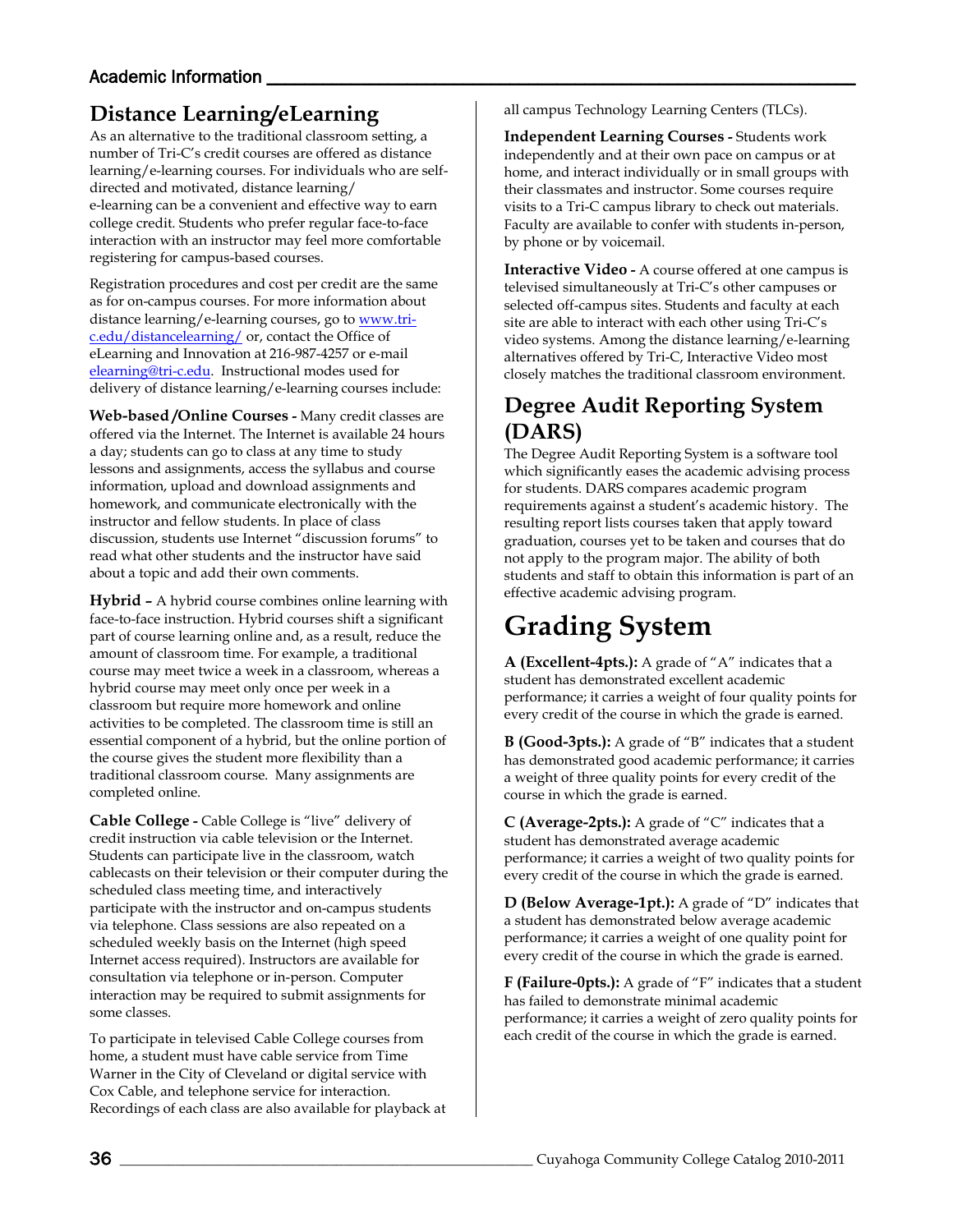**P (Pass-0pts.):** A grade of "P" indicates that a student has passed and completed a course; it carries a weight of zero quality points for each credit of the course in which the grade is earned. "P" represents "C" or better work. The credits earned are awarded, but are not included in the computation of a student's cumulative grade point average.

**NP (No Pass-0pts.):** A grade of "NP" indicates that a student has not passed and completed a course; it carries a weight of zero quality points for each credit hour of the course in which the grade is earned. "NP" represents "D" or "F" work; however, the "NP" is not included in the computation of a student's cumulative grade point average.

**AU (Audit-0pts.):** A notation of "AU" indicates that a student was granted permission to register for a credit course and attend that course on an audit basis with no academic credits to be awarded. A student **may not**  convert registration from credit to audit status after classes begin.

**I (Incomplete-0pts.):** A notation of "I" indicates that a student has not completed all course requirements as a result of circumstances judged by the instructor to be beyond the student's control. A student must complete all course requirements no later than the end of the sixth week of the academic term following the semester in which the "I" was noted. Failure to complete such requirements will result in an "F" (Failing) grade.

#### **I/E: I (Include) and E (Exclude) course symbols:**

A course considered eligible for repeat is one that is an identical course (number, title and credits) or one officially identified as equivalent by the College Catalog (effective Fall 1998). Specialized courses with allowable accrued credits will be considered for repeat calculations only upon written request and validation by the appropriate academic area of identical topic repeat.

**T (Transfer Credit):** A notation of "T" indicates that a student has been awarded credit for course work which has been evaluated and accepted in transfer from another institution of higher education in accordance with Tri-C®'s policy on transfer credit from other institutions. The transfer credits awarded shall not be included in the computation of a student's cumulative grade-point average.

#### **USF (Military Physical Education Credit-0pts.):**

"USF" indicates awarded credit in recognition of physical education training received by a student who has served on active duty in the military services of the U.S. for at least 365 days as documented on the student's DD214.

**W (Withdrawal-0pts.):** A notation of "W" indicates a student's withdrawal from a course in accordance with Tri-C's withdrawal policy.

### <span id="page-36-0"></span>**Comparable Credit Grading**

**AC** (Articulation Credit – Adult Education Training Partnership Agreements) **ACE** (American Council on Education) **ACN** (Access Nursing Credit) **AP** (Advanced Placement) **BYP** (By-Pass) **CBE** (Credit by Examination) **CEL (**Council for Adult and Experiential Learning) **CLP** (College Level Examination Program) **HAC** (High School Articulation Credit) **TPC** (Tech Prep Credit) **SLC** (Service Learning Credit)

A notation of **"**ACE," "AP," "BYP," "CBE," and/or "CLP" indicates that credit has been awarded by Tri-C as a result of a student successfully passing a college-wide equivalency exam or other recognized method of evaluation by policy. No quality points will be awarded for credits earned through successful completion of appropriate examinations, and the credits earned will not be included in the computation of a student's cumulative grade point average. Comparable credits awarded do not count towards the 20 hour residency requirement for graduation.

### <span id="page-36-1"></span>**Grade Point Average**

Grade point average (GPA) is a measure of scholastic performance. It is computed by dividing the sum of the total quality points earned by the total units of credits (quarter or semester) attempted. The following example illustrates the computation of GPA:

| Grade | Points $x$ Credit = Total Points |              |  |
|-------|----------------------------------|--------------|--|
|       |                                  | $12^{\circ}$ |  |
| в     |                                  |              |  |
|       |                                  |              |  |
|       |                                  |              |  |
|       |                                  |              |  |

#### $GPA = 29/13 = 2.23$

Grade point average can be computed for any given semester or for the total of all credits attempted. When a grade point average is computed for the total of all of the credits attempted, it is referred to as the cumulative grade point average.

Courses in which the letter symbols S, U, P, NP or the action symbols AU, W, CBE, I, IP, \*, T, ACE, AP, CLP or USAF are noted are not included in the computation of a student's grade point average.

Students who receive official permission to postpone an examination are assigned an "I" (Incomplete) as the grade for that course. STUDENTS MUST PERSONALLY REQUEST AN INCOMPLETE GRADE FROM THEIR INSTRUCTORS. It is not granted automatically. Incomplete grades can be removed by completing the examination or other requirements no later than the end of the sixth week of the following academic term. Failure to do so will result in an "F" (Failure) grade.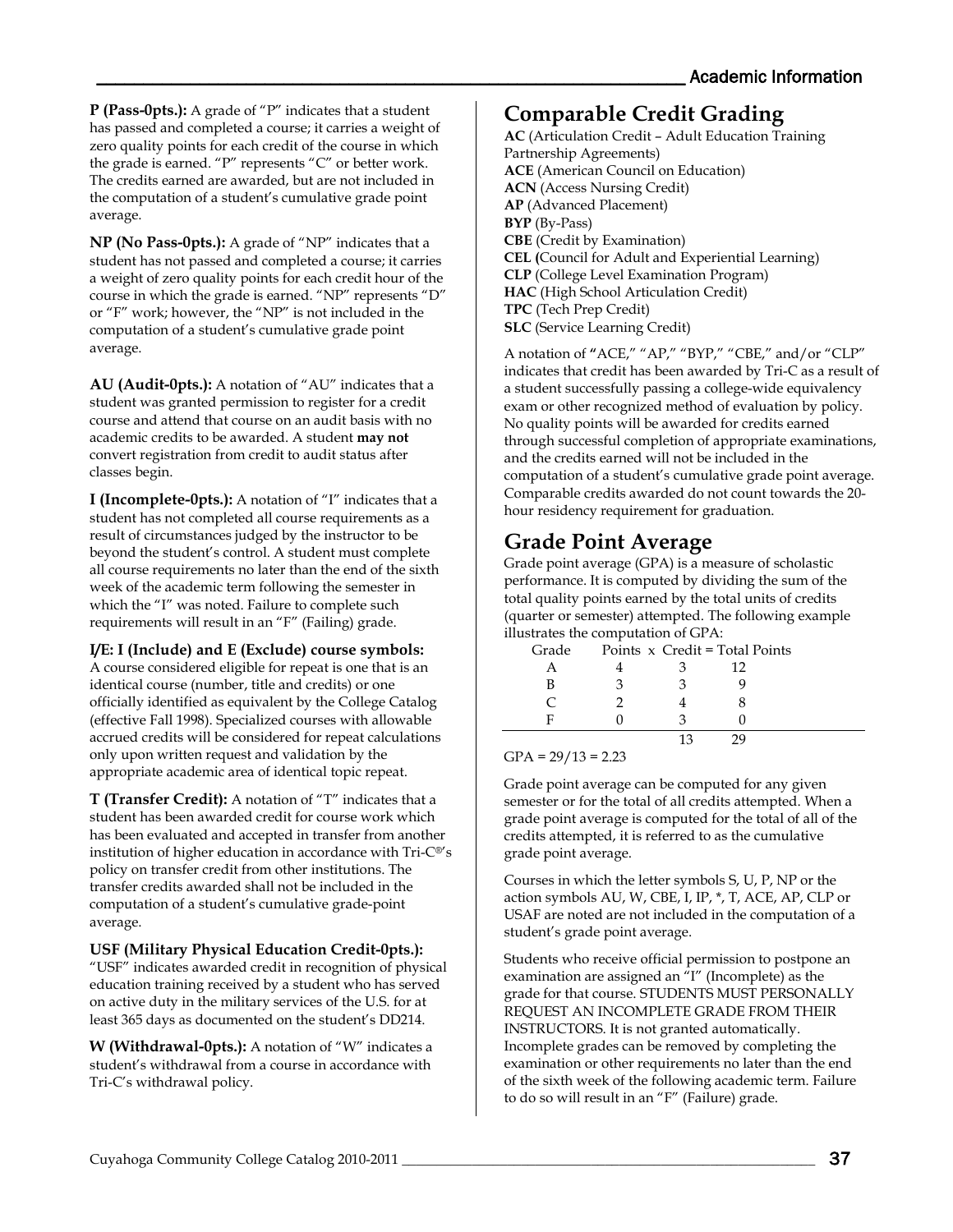# <span id="page-37-0"></span>**Academic Probation or Dismissal**

After attempting 12 or more semester credits at Tri-C, a student will be placed on probation if her/his cumulative grade point average is less than shown below:

| <b>Total Semester Cumulative</b> | Grade Point Average |  |
|----------------------------------|---------------------|--|
| Credits Attempted:               |                     |  |
| 12-29 inclusive                  | 1.50                |  |
| 30-50 inclusive                  | 1.75                |  |
| 51 and above                     | 2.00                |  |

Students with fewer than 12 cumulative credits attempted will not have an academic status. This will be designated as "NS – No Status."

A student who remains on probation two sequential full semester enrollment periods will be dismissed at the end of the second full semester unless the student's grade point average for the most recent full semester period of enrollment is 2.00 or higher**.** Probation status will be continued until the student's cumulative GPA is not less than the requirements previously listed. The Summer Session, for the purposes of grade point average and dismissal, is equal to a normal semester.

A student who has attempted 12 or more semester credits and has less than a 0.75 cumulative grade point average at the end of any period of enrollment will be academically dismissed.

A student who has been dismissed for the first time from Tri-C because of poor grades will not be permitted to enroll for the semester following his/her dismissal. A student dismissed for a second or subsequent time will not be permitted to enroll for two semesters.

A student who has been dismissed from Tri-C must apply for academic re-admission. A Petition for Readmission form must be submitted at least five (5) business days prior to the start of the semester. Forms can be obtained from the Enrollment Center (formerly Admissions and Records Office). Upon readmission, the student is limited to one or two courses as recommended by a counselor. Once readmitted, the student must maintain a 2.0 grade point average in the courses taken.

# <span id="page-37-1"></span>**Pass/No Pass Grade Option**

An alternative to a letter grade [A, B, C, D and F] called Pass/No Pass grade option allows students who wish to explore a discipline and/or course to register without the penalty of a grade impacting their grade point average.

A student can elect up to 12 credits taken Pass/No Pass to fulfill degree requirements at Tri-C. Whereas audited courses do not count, students may select up to 12 credits of Pass/No Pass that may transfer to another college or university as electives.

#### **Considerations before selecting a P/NP Grade**:

Some restricted/selective admission programs require traditional letter grades (A, B, C, D) for their core course requirements. Courses used as prerequisites or core courses for Health Career and Nursing programs must have a traditional letter grade. The P/NP grading option for prerequisites and core courses will not be accepted by the Health Career and Nursing programs. Students are responsible for consulting with their program manager or counselor to determine Pass/No Pass grading options.

Once selected, the P/NP grade option cannot be converted back to a traditional grade option. Once selected, the traditional grade option cannot be converted to the P/NP option after the 100% refund period. If a letter grade is required for a course taken as Pass/No Pass, the course must be retaken using the traditional grade option.

International students and Post-Secondary Enrollment Options program students are not eligible to utilize the Pass/No Pass option.

Courses taken Pass/No Pass count toward financial aid enrollment requirements.

### <span id="page-37-2"></span>**Auditing a Course**

Auditing a course means that a student attends classes but is not required to submit assignments or take examinations. Students, therefore, receive neither a grade nor course credit. Students must indicate their intention to audit a course on a separate audit form to be completed during the audit registration period. The auditing fee is the same as for a student regularly enrolled for credit. Credit courses or Pass/No Pass courses cannot be converted to audit status nor can audited courses be converted to credit status or Pass/No Pass status after audit registration ends.

Currently enrolled Tri-C students are permitted to audit one or more courses. Careful consideration is advised before requesting permission to audit a course. When uncertain whether to audit a course, students should see a counselor. Registration for auditing a course or courses must be completed through in-person registration only. The audited courses may be added on the dates published in the semester schedule of classes.

## <span id="page-37-3"></span>**Honors Program**

<span id="page-37-4"></span>Tri-C offers an Honors Program that provides an academically challenging and enriching learning experience for qualified students. Students in the Honors Program are invited to participate in various cocurricular experiences, cultural events and honors colloquia to supplement their honors classes. For more information, or to obtain an application, click on "Honors Program" under Quick Links on the Tri-C homepage, or call the Honors Program Director at 216-987-4660. Honors Coordinators are also available on the three main campuses to answer any of your questions and help you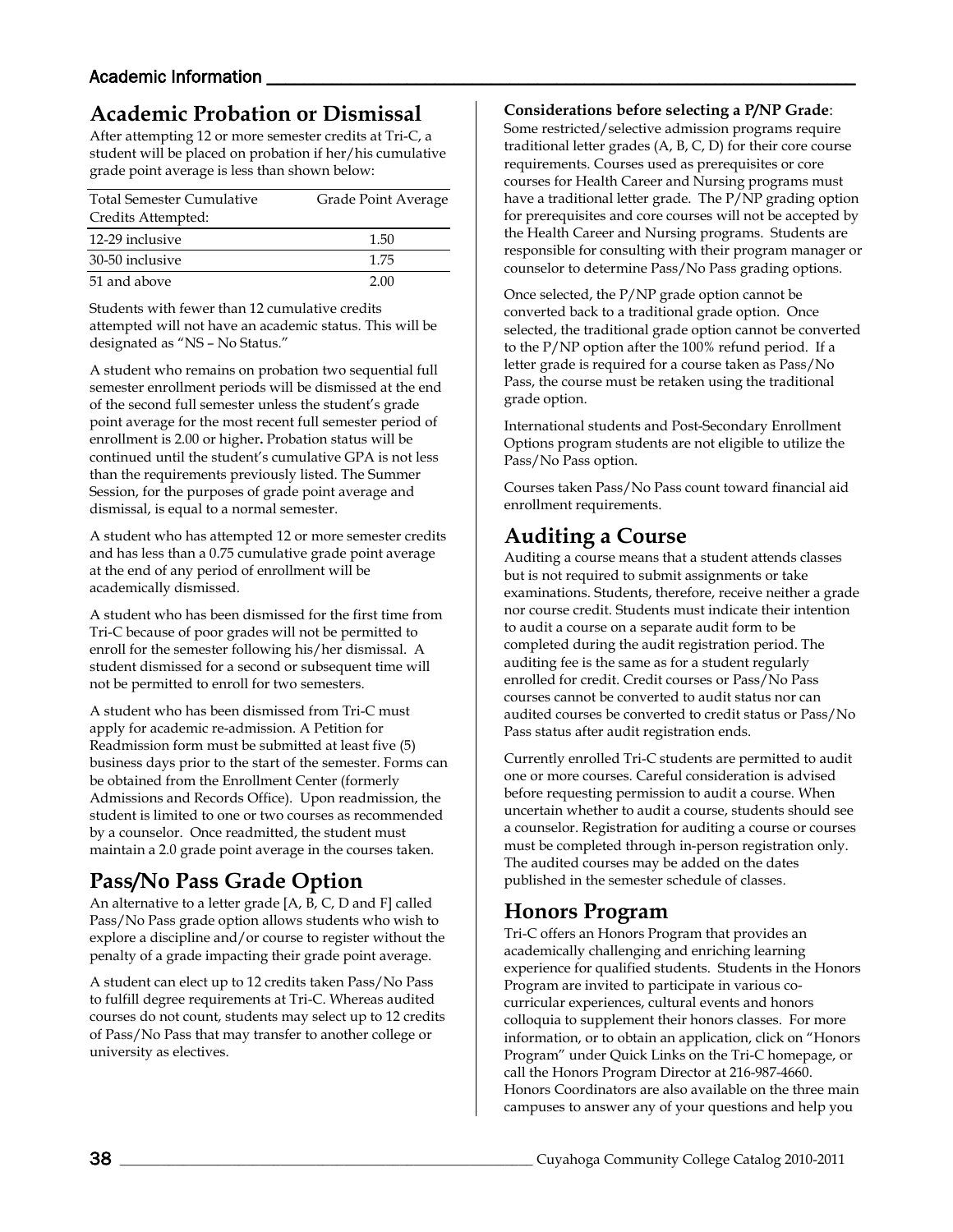get started. Their contact information is listed on the Honors Program website.

### **Academic Honors: Dean's List**

Each term, the Dean's List gives public recognition to those students whose academic achievements are considered outstanding. The list includes all students who have earned a grade point average of 3.50 or higher in attempting 12 or more credits during the preceding term.

## <span id="page-38-0"></span>**Graduation with Honors**

Tri-C encourages academic progress and success for its students. Tri-C feels that those students who excel in their academic pursuits should be recognized for their achievements.

Academic achievement shall be determined by a student's grades and by the fulfillment of all graduation requirements.

The following designations are to appear on the commencement program, all diplomas and official College transcripts based on cumulative grade point averages for Tri-C course work only:

Cum laude: 3.50 - 3.69 Magna cum laude: 3.70 - 3.89 Summa cum laude 3.90 - 4.00

The above designations will appear in the commencement program for fall, spring and summer graduates (based on fall cumulative grade point average).

Upon confirmation that a student is eligible to receive a degree, the above specific designations are to be appended to the student's official academic college transcripts.

## <span id="page-38-1"></span>**Repeating a Course**

Students may repeat a course in which a grade of "B," "C," "D," "F," "P" or "NP" has been earned. When an identical course is repeated, the highest grade will be used in computing the cumulative grade point average. "P" and "NP" courses are not counted toward grade point average calculations.

Credit for courses will be awarded only once in the semester in which the highest grade was awarded for the course, unless the course description specifically states that additional credit may be earned.

Students planning to transfer to another college or university are cautioned that the receiving institution may use ALL grades earned to compute a grade point average for admission purposes. Also, since repeating a course may have an adverse effect on financial aid eligibility, students are urged to consult with the Student Financial Assistance Office and a counselor before repeating a course.

### <span id="page-38-2"></span>**Fresh Start – GPA Adjustment Procedure for Student Success**

The Fresh Start Procedure allows Tri-C to consider a GPA adjustment for Tri-C students who have received failing grades. This procedure is not applicable to those students previously awarded this consideration.

Fresh Start is available to returning students who have not been enrolled at Tri-C for a period of at least five years. For detailed information, contact the Counseling Office.

## <span id="page-38-3"></span>**Transcripts of Grades**

Information on a student's academic performance is available on *my Tri-C space* under the My Info tab/ Student Records channel. Students can view their Unofficial Educational Record at any time. Academic Progress Reports and Final Grades are available at the specific dates set in the academic calendar. Students must file all grade disputes within 60 calendar days after the disputed grade is recorded. Students may request official transcripts of grades earned at Tri-C on the My Info tab of *my Tri-C space*. Students receive one free transcript upon graduation.

## <span id="page-38-4"></span>**Withdrawal**

Students may withdraw from any semester course prior to the end of week 12 of the full semester or 80 percent of any instructional part of semester. Specific withdrawal dates are available by semester in any Enrollment Center (formerly Admissions and Records Office) or published in the schedule of courses.

Students must submit a completed withdrawal form or follow the approved electronic process when available. The refund schedule for all parts of semester and the Summer Session is determined in proportion to the full semester schedule as established by College procedure.

Up to the last day of week 12 of the full semester, a student may withdraw from a course(s) for any reason. Withdrawal from a course prior to the last day of the second week of the semester will have no notation made in permanent records; withdrawal thereafter will be noted with a "W."

Regular class attendance is expected. Tri-C is required by law to verify the enrollment of students who participate in Federal Title IV student aid programs and/or who receive educational benefits through other funding sources. Tri-C is responsible for identifying students who have not attended or logged into a class for which they are registered. At the conclusion of the first two weeks of a semester, instructors may report any registered students who have "Never Attended" a class so that those reported students will be administratively withdrawn from that class. However, it is the student's responsibility to withdraw, using the appropriate Tri-C form, from any class which she/he is no longer attending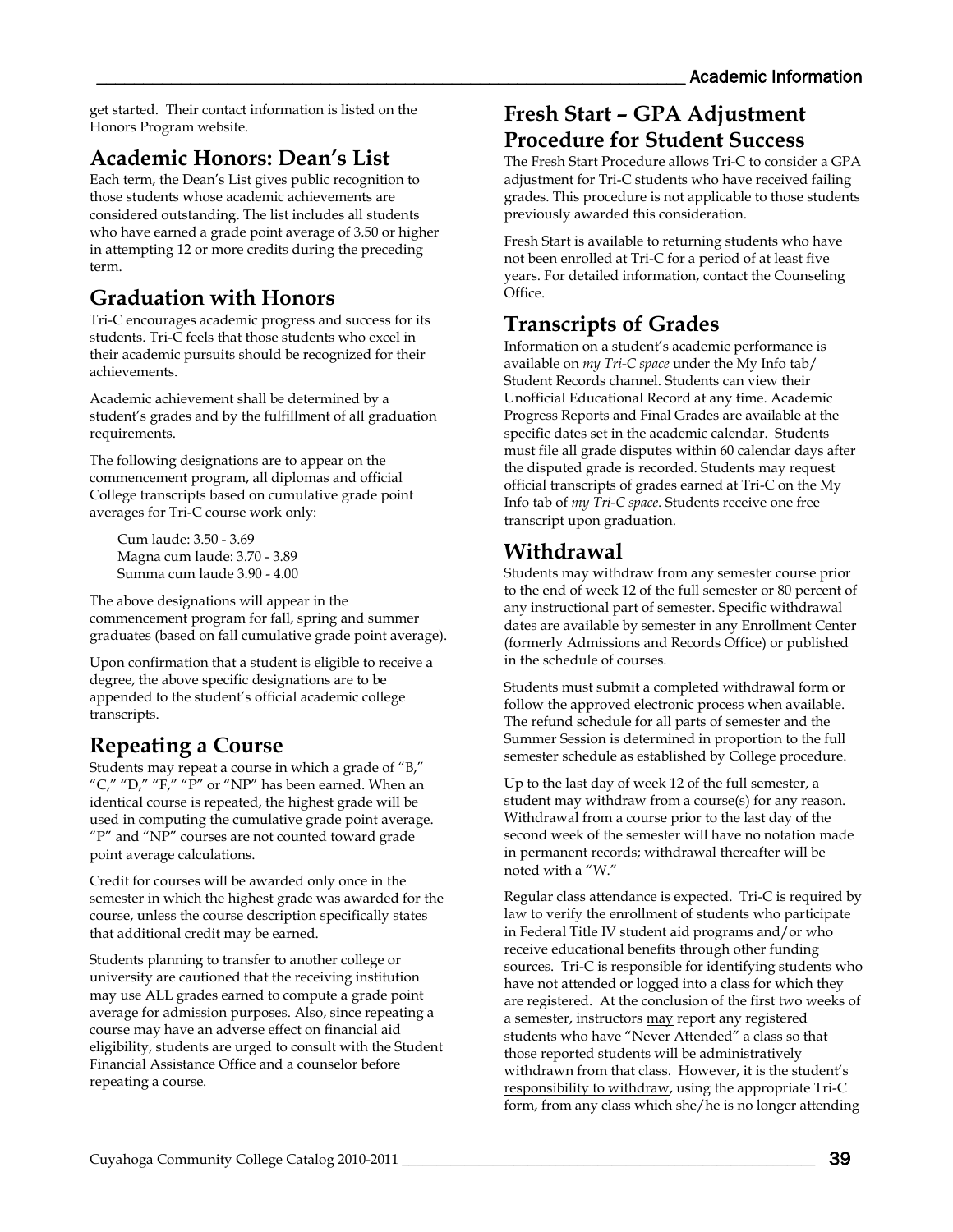### Academic Information

or risk receiving a failing grade in that class. Student's wishing to withdraw must complete and submit the appropriate Tri-C form by the established withdrawal deadline.

Withdrawals related to student conduct are administrative withdrawals processed by the Dean of Student Affairs.

All transactions involving withdrawal from courses shall be done in writing and on forms provided by Tri-C or through electronic means. A student's failure to attend classes shall not constitute an official withdrawal.

# <span id="page-39-0"></span>**Petition for Withdrawal Exception**

Beyond week 12 or 80 percent of any instructional part of semester, a student who is unable to complete the current semester for reasons beyond her/his control (such as an emergency medical condition) may petition for late withdrawal by completing a Petition for Withdrawal Exception and submitting substantiating documentation to the Enrollment Center (formerly Admissions and Records Office). The Withdrawal Exception Review Committee meets monthly to review petitions. Submission of a Petition for Withdrawal Exception does not guarantee approval. A recommendation by the committee to deny a request is final. A recommendation by the committee to approve a request must also have the appropriate instructor and academic dean's approval. Students must submit a Withdrawal Exception Petition by the end of the next academic semester. Conditions approved under past withdrawal petitions may not be approved again.

# <span id="page-39-1"></span>**Academic Support Services**

# <span id="page-39-2"></span>**Cooperative Education**

The Cooperative Education Program supplements formal classroom education with actual on-the-job experience in a variety of career disciplines. The program integrates classroom education with actual on-the-job experience in 14 different academic disciplines within the timeframe of an academic semester. Work may be either temporary or long-term depending upon an agreement between the student, the employer and Tri-C®. While working in a major-related position, students are paid employees who receive vocational advising, earn academic credit for documented learning derived from their experiences, and are evaluated by employers. Students may earn a maximum of nine credits for cooperative work experience, which may be applied toward certain degree requirements.

There are three types of co-op work schedules available: part time, full time, and alternating terms, any of which can be coordinated with academic schedules.

To participate in the Cooperative Education work experience program, students must:

- 1. Have completed 12 credits of college coursework, transfer credits included.
- 2. Have taken at least two courses related to the major field or have equivalent experience.
- 3. Maintain at least a 2.00 GPA or better.
- 4. Be working toward an associate degree or certificate at Tri-C.
- 5. Complete the co-op application process.
- 6. Have a personal interview with, and the approval of, the campus Career Development Specialist at a campus Key Career Place office.

The benefits of co-op include paid, hands-on experience in the field of study before graduation, the ability to earn academic credit in the major and the opportunity to network with employers. For more information, contact the Career Development Specialist on your campus. East: 216-987-2575, Metro: 216-987-4416, West: 216-987-5579.

# <span id="page-39-3"></span>**Developmental Education Services**

Tri-C's Developmental Education Program is administered through the Learning Centers at all three campuses. The Learning Centers offer all students the opportunity to improve their basic skills, enhance their understanding of college courses, develop their study skills, and maximize their academic achievement through free tutoring and study skills workshops. Assessment, make-up, and eLearning course tests are administered through the Learning Centers on a walk-in basis during testing hours.

### <span id="page-39-4"></span>**Library/Technology Learning Center/Learning Resources Center**

A Library, Technology Learning Center (TLC), Academic Excellence Center (AEC), and Learning Resources Center (LRC) are located on each campus to provide a full range of library, academic computing and educational media support for students and faculty. Brochures describing these resources and services are available at each campus facility.

Each campus library provides access to a variety of resources and information with the assistance of professional librarians. The electronic college-wide catalog can be used to gain access to the Tri-C collection of over 170,000 books, periodicals, newspapers and nonprint media; materials from other area libraries; and OhioLINK resources. The Ohio Library and Information Network is a consortium of 86 academic institutions including 16 public universities, 23 community/technical colleges, 47 private colleges and the State Library of Ohio. OhioLINK provides students and faculty easy access to information, rapid delivery of library materials, and over 100 online reference and research databases.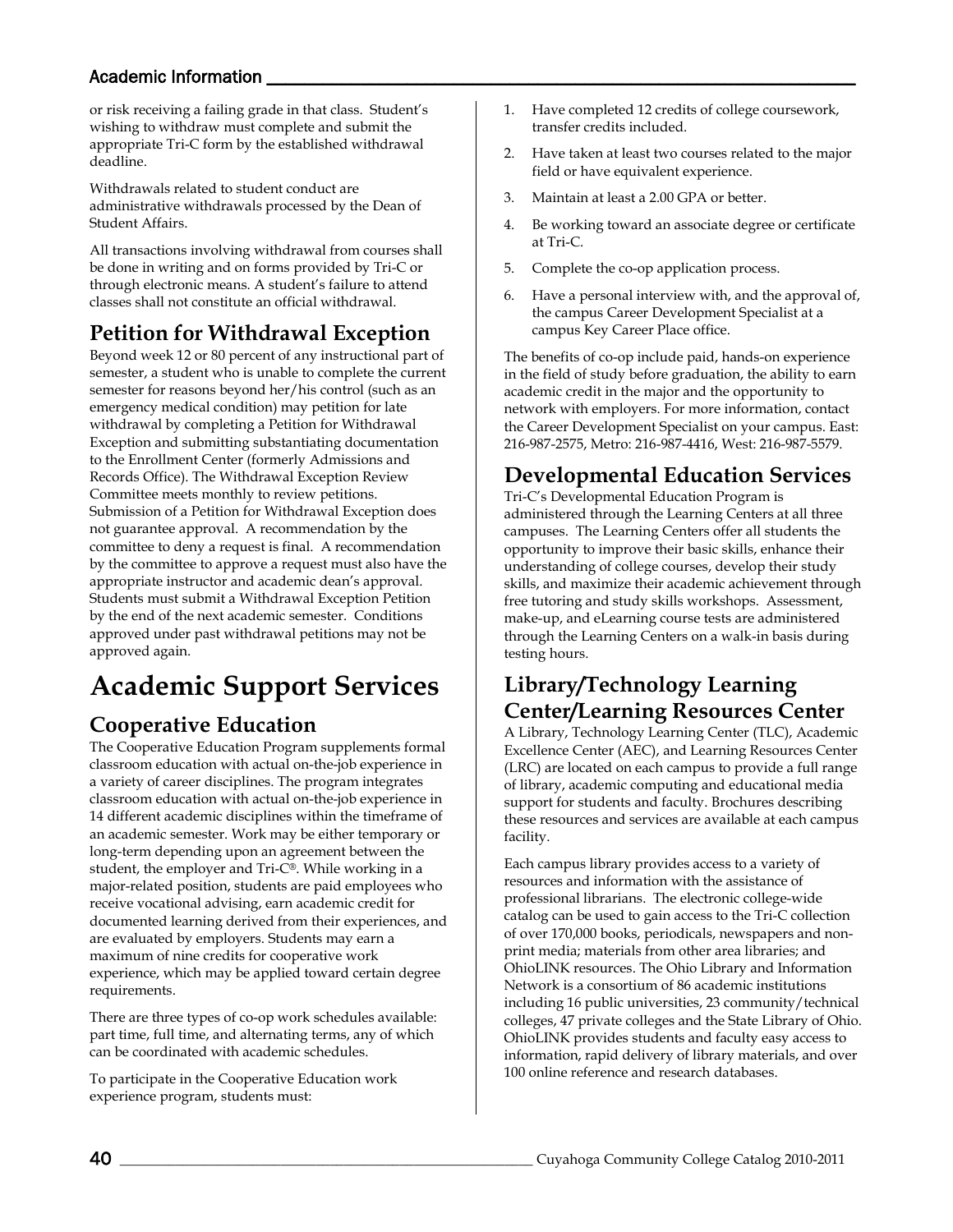The TLC provides access to the latest learning technologies, including computers, network resources and information services. Tri-C's three Academic Excellence Centers facilitate faculty development, including opportunities to incorporate effective technologies into the art of instruction. Each campus Learning Resources Center provides a wide variety of media support services.

## <span id="page-40-0"></span>**Student-Faculty Conferences**

Tri-C faculty members maintain scheduled office hours to confer with students regarding class work and related matters. Schedules of office hours are announced by instructors in their classes and posted in the faculty office areas. Students are urged to familiarize themselves with the schedules and to contact their instructors during those hours.

# <span id="page-40-1"></span>**College Pathway Programs (CPP)**

The Office of College Pathway Programs (CPP) is a component of Tri-C's Division of Academic and Student Affairs. The unit provides services to both current and prospective students, including supportive services, recruitment and enrollment growth initiatives and scholastic K-12 programming. The unit also administers the Aeronautics Education Laboratory through the SEMAA Program, the Tri-C/Central State University Dual Enrollment Program, and the newly formed Freedom School Summer Program. The unit has two divisions: Early College & Outreach Programs (ECOP) and Adult College Access Programs further described below.

CPP provides programs and services to improve access, retention and success for those in targeted groups (lowincome, first generation, minority, women in transition, veterans, youth, Aid to Dependent Children (ADC) recipients, limited English-speaking, etc.) among the eligible adult and youth population of the Greater Cleveland area. CPP offers programs for both adults and youth. Call 216-987-3260 or visit the CPP programs page a[t www.tri-c.edu/pathways/ Pages/Home.aspx](http://www.tri-c.edu/pathways/%20Pages/Home.aspx)

#### <span id="page-40-2"></span>**Early College & Outreach Programs (ECOP)**

Tri-C Early College & Outreach Programs (ECOP) all share common goals: 1) to increase educational opportunities for youth, 2) to assist students in gaining access to higher education, 3) to motivate students to participate in college courses while in high school, and 4) to provide opportunities to foster student success through interventions such as assessment, coaching, and mentoring.

**College Tech Prep Programs** See page 22

<span id="page-40-3"></span>**TRIO/Educational Talent Search (Talent Search)** Talent Search is a pre-college program that provides college awareness counseling and academic support services to sixth through twelfth grade students with the ultimate goal being college enrollment. Talent Search provides college awareness workshops; career exploration activities; college and cultural field trips; assistance in completing college admissions and financial aid forms; tutoring; personal development activities; and referrals to supplementary programs and activities. A total of 1,250 students are served each year. Students targeted for the program are low-income, potential first-generation college students. Talent Search is funded by the U.S. Department of Education. Call 216-987-6310 or visit:

[www.tri-c.edu/pathways/pages/educationaltalent.aspx.](http://www.tri-c.edu/pathways/pages/educationaltalent.aspx)

#### <span id="page-40-4"></span>**High Tech Academy (HTA)**

HTA is a dual enrollment program in which high school students in grades 10 through 12 in the Cleveland Metropolitan and the Warrensville Heights School Districts attend a half day of school at their high schools and then attend classes on the campuses of Tri-C. HTA helps students to develop skills in mathematics, sciences, technologies and communication, while preparing them for immediate employment, continuation at Tri-C, or transfer to four-year colleges and universities. Since the program's inception, nearly 40 students have earned an associate degree at the same time as their high school diploma.

#### <span id="page-40-5"></span>**Partnerships for Achieving Student Success (PASS)**

PASS increases student performance in core subject areas and increases the number of students entering college in college-level mathematics and English classes. Student participants are assessed in grade 10 using Tri-C's Compass Assessment tool. Based on the identified skills gaps, students are then provided with ancillary programming to enhance their college readiness. The program includes summer sessions using a researchproven success program from The Ohio State University; Saturday Academies discussing the realities of college and post-college life; after-school sessions with Tri-C faculty members that focus on "polishing" student skills in the academic core subjects; after-school participation that reinforces oral presentation and communication skills; preparation sessions for ACT and SAT test taking; and collaborative and reinforcing work between high school and Tri-C faculty.

#### <span id="page-40-6"></span>**Science, Engineering, Mathematics and Aerospace Academy (SEMAA)**

SEMAA is a combined effort between NASA's John Glenn Research Center at Lewis Field and Tri-C to:

- Provide K-12 academic enrichment in mathematics and science
- Provide career awareness programs for students K-12
- Prepare students for undergraduate college programs in science, mathematics, engineering and technology

SEMAA is targeted to under-represented/under-served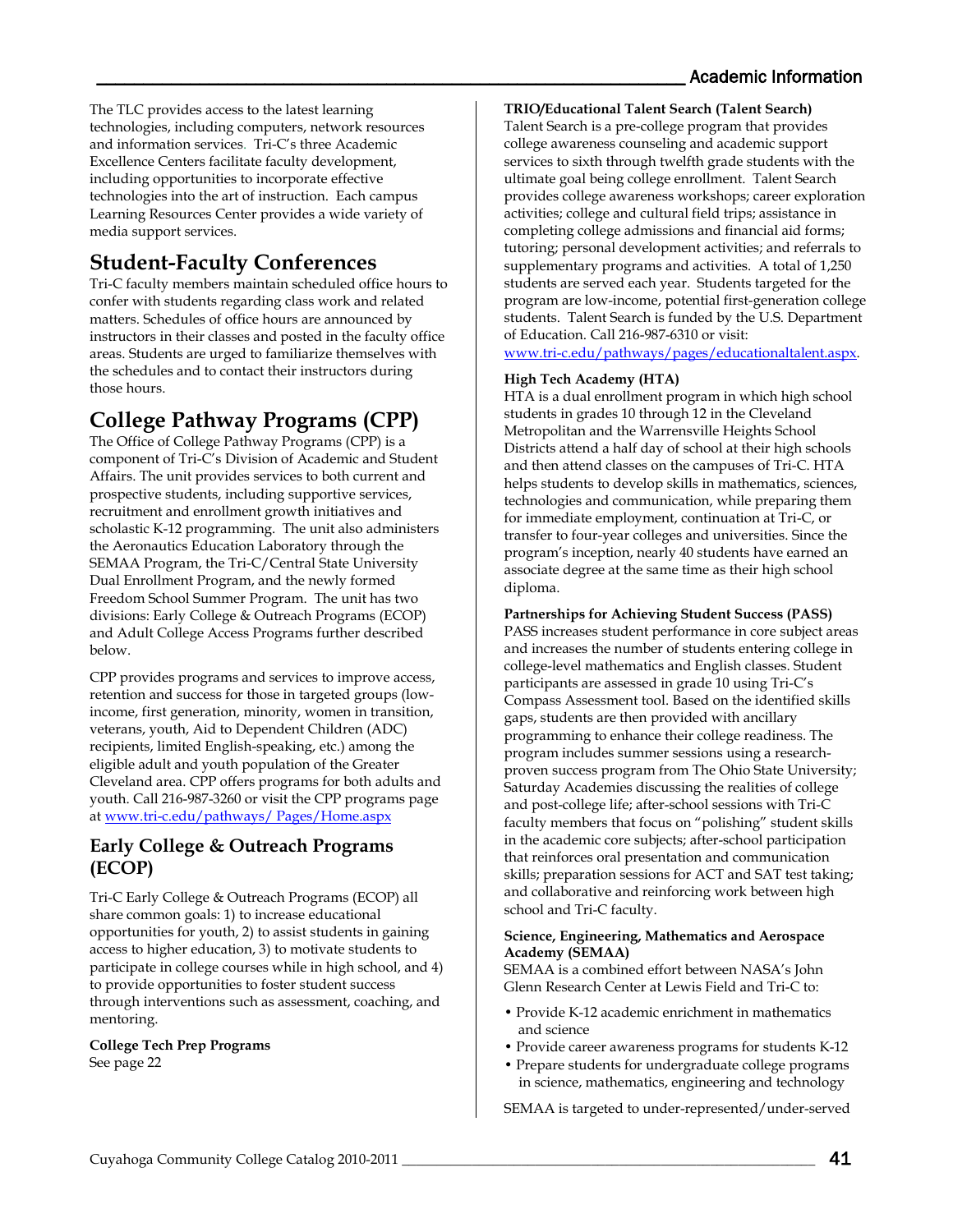#### Academic Information

groups. However, any student who meets program requirements is welcome to participate in this program.

#### <span id="page-41-0"></span>**Upward Bound (UB)**

UB is a pre-college program for high school students. The program helps students to develop the skills and motivation needed to succeed in post-secondary education. UB provides college, career and financial aid counseling, tutoring, field trips and test preparation for the OGT, ACT and SAT tests. Students also attend a sixweek Summer Session and graduating seniors attend an eight-week bridge component. UB is funded by the U.S. Department of Education. Call 216-987-4958 or visit UB at:

[www.tri-c.edu/pathways/Pages/UpwardBound.aspx.](http://www.tri-c.edu/pathways/Pages/UpwardBound.aspx)

#### <span id="page-41-1"></span>**Upward Bound Math /Science (UBMS)**

UBMS is a pre-college program for high school students interested in pursuing a math or science related field in their post-secondary education. UBMS provides college, career and financial aid counseling, tutoring, field trips, and test preparation for the OGT, ACT and SAT. Students also attend a six-week Summer Session and participate in a 21st century integrated curriculum. Graduating seniors attend an eight-week bridge component. UBMS is funded by the U.S. Department of Education. Call 216-987-4927 or visit UBMS at: [www.tri-c.edu/pathways/Pages/UBmathScience.aspx.](http://www.tri-c.edu/pathways/Pages/UBmathScience.aspx)

#### <span id="page-41-2"></span>**Youth Technology Academy (YTA)**

YTA aims to foster the development of high school students' math, science, and technology skills while preparing them for post-secondary education and a career in the technical workforce. The program uses a robotics curriculum developed by Carnegie Mellon University in combination with engineering and manufacturing coursework at Tri-C. Concentrations include entrepreneurialism, computer programming, web design, engineering, precision machining, and robotics. Job shadowing experiences, mentorship from professional engineers and technicians, internships, and soft skills training help to increase high school students' interest and participation in technical careers. YTA has been the recipient of many nationally recognized awards. Tri-C YTA students took first place in the Florida Regional FIRST Robotics Competition. YTA was established with support from the Workforce Investment Act and National Science Foundation. The program serves more than 300 students representing a total of 18 high schools. Visit YTA at:

<span id="page-41-3"></span>[www.tri-c.edu/pathways/Pages/youthtechnology.aspx](http://www.tri-c.edu/pathways/Pages/youthtechnology.aspx)

## **Adult College Access Programs**

<span id="page-41-4"></span>**Disability Services for Students – Access Program** The Access Program provides classroom accommodations and support for students with disabilities enrolled at Tri-C. To receive services, students must make an appointment to meet with a Student

Advisor and present documentation of disability. We recommend scheduling the appointment at least eight weeks prior to the start of classes; some services may require additional time. Services are individualized and may include advising, test proctoring, support groups, books in alternate format, assistive technology, sign language interpreting and summer bridge classes. The Access Program is funded by the U.S. Dept of Education, the State of Ohio and Tri-C. Visit our Web site at <http://www.tri-c.edu/pathways/Pages/disability.aspx> or call for additional information:

| <b>Campus</b> | Voice        | TTY          |
|---------------|--------------|--------------|
| East          | 216-987-2052 | 216-987-2230 |
| Metro         | 216-987-4344 | 216-987-4048 |
| West          | 216-987-5079 | 216-987-5117 |

#### <span id="page-41-5"></span>**Educational Opportunity Center (EOC)**

EOC offers free enrollment assistance to Cuyahoga County adults who wish to further their education. EOC advisors meet with individuals by appointment and provide information, workshops, and services to groups. Call EOC at 216-987-6503 to schedule a meeting with an EOC advisor to receive services such as: assistance enrolling in GED classes, college, certificate, or Vocational Training Programs; academic and career counseling; admissions information: applying for Federal Student Aid and scholarships; and resolving student loan defaults. EOC provides referrals to social service and community resources. Assistance in completing financial aid and admissions applications is available. All services are free. The U.S. Department of Education and Tri-C fund the EOC. Call 216-987-6305 or visit EOC at [www.tri-c.edu/pathways/Pages/eoc.aspx](http://www.tri-c.edu/pathways/Pages/eoc.aspx)

#### <span id="page-41-6"></span>**Student Support Services (SSS)**

The SSS program provides academic and other support services to Metropolitan Campus students until they graduate and/or transfer to a four-year institution. Services include: academic advising; financial aid advising; career advising; tutoring; study groups; and transfer assistance. Eligible participants include lowincome and first-generation college students with a need for academic support services. SSS is funded by the U.S. Department of Education (TRIO) and Tri-C. Call 216-987-4149 or visit

[www.tri-c.edu/pathways/Pages/StudentSupport.aspx](http://www.tri-c.edu/pathways/Pages/StudentSupport.aspx)

#### <span id="page-41-7"></span>**Veterans Upward Bound (VUB)**

VUB provides a variety of support services to assist veteran students in the successful pursuit and completion of their educational and career goals. Services include: academic and financial aid advising; career and personal counseling; tutoring; Veterans Affairs benefits information; college transfer assistance; scholarship opportunities; peer mentoring; and a veterans club. VUB offers an academic enrichment program featuring refresher courses in mathematics, science, English and basic computer skills. Four nine-week sessions are offered per year as well as a six-week accelerated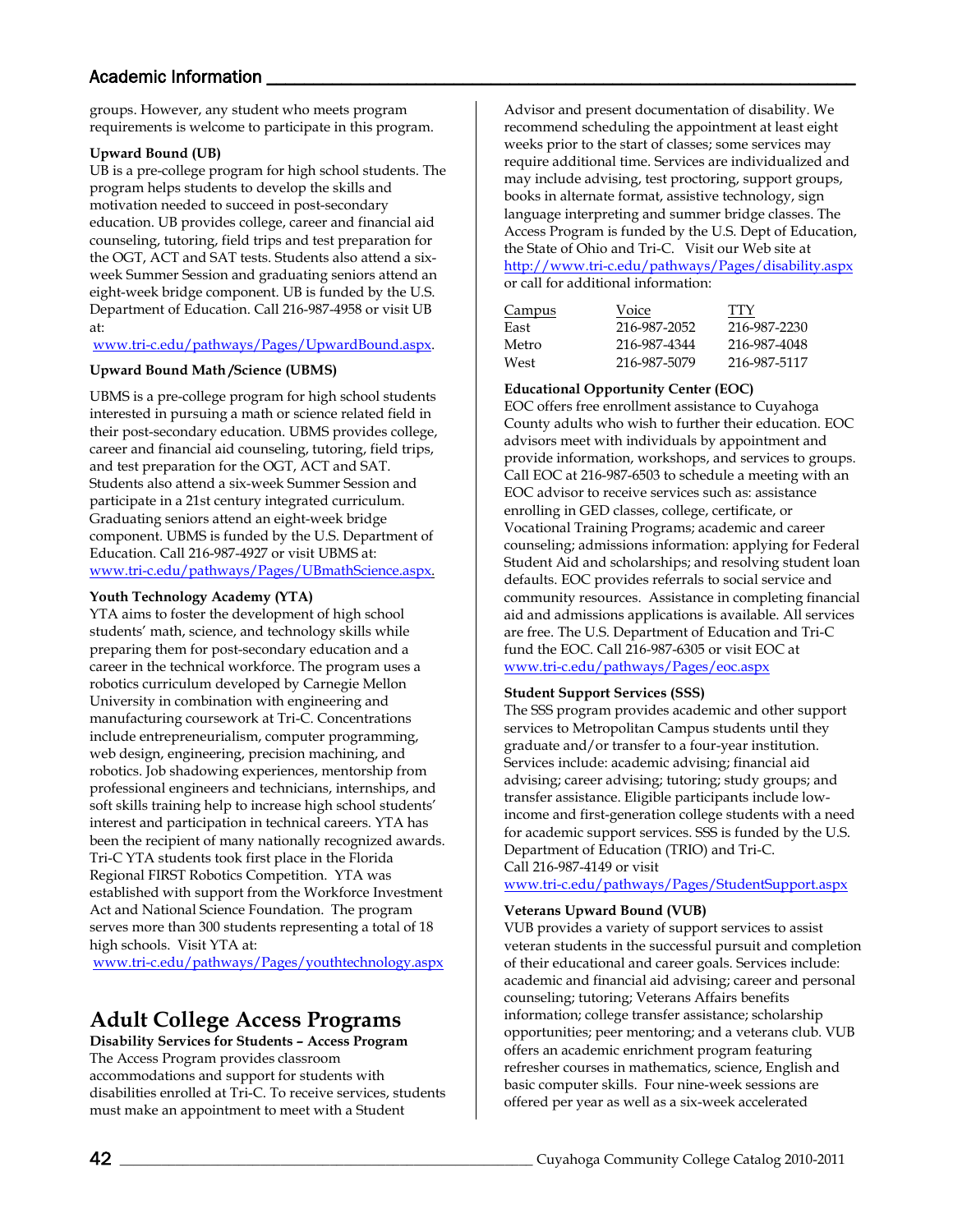#### Academic Information

Summer session. All services are free to eligible participants at the East, Metro and West campuses. DD-214 and income verification are required to apply. The VUB Program is funded by the U.S. Department of Education (TRIO). Call 216-987-4938 or visit VUB at: [http://www.tri-c.edu/pathways/Pages/veterans.aspx.](http://www.tri-c.edu/pathways/Pages/veterans.aspx)

## <span id="page-42-0"></span>**Women in Transition (WIT)**

WIT is for women who, due to changing circumstances, need to develop self-confidence, identify marketable skills, explore vocational interests, research options for job training or careers, and examine financial aid options in order to make a living for themselves and their families. The program runs classes every eight weeks at the three main campuses. WIT is funded by the Carl Perkins Act, Cuyahoga Community College, the National Council of Jewish Women, the Ridgecliff, Westfield Insurance, and J.P. Morgan/Chase Foundations, the Sisters of Charity, and others. Call 216-987-2270 (Eastern Campus), 216-987-4187 (Metropolitan Campus) or 216- 987-5425 (Western Campus) or visit WIT at: [www.tri-c.edu/pathways/Pages/Women.aspx.](http://www.tri-c.edu/pathways/Pages/Women.aspx)